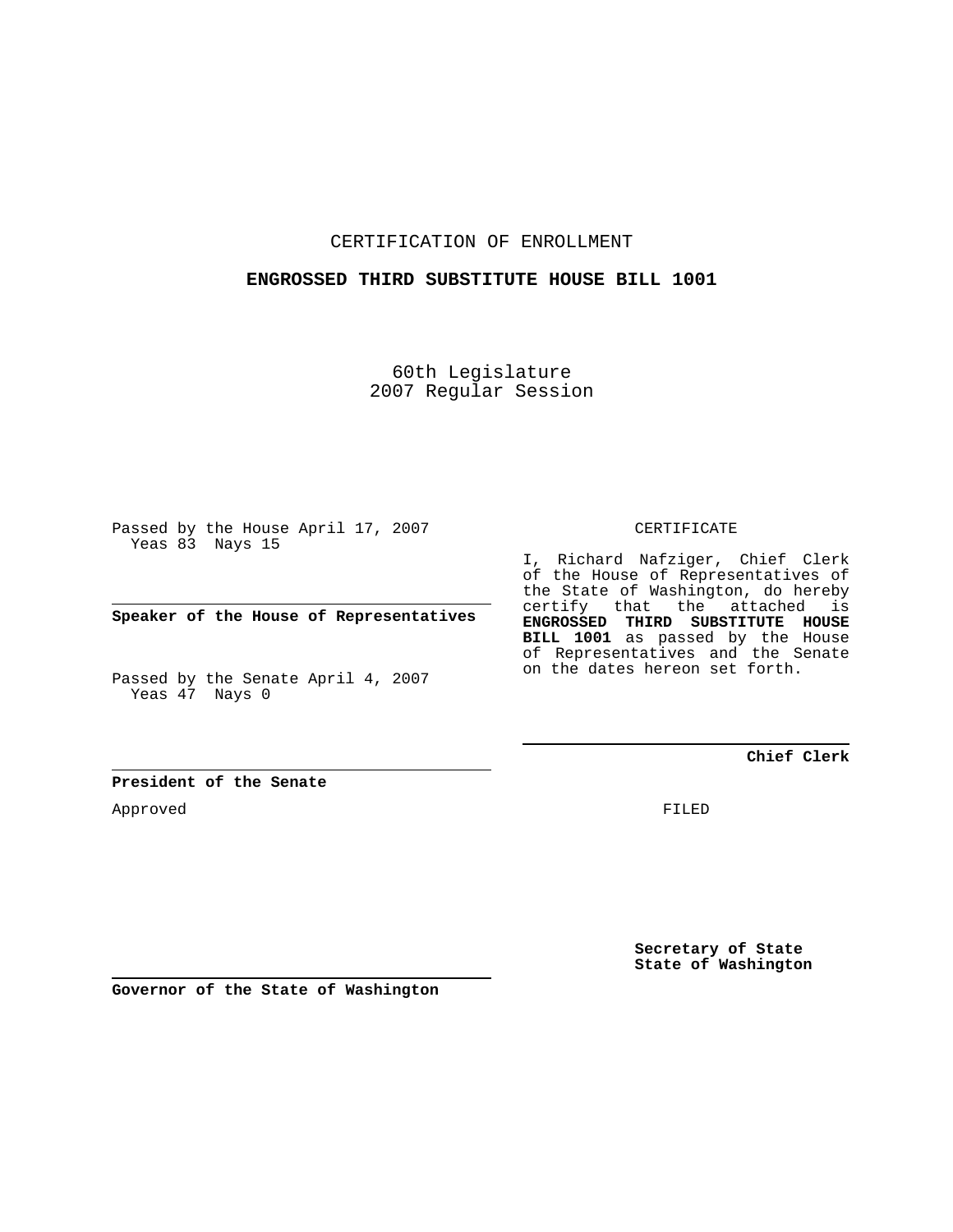## **ENGROSSED THIRD SUBSTITUTE HOUSE BILL 1001** \_\_\_\_\_\_\_\_\_\_\_\_\_\_\_\_\_\_\_\_\_\_\_\_\_\_\_\_\_\_\_\_\_\_\_\_\_\_\_\_\_\_\_\_\_

\_\_\_\_\_\_\_\_\_\_\_\_\_\_\_\_\_\_\_\_\_\_\_\_\_\_\_\_\_\_\_\_\_\_\_\_\_\_\_\_\_\_\_\_\_

#### AS AMENDED BY THE SENATE

Passed Legislature - 2007 Regular Session

#### **State of Washington 60th Legislature 2007 Regular Session**

**By** House Committee on Appropriations (originally sponsored by Representatives Lovick, Priest, McCoy, Pearson, Kirby, Ross, Hunt, Skinner, Simpson, Newhouse, O'Brien, Armstrong, Ericks, Moeller, Miloscia, Grant, Sells, Green, Eickmeyer, Takko, Kelley, B. Sullivan, Hudgins, Cody, Haigh, Morrell, Chase, Ormsby, Kessler, Blake, Conway, Chandler, P. Sullivan, McDonald, Rodne, Haler, Jarrett, Roach, Walsh, Kristiansen, Wallace, McDermott, Condotta, VanDeWege, Dunshee, McCune, Kenney, Schual-Berke, Hinkle, Bailey, Lantz, Warnick, Upthegrove, Alexander, Campbell and Rolfes)

READ FIRST TIME 3/5/07.

 AN ACT Relating to auto theft; amending RCW 9A.56.030, 9A.56.040, 9A.56.150, 9A.56.160, 9.94A.734, 13.40.0357, 13.40.210, 9A.56.070, and 9A.56.096; reenacting and amending RCW 9.94A.525, 9.94A.515, 13.40.160, and 46.63.110; adding new sections to chapter 9A.56 RCW; adding new sections to chapter 13.40 RCW; adding a new section to chapter 36.28A RCW; adding a new chapter to Title 46 RCW; creating new sections; and prescribing penalties.

8 BE IT ENACTED BY THE LEGISLATURE OF THE STATE OF WASHINGTON:

9 NEW SECTION. **Sec. 1.** (1) The legislature finds that:

 (a) Automobiles are an essential part of our everyday lives. The west coast is the only region of the United States with an increase of over three percent in motor vehicle thefts over the last several years. The family car is a priority of most individuals and families. The family car is typically the second largest investment a person has next to the home, so when a car is stolen, it causes a significant loss and inconvenience to people, imposes financial hardship, and negatively impacts their work, school, and personal activities. Appropriate and meaningful penalties that are proportionate to the crime committed must be imposed on those who steal motor vehicles;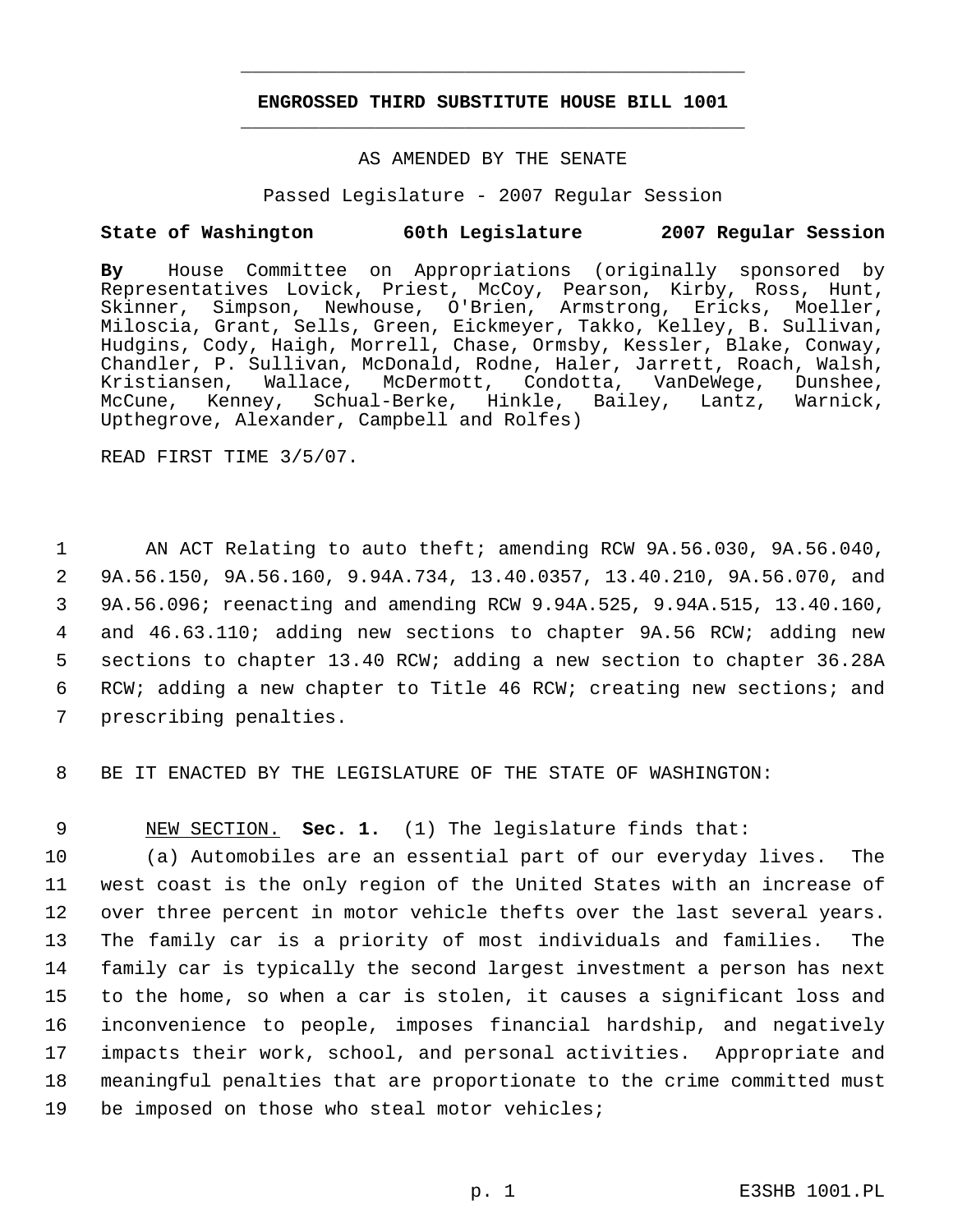(b) In Washington, more than one car is stolen every eleven minutes, one hundred thirty-eight cars are stolen every day, someone's car has a one in one hundred seventy-nine chance of being stolen, and more vehicles were stolen in 2005 than in any other previous year. Since 1994, auto theft has increased over fifty-five percent, while other property crimes like burglary are on the decline or holding steady. The national crime insurance bureau reports that Seattle and Tacoma ranked in the top ten places for the most auto thefts, ninth and tenth respectively, in 2004. In 2005, over fifty thousand auto thefts were reported costing Washington citizens more than three hundred twenty-five million dollars in higher insurance rates and lost vehicles. Nearly eighty percent of these crimes occurred in the central Puget Sound region consisting of the heavily populated areas of King, Pierce, and Snohomish counties;

 (c) Law enforcement has determined that auto theft, along with all the grief it causes the immediate victims, is linked more and more to offenders engaged in other crimes. Many stolen vehicles are used by criminals involved in such crimes as robbery, burglary, and assault. In addition, many people who are stopped in stolen vehicles are found to possess the personal identification of other persons, or to possess methamphetamine, precursors to methamphetamine, or equipment used to cook methamphetamine;

 (d) Juveniles account for over half of the reported auto thefts with many of these thefts being their first criminal offense. It is critical that they, along with first time adult offenders, are appropriately punished for their crimes. However, it is also important that first time offenders who qualify receive appropriate counseling treatment for associated problems that may have contributed to the 29 commission of the crime, such as drugs, alcohol, and anger management; and

 (e) A coordinated and concentrated enforcement mechanism is critical to an effective statewide offensive against motor vehicle theft. Such a system provides for better communications between and among law enforcement agencies, more efficient implementation of efforts to discover, track, and arrest auto thieves, quicker recovery, and the return of stolen vehicles, saving millions of dollars in potential loss to victims and their insurers.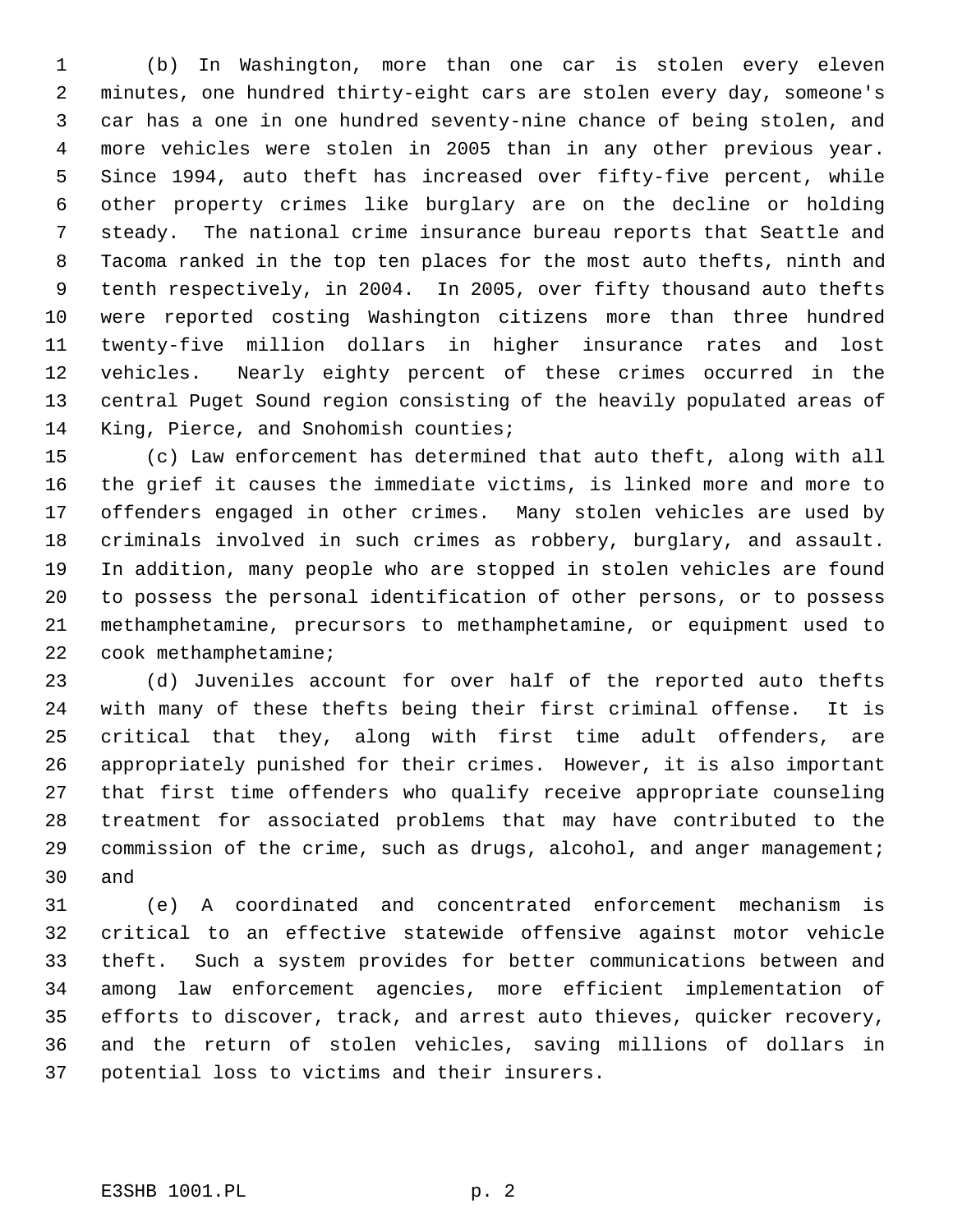(2) It is the intent of this act to deter motor vehicle theft through a statewide cooperative effort by combating motor vehicle theft through tough laws, supporting law enforcement activities, improving enforcement and administration, effective prosecution, public awareness, and meaningful treatment for first time offenders where appropriate. It is also the intent of the legislature to ensure that adequate funding is provided to implement this act in order for real, observable reductions in the number of auto thefts in Washington state.

 NEW SECTION. **Sec. 2.** A new section is added to chapter 9A.56 RCW to read as follows:

 (1) A person is guilty of theft of a motor vehicle if he or she commits theft of a motor vehicle.

(2) Theft of a motor vehicle is a class B felony.

 **Sec. 3.** RCW 9A.56.030 and 2005 c 212 s 2 are each amended to read as follows:

 (1) A person is guilty of theft in the first degree if he or she commits theft of:

 (a) Property or services which exceed(s) one thousand five hundred dollars in value other than a firearm as defined in RCW 9.41.010;

 (b) Property of any value, other than a firearm as defined in RCW 21 9.41.010 or a motor vehicle, taken from the person of another; or

 (c) A search and rescue dog, as defined in RCW 9.91.175, while the search and rescue dog is on duty.

(2) Theft in the first degree is a class B felony.

 **Sec. 4.** RCW 9A.56.040 and 1995 c 129 s 12 are each amended to read as follows:

 (1) A person is guilty of theft in the second degree if he or she commits theft of:

29 (a) Property or services which exceed(s) two hundred  $((\text{and}))$  fifty 30 dollars in value ((other than a firearm as defined in RCW  $9.41.010$ ,)) 31 but does not exceed one thousand five hundred dollars in value, other than a firearm as defined in RCW 9.41.010 or a motor vehicle; or

 (b) A public record, writing, or instrument kept, filed, or deposited according to law with or in the keeping of any public office or public servant; or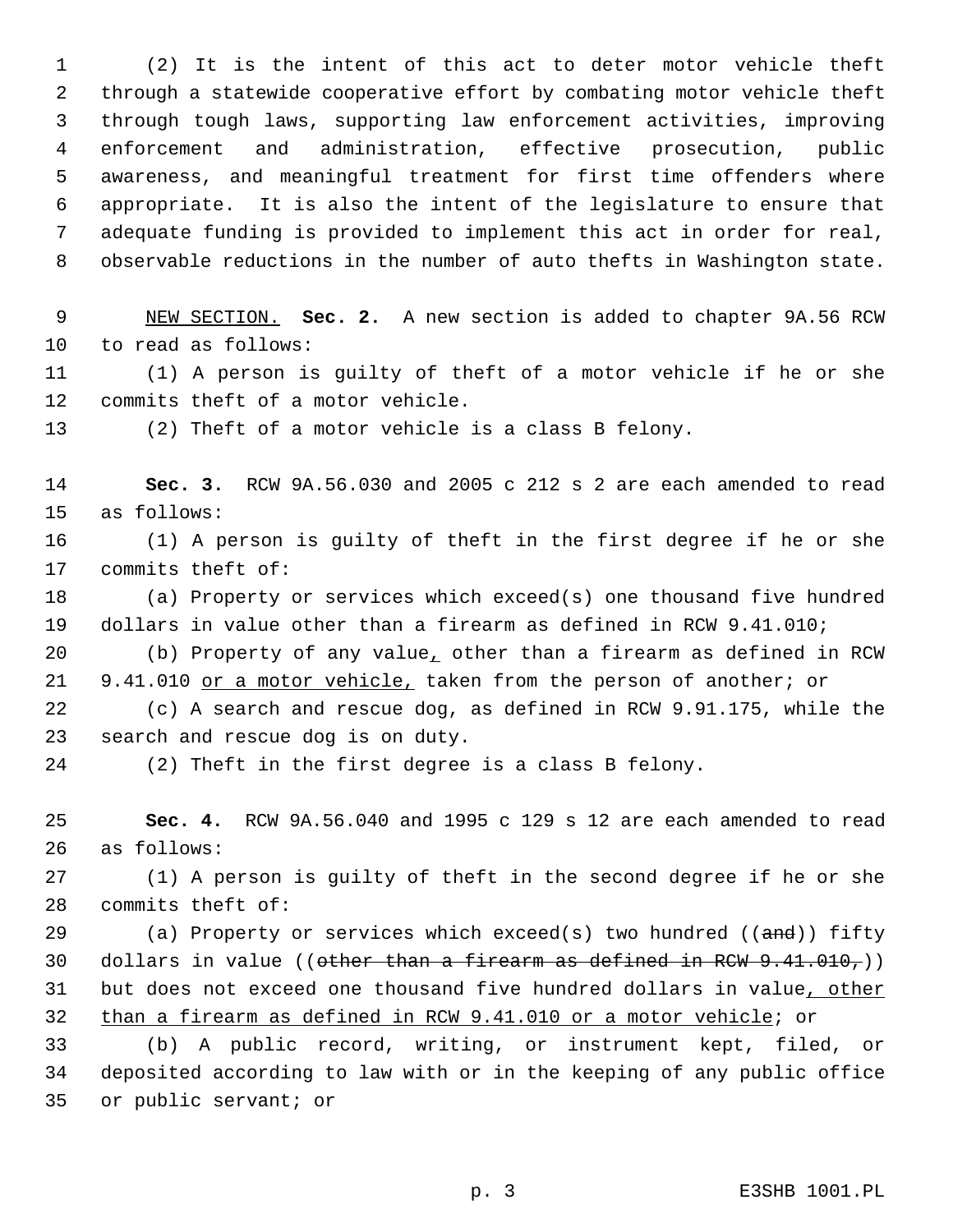1 (c) An access device(( $\dot{\tau}$  or

 (d) A motor vehicle, of a value less than one thousand five hundred dollars)).

(2) Theft in the second degree is a class C felony.

 NEW SECTION. **Sec. 5.** A new section is added to chapter 9A.56 RCW to read as follows:

 (1) A person is guilty of possession of a stolen vehicle if he or she possess a stolen motor vehicle.

(2) Possession of a stolen motor vehicle is a class B felony.

 **Sec. 6.** RCW 9A.56.150 and 1995 c 129 s 14 are each amended to read as follows:

 (1) A person is guilty of possessing stolen property in the first 13 degree if he or she possesses stolen property, other than a firearm as 14 defined in RCW 9.41.010 or a motor vehicle, which exceeds one thousand five hundred dollars in value.

 (2) Possessing stolen property in the first degree is a class B felony.

 **Sec. 7.** RCW 9A.56.160 and 1995 c 129 s 15 are each amended to read as follows:

 (1) A person is guilty of possessing stolen property in the second degree if:

 (a) He or she possesses stolen property, other than a firearm as 23 defined in RCW 9.41.010 or a motor vehicle, which exceeds two hundred fifty dollars in value but does not exceed one thousand five hundred dollars in value; or

 (b) He or she possesses a stolen public record, writing or instrument kept, filed, or deposited according to law; or

28 (c) He or she possesses a stolen access device( $\overline{(-\text{or}]}$ 

29  $(d)$  He or she possesses a stolen motor vehicle of a value less than one thousand five hundred dollars)).

 (2) Possessing stolen property in the second degree is a class C felony.

 **Sec. 8.** RCW 9.94A.525 and 2006 c 128 s 6 and 2006 c 73 s 7 are each reenacted and amended to read as follows: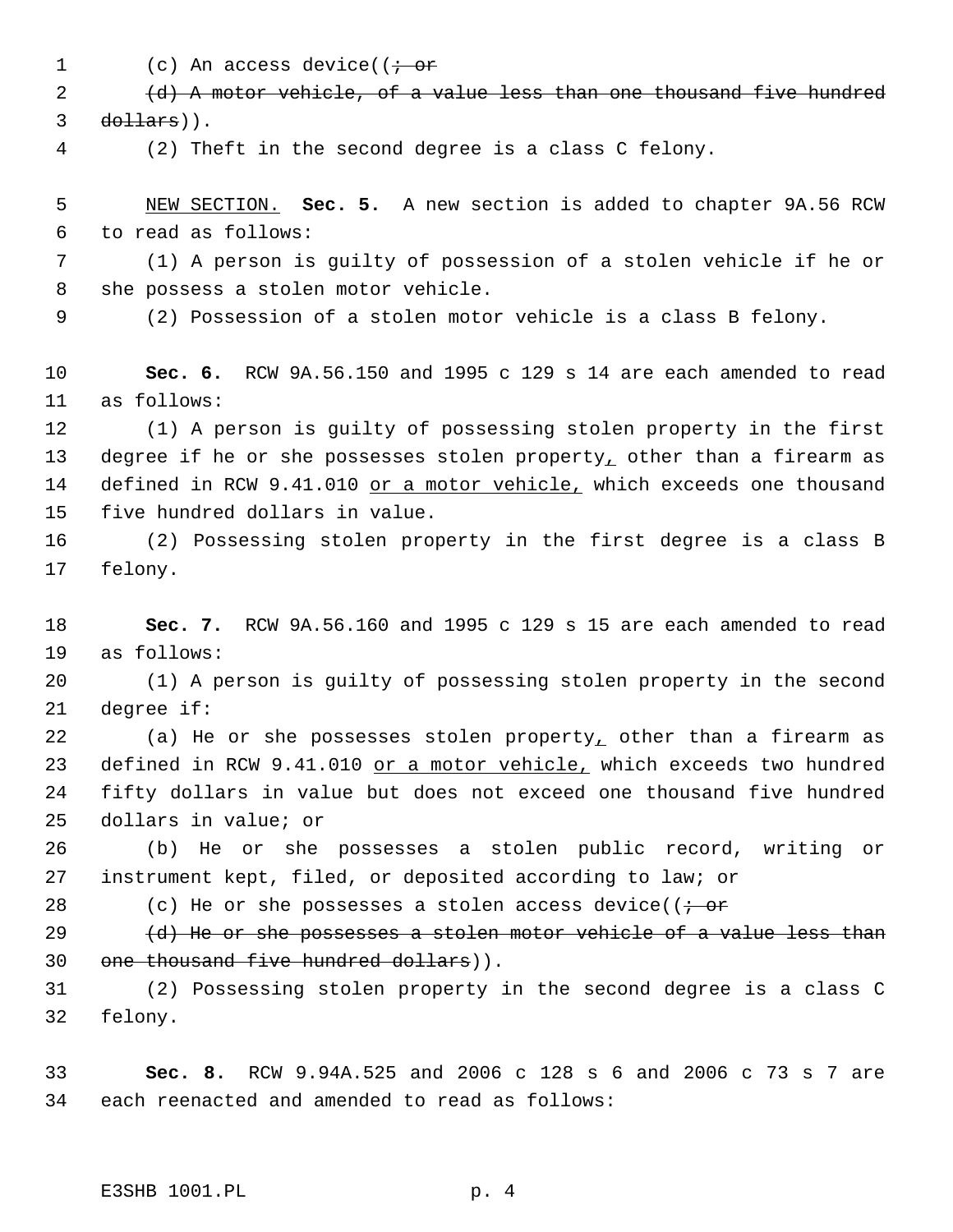The offender score is measured on the horizontal axis of the sentencing grid. The offender score rules are as follows:

 The offender score is the sum of points accrued under this section rounded down to the nearest whole number.

 (1) A prior conviction is a conviction which exists before the date of sentencing for the offense for which the offender score is being computed. Convictions entered or sentenced on the same date as the conviction for which the offender score is being computed shall be deemed "other current offenses" within the meaning of RCW 9.94A.589.

 (2)(a) Class A and sex prior felony convictions shall always be included in the offender score.

 (b) Class B prior felony convictions other than sex offenses shall not be included in the offender score, if since the last date of release from confinement (including full-time residential treatment) pursuant to a felony conviction, if any, or entry of judgment and sentence, the offender had spent ten consecutive years in the community without committing any crime that subsequently results in a conviction.

 (c) Except as provided in (e) of this subsection, class C prior felony convictions other than sex offenses shall not be included in the offender score if, since the last date of release from confinement (including full-time residential treatment) pursuant to a felony conviction, if any, or entry of judgment and sentence, the offender had spent five consecutive years in the community without committing any crime that subsequently results in a conviction.

 (d) Except as provided in (e) of this subsection, serious traffic convictions shall not be included in the offender score if, since the last date of release from confinement (including full-time residential treatment) pursuant to a felony conviction, if any, or entry of judgment and sentence, the offender spent five years in the community without committing any crime that subsequently results in a conviction.

 (e) If the present conviction is felony driving while under the influence of intoxicating liquor or any drug (RCW 46.61.502(6)) or felony physical control of a vehicle while under the influence of intoxicating liquor or any drug (RCW 46.61.504(6)), prior convictions of felony driving while under the influence of intoxicating liquor or any drug, felony physical control of a vehicle while under the influence of intoxicating liquor or any drug, and serious traffic offenses shall be included in the offender score if: (i) The prior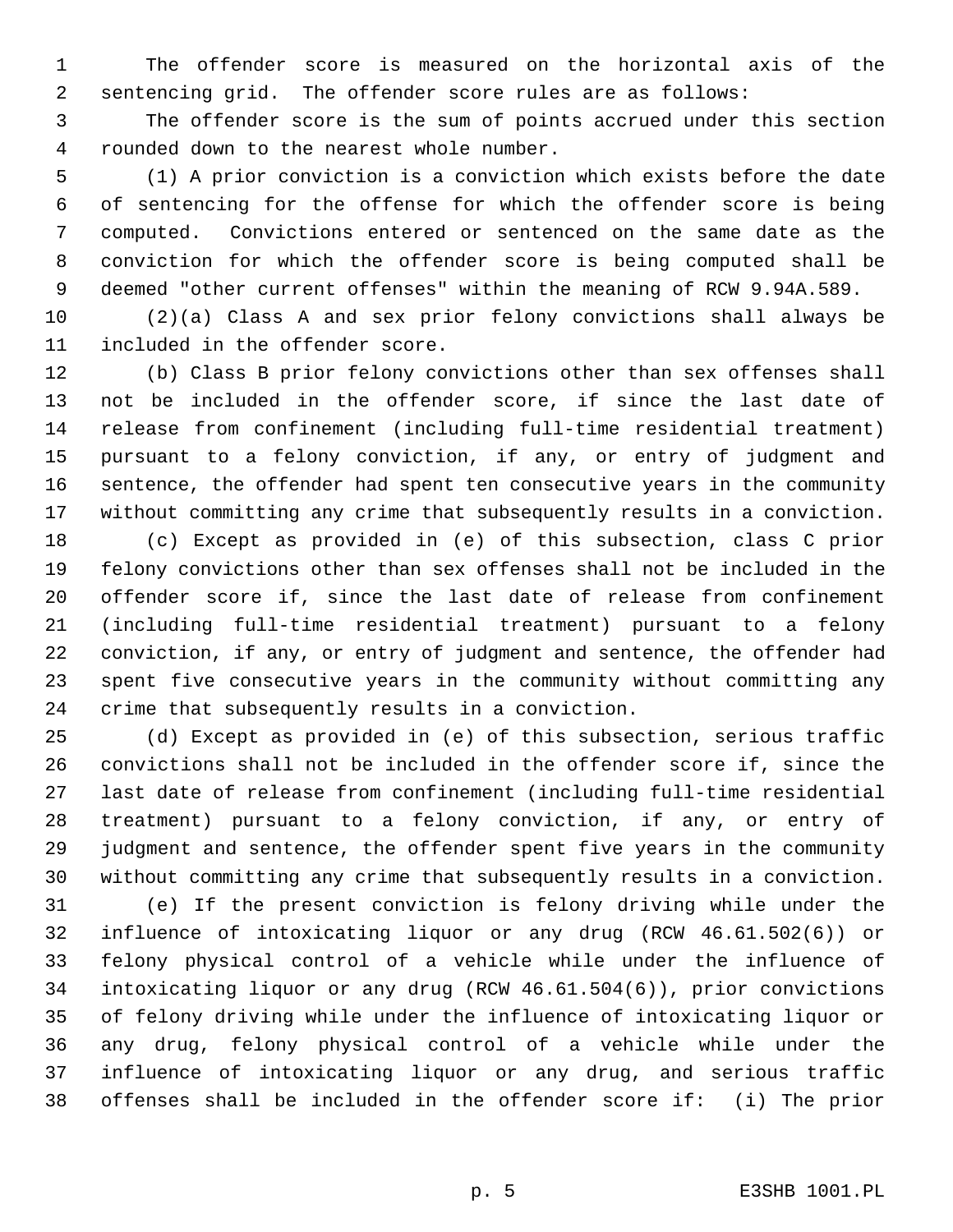convictions were committed within five years since the last date of release from confinement (including full-time residential treatment) or entry of judgment and sentence; or (ii) the prior convictions would be considered "prior offenses within ten years" as defined in RCW 46.61.5055.

 (f) This subsection applies to both adult and juvenile prior convictions.

 (3) Out-of-state convictions for offenses shall be classified according to the comparable offense definitions and sentences provided by Washington law. Federal convictions for offenses shall be classified according to the comparable offense definitions and sentences provided by Washington law. If there is no clearly comparable offense under Washington law or the offense is one that is usually considered subject to exclusive federal jurisdiction, the offense shall be scored as a class C felony equivalent if it was a felony under the relevant federal statute.

 (4) Score prior convictions for felony anticipatory offenses (attempts, criminal solicitations, and criminal conspiracies) the same as if they were convictions for completed offenses.

 (5)(a) In the case of multiple prior convictions, for the purpose of computing the offender score, count all convictions separately, except:

 (i) Prior offenses which were found, under RCW 9.94A.589(1)(a), to encompass the same criminal conduct, shall be counted as one offense, the offense that yields the highest offender score. The current sentencing court shall determine with respect to other prior adult offenses for which sentences were served concurrently or prior juvenile offenses for which sentences were served consecutively, whether those offenses shall be counted as one offense or as separate offenses using the "same criminal conduct" analysis found in RCW 9.94A.589(1)(a), and if the court finds that they shall be counted as one offense, then the offense that yields the highest offender score shall be used. The current sentencing court may presume that such other prior offenses were not the same criminal conduct from sentences imposed on separate dates, or in separate counties or jurisdictions, or in separate complaints, indictments, or informations;

 (ii) In the case of multiple prior convictions for offenses committed before July 1, 1986, for the purpose of computing the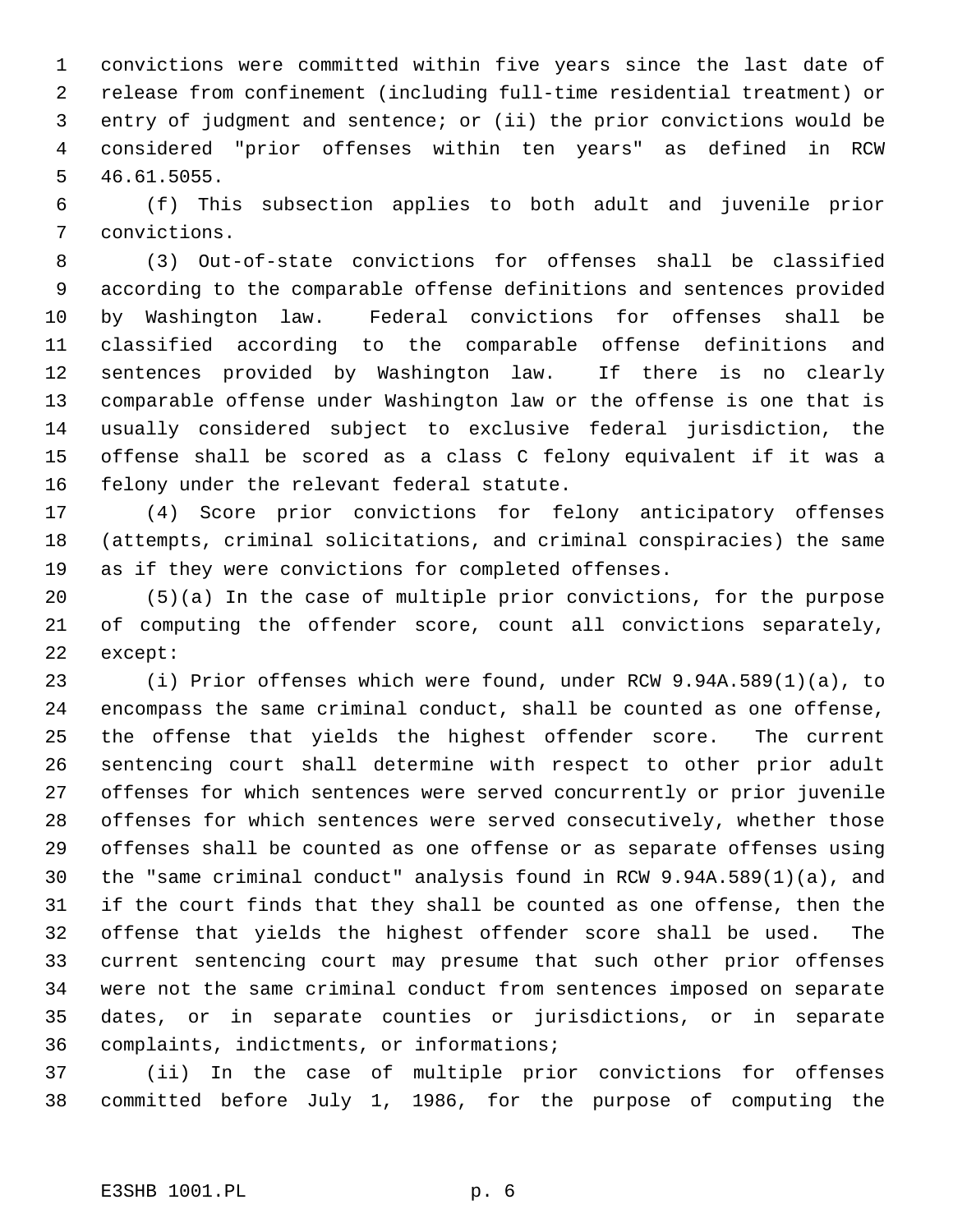offender score, count all adult convictions served concurrently as one offense, and count all juvenile convictions entered on the same date as one offense. Use the conviction for the offense that yields the highest offender score.

 (b) As used in this subsection (5), "served concurrently" means that: (i) The latter sentence was imposed with specific reference to the former; (ii) the concurrent relationship of the sentences was judicially imposed; and (iii) the concurrent timing of the sentences was not the result of a probation or parole revocation on the former offense.

 (6) If the present conviction is one of the anticipatory offenses of criminal attempt, solicitation, or conspiracy, count each prior conviction as if the present conviction were for a completed offense. When these convictions are used as criminal history, score them the same as a completed crime.

 (7) If the present conviction is for a nonviolent offense and not covered by subsection (11) or (12) of this section, count one point for each adult prior felony conviction and one point for each juvenile prior violent felony conviction and 1/2 point for each juvenile prior nonviolent felony conviction.

 (8) If the present conviction is for a violent offense and not covered in subsection (9), (10), (11), or (12) of this section, count two points for each prior adult and juvenile violent felony conviction, one point for each prior adult nonviolent felony conviction, and 1/2 point for each prior juvenile nonviolent felony conviction.

 (9) If the present conviction is for a serious violent offense, count three points for prior adult and juvenile convictions for crimes in this category, two points for each prior adult and juvenile violent conviction (not already counted), one point for each prior adult nonviolent felony conviction, and 1/2 point for each prior juvenile nonviolent felony conviction.

 (10) If the present conviction is for Burglary 1, count prior convictions as in subsection (8) of this section; however count two points for each prior adult Burglary 2 or residential burglary conviction, and one point for each prior juvenile Burglary 2 or residential burglary conviction.

 (11) If the present conviction is for a felony traffic offense count two points for each adult or juvenile prior conviction for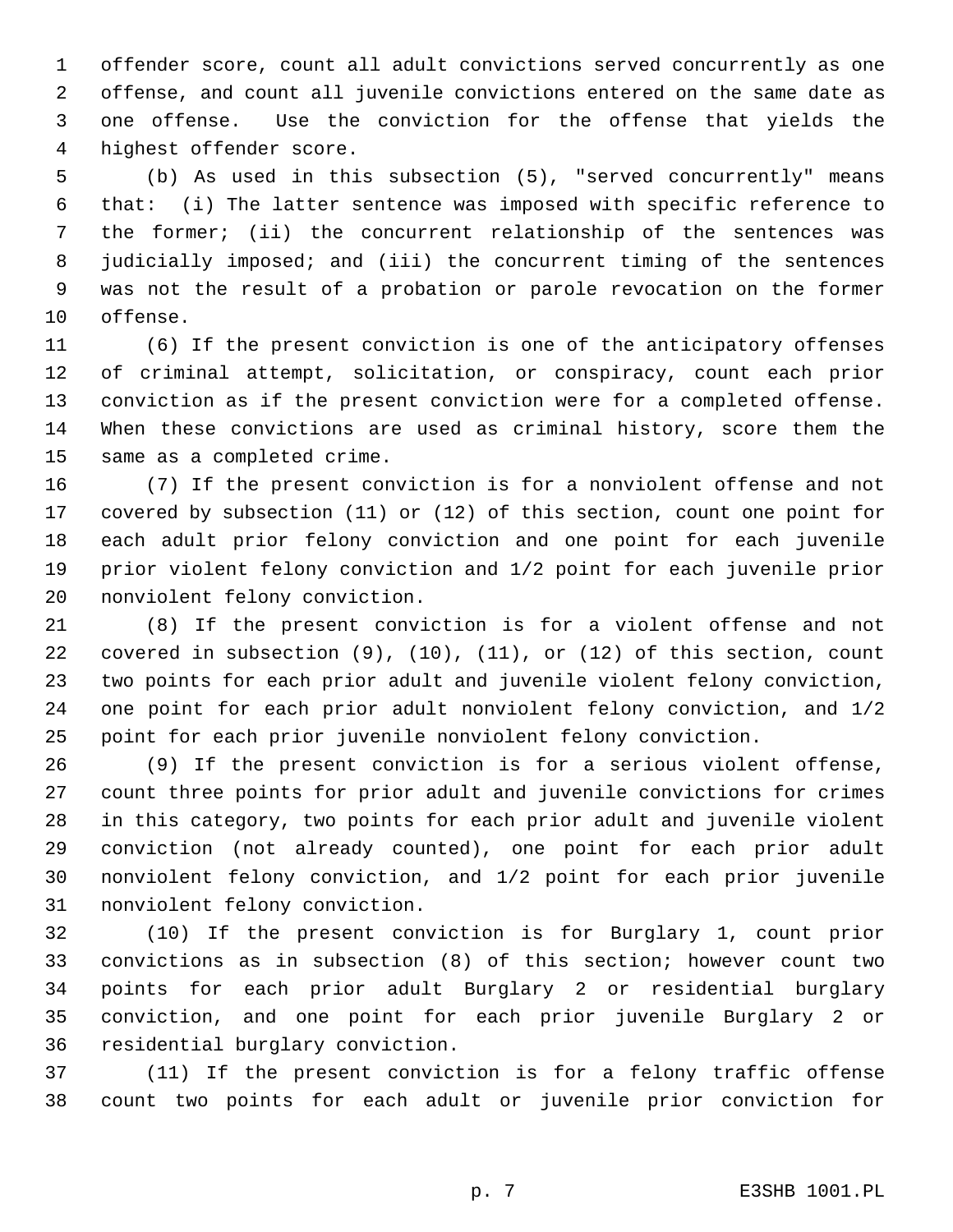Vehicular Homicide or Vehicular Assault; for each felony offense count one point for each adult and 1/2 point for each juvenile prior conviction; for each serious traffic offense, other than those used for an enhancement pursuant to RCW 46.61.520(2), count one point for each adult and 1/2 point for each juvenile prior conviction.

 (12) If the present conviction is for manufacture of methamphetamine count three points for each adult prior manufacture of methamphetamine conviction and two points for each juvenile manufacture of methamphetamine offense. If the present conviction is for a drug offense and the offender has a criminal history that includes a sex offense or serious violent offense, count three points for each adult prior felony drug offense conviction and two points for each juvenile drug offense. All other adult and juvenile felonies are scored as in subsection (8) of this section if the current drug offense is violent, or as in subsection (7) of this section if the current drug offense is nonviolent.

 (13) If the present conviction is for Escape from Community Custody, RCW 72.09.310, count only prior escape convictions in the offender score. Count adult prior escape convictions as one point and juvenile prior escape convictions as 1/2 point.

 (14) If the present conviction is for Escape 1, RCW 9A.76.110, or Escape 2, RCW 9A.76.120, count adult prior convictions as one point and juvenile prior convictions as 1/2 point.

 (15) If the present conviction is for Burglary 2 or residential burglary, count priors as in subsection (7) of this section; however, count two points for each adult and juvenile prior Burglary 1 conviction, two points for each adult prior Burglary 2 or residential burglary conviction, and one point for each juvenile prior Burglary 2 or residential burglary conviction.

 (16) If the present conviction is for a sex offense, count priors as in subsections (7) through (15) of this section; however count three points for each adult and juvenile prior sex offense conviction.

 (17) If the present conviction is for failure to register as a sex offender under RCW 9A.44.130(10), count priors as in subsections (7) through (15) of this section; however count three points for each adult and juvenile prior sex offense conviction, excluding prior convictions for failure to register as a sex offender under RCW 9A.44.130(10), which shall count as one point.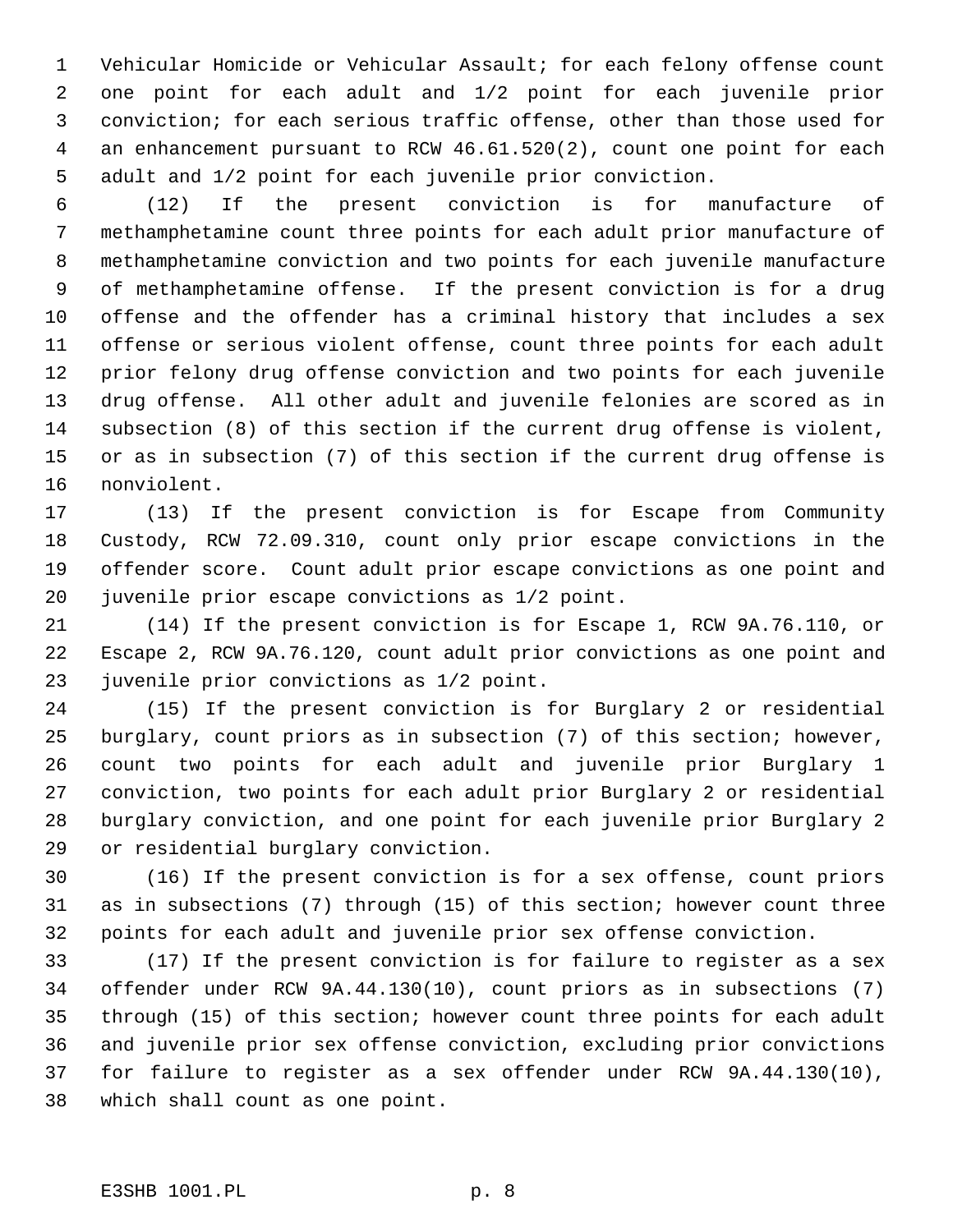(18) If the present conviction is for an offense committed while the offender was under community placement, add one point.

 (19) If the present conviction is for Theft of a Motor Vehicle, Possession of a Stolen Vehicle, Taking a Motor Vehicle Without Permission 1, or Taking a Motor Vehicle Without Permission 2, count priors as in subsections (7) through (18) of this section; however count one point for prior convictions of Vehicle Prowling 2, and three points for each adult and juvenile prior Theft 1 (of a motor vehicle), Theft 2 (of a motor vehicle), Possession of Stolen Property 1 (of a motor vehicle), Possession of Stolen Property 2 (of a motor vehicle), Theft of a Motor Vehicle, Possession of a Stolen Vehicle, Taking a Motor Vehicle Without Permission 1, or Taking a Motor Vehicle Without 13 Permission 2 conviction.

 (20) The fact that a prior conviction was not included in an offender's offender score or criminal history at a previous sentencing shall have no bearing on whether it is included in the criminal history or offender score for the current offense. Accordingly, prior convictions that were not counted in the offender score or included in criminal history under repealed or previous versions of the sentencing reform act shall be included in criminal history and shall count in the offender score if the current version of the sentencing reform act requires including or counting those convictions.

 **Sec. 9.** RCW 9.94A.734 and 2003 c 53 s 62 are each amended to read as follows:

- (1) Home detention may not be imposed for offenders convicted of:
- (a) A violent offense;
- (b) Any sex offense;
- (c) Any drug offense;

 (d) Reckless burning in the first or second degree as defined in RCW 9A.48.040 or 9A.48.050;

- (e) Assault in the third degree as defined in RCW 9A.36.031;
- (f) Assault of a child in the third degree;
- (g) Unlawful imprisonment as defined in RCW 9A.40.040; or

(h) Harassment as defined in RCW 9A.46.020.

 Home detention may be imposed for offenders convicted of possession of a controlled substance under RCW 69.50.4013 or forged prescription for a controlled substance under RCW 69.50.403 if the offender fulfills the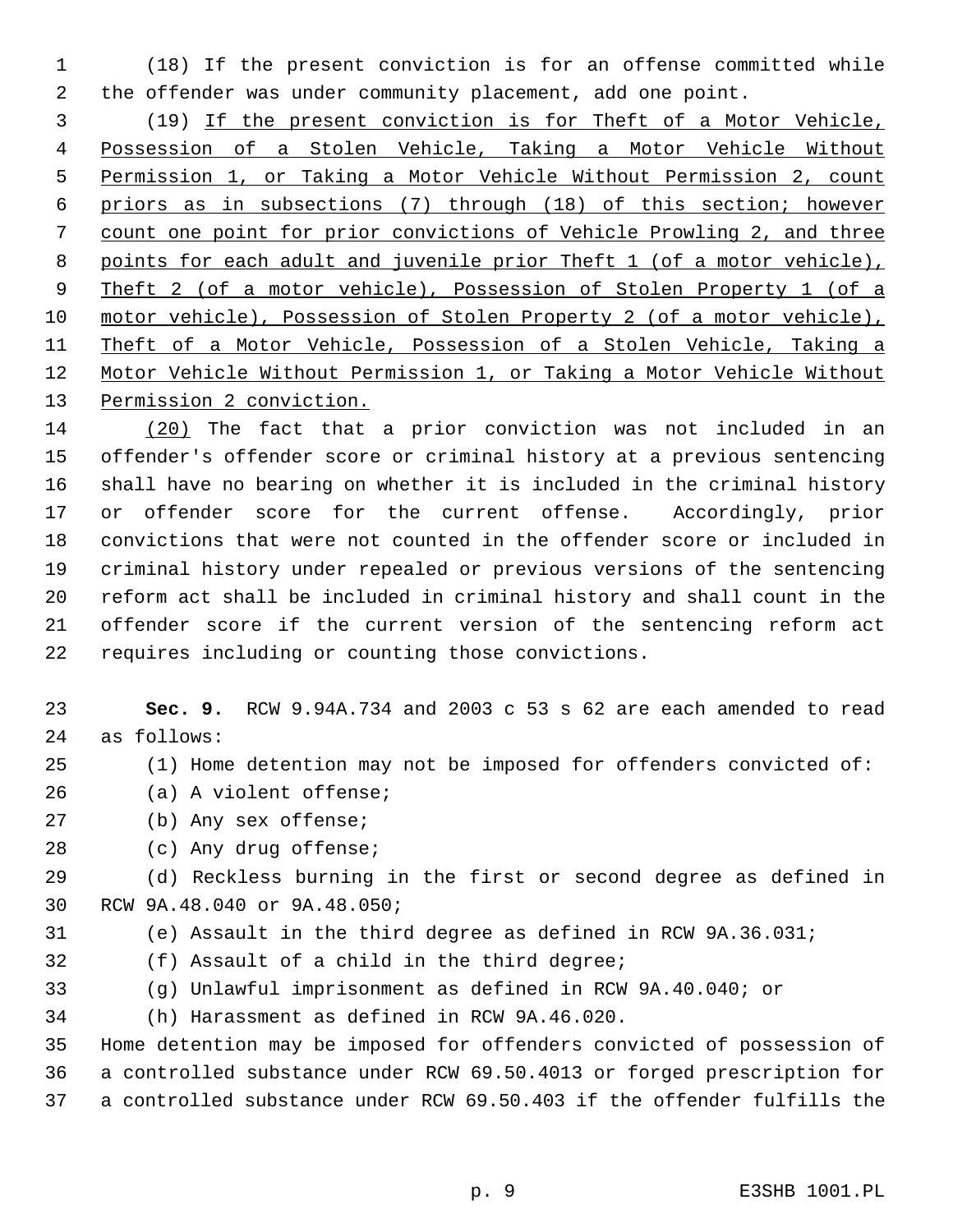participation conditions set forth in this section and is monitored for drug use by a treatment alternatives to street crime program or a comparable court or agency-referred program.

 (2) Home detention may be imposed for offenders convicted of burglary in the second degree as defined in RCW 9A.52.030 or residential burglary conditioned upon the offender:

 (a) Successfully completing twenty-one days in a work release program;

 (b) Having no convictions for burglary in the second degree or residential burglary during the preceding two years and not more than two prior convictions for burglary or residential burglary;

 (c) Having no convictions for a violent felony offense during the preceding two years and not more than two prior convictions for a violent felony offense;

(d) Having no prior charges of escape; and

(e) Fulfilling the other conditions of the home detention program.

 (3) Home detention may be imposed for offenders convicted of taking a motor vehicle without permission in the second degree as defined in RCW 9A.56.075, theft of a motor vehicle as defined under section 2 of 20 this act, or possession of a stolen motor vehicle as defined under section 5 of this act conditioned upon the offender:

 (a) Having no convictions for taking a motor vehicle without permission, theft of a motor vehicle or possession of a stolen motor vehicle during the preceding five years and not more than two prior convictions for taking a motor vehicle without permission, theft of a motor vehicle or possession of a stolen motor vehicle;

 (b) Having no convictions for a violent felony offense during the preceding two years and not more than two prior convictions for a violent felony offense;

(c) Having no prior charges of escape; and

(d) Fulfilling the other conditions of the home detention program.

 (4) Participation in a home detention program shall be conditioned upon:

 (a) The offender obtaining or maintaining current employment or attending a regular course of school study at regularly defined hours, or the offender performing parental duties to offspring or minors normally in the custody of the offender;

(b) Abiding by the rules of the home detention program; and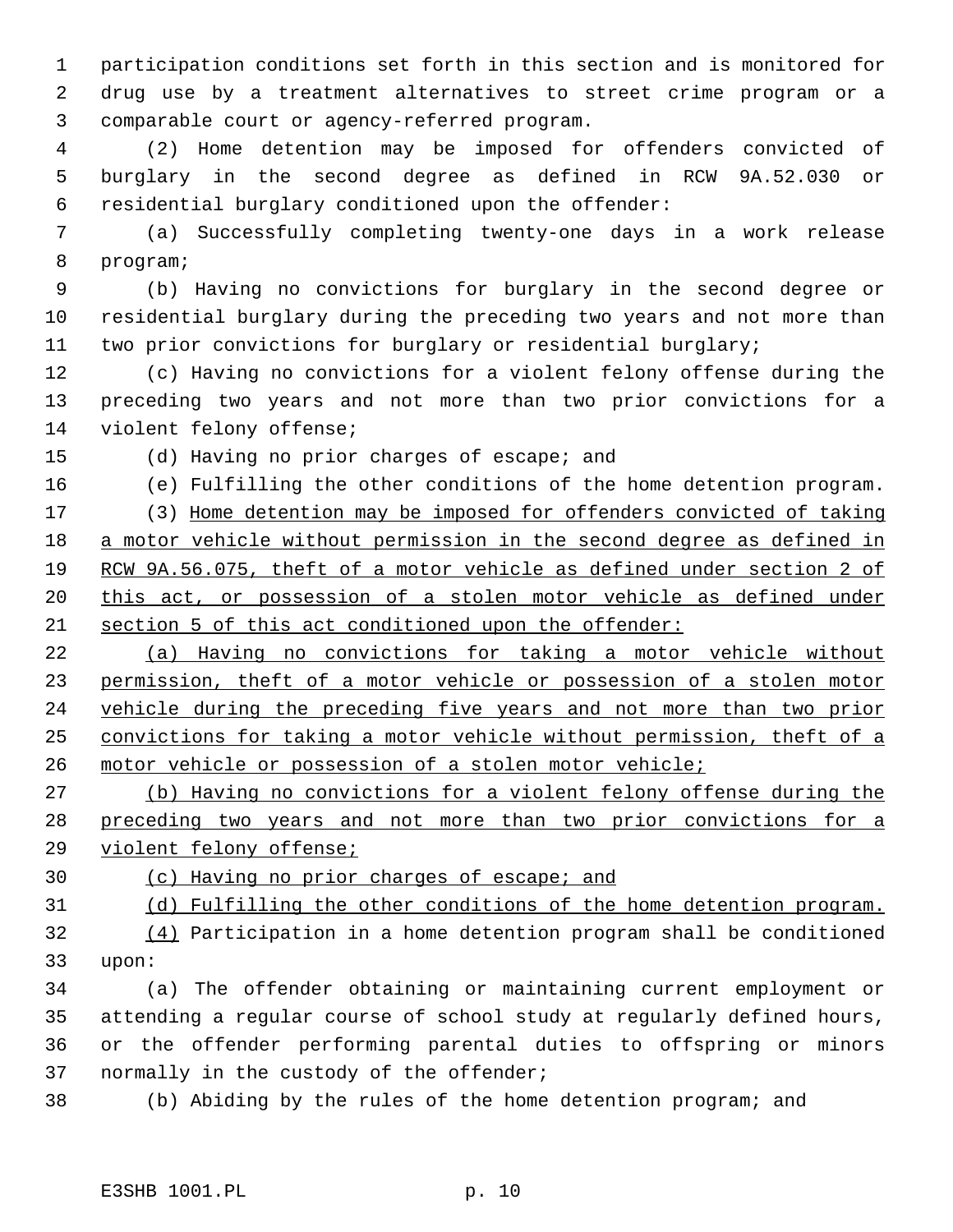(c) Compliance with court-ordered legal financial obligations. The home detention program may also be made available to offenders whose charges and convictions do not otherwise disqualify them if medical or health-related conditions, concerns or treatment would be better addressed under the home detention program, or where the health and welfare of the offender, other inmates, or staff would be jeopardized by the offender's incarceration. Participation in the home detention program for medical or health-related reasons is conditioned on the offender abiding by the rules of the home detention program and complying with court-ordered restitution.

 **Sec. 10.** RCW 9.94A.515 and 2006 c 277 s 6, 2006 c 228 s 9, 2006 c 191 s 2, 2006 c 139 s 2, 2006 c 128 s 3, and 2006 c 73 s 12 are each reenacted and amended to read as follows:

| 14               | <b>TABLE 2</b>                        |
|------------------|---------------------------------------|
| 15               | <b>CRIMES INCLUDED WITHIN</b>         |
| 16               | <b>EACH SERIOUSNESS LEVEL</b>         |
| <b>XVI</b><br>17 | Aggravated Murder 1 (RCW              |
| 18               | 10.95.020)                            |
| 19<br>XV         | Homicide by abuse (RCW 9A.32.055)     |
| 20               | Malicious explosion 1 (RCW            |
| 21               | 70.74.280(1)                          |
| 22               | Murder 1 (RCW 9A.32.030)              |
| 23<br>XIV-       | Murder 2 (RCW 9A.32.050)              |
| 24               | Trafficking 1 (RCW 9A.40.100(1))      |
| XIII<br>25       | Malicious explosion 2 (RCW            |
| 26               | 70.74.280(2)                          |
| 27               | Malicious placement of an explosive 1 |
| 28               | (RCW 70.74.270(1))                    |
| XII<br>29        | Assault 1 (RCW 9A.36.011)             |
| 30               | Assault of a Child 1 (RCW 9A.36.120)  |
| 31               | Malicious placement of an imitation   |
| 32               | device 1 (RCW 70.74.272(1)(a))        |
| 33               | Rape 1 (RCW 9A.44.040)                |
| 34               | Rape of a Child 1 (RCW 9A.44.073)     |
| 35               | Trafficking 2 (RCW 9A.40.100(2))      |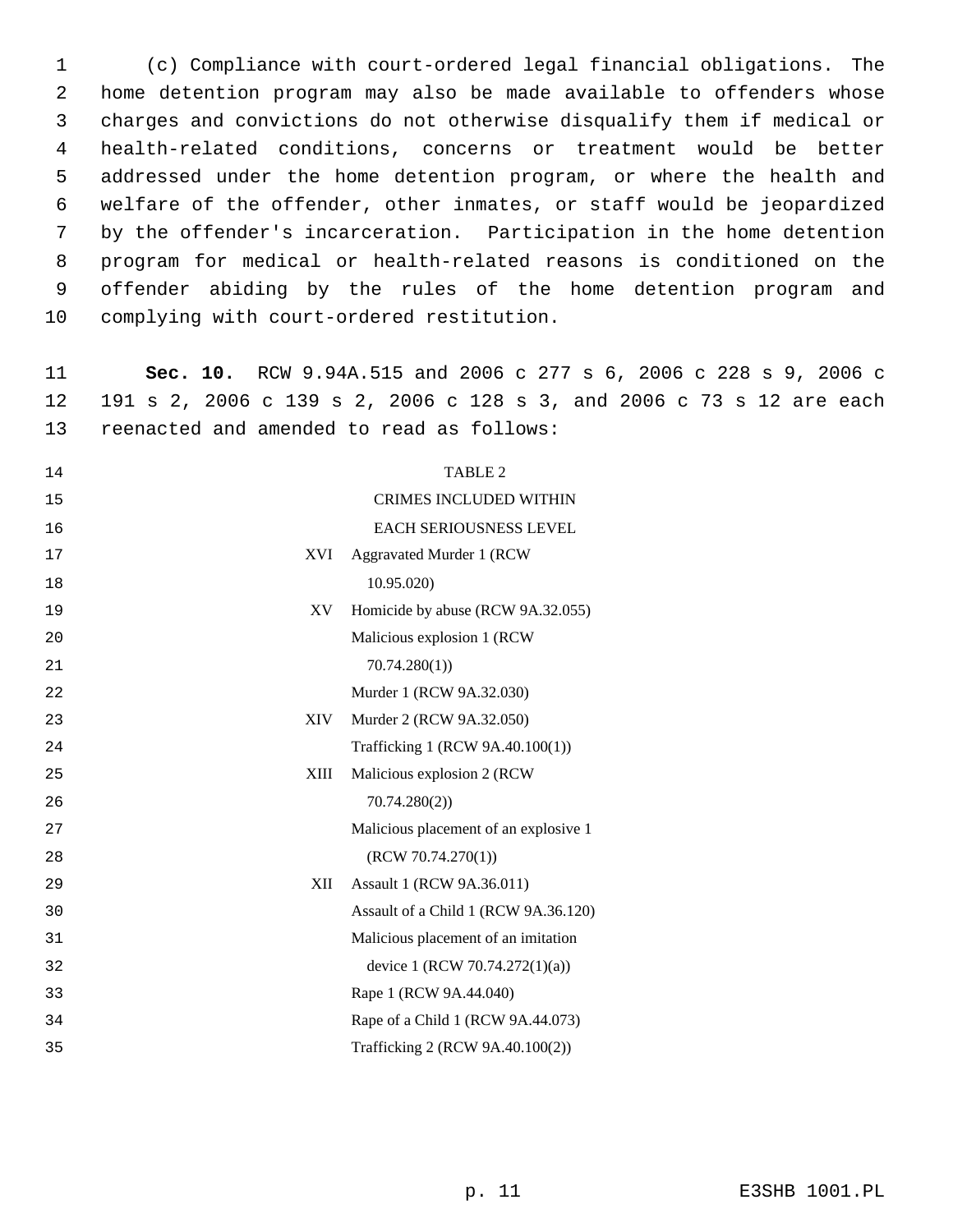| $\mathbf 1$    | XI          | Manslaughter 1 (RCW 9A.32.060)          |
|----------------|-------------|-----------------------------------------|
| $\overline{2}$ |             | Rape 2 (RCW 9A.44.050)                  |
| 3              |             | Rape of a Child 2 (RCW 9A.44.076)       |
| 4              | X           | Child Molestation 1 (RCW 9A.44.083)     |
| 5              |             | Indecent Liberties (with forcible       |
| 6              |             | compulsion) (RCW                        |
| 7              |             | 9A.44.100(1)(a)                         |
| 8              |             | Kidnapping 1 (RCW 9A.40.020)            |
| 9              |             | Leading Organized Crime (RCW            |
| 10             |             | 9A.82.060(1)(a)                         |
| 11             |             | Malicious explosion 3 (RCW              |
| 12             |             | 70.74.280(3)                            |
| 13             |             | <b>Sexually Violent Predator Escape</b> |
| 14             |             | (RCW 9A.76.115)                         |
| 15             | IX          | Abandonment of Dependent Person 1       |
| 16             |             | (RCW 9A.42.060)                         |
| 17             |             | Assault of a Child 2 (RCW 9A.36.130)    |
| 18             |             | Criminal Mistreatment 1 (RCW            |
| 19             |             | 9A.42.020)                              |
| 20             |             | Explosive devices prohibited (RCW       |
| 21             |             | 70.74.180)                              |
| 22             |             | Hit and Run--Death (RCW                 |
| 23             |             | 46.52.020(4)(a)                         |
| 24             |             | Homicide by Watercraft, by being        |
| 25             |             | under the influence of intoxicating     |
| 26             |             | liquor or any drug (RCW)                |
| 27             |             | 79A.60.050)                             |
| 28             |             | Inciting Criminal Profiteering (RCW     |
| 29             |             | 9A.82.060(1)(b)                         |
| 30             |             | Malicious placement of an explosive 2   |
| 31             |             | (RCW 70.74.270(2))                      |
| 32             |             | Robbery 1 (RCW 9A.56.200)               |
| 33             |             | Sexual Exploitation (RCW 9.68A.040)     |
| 34             |             | Vehicular Homicide, by being under      |
| 35             |             | the influence of intoxicating liquor    |
| 36             |             | or any drug (RCW 46.61.520)             |
| 37             | <b>VIII</b> | Arson 1 (RCW 9A.48.020)                 |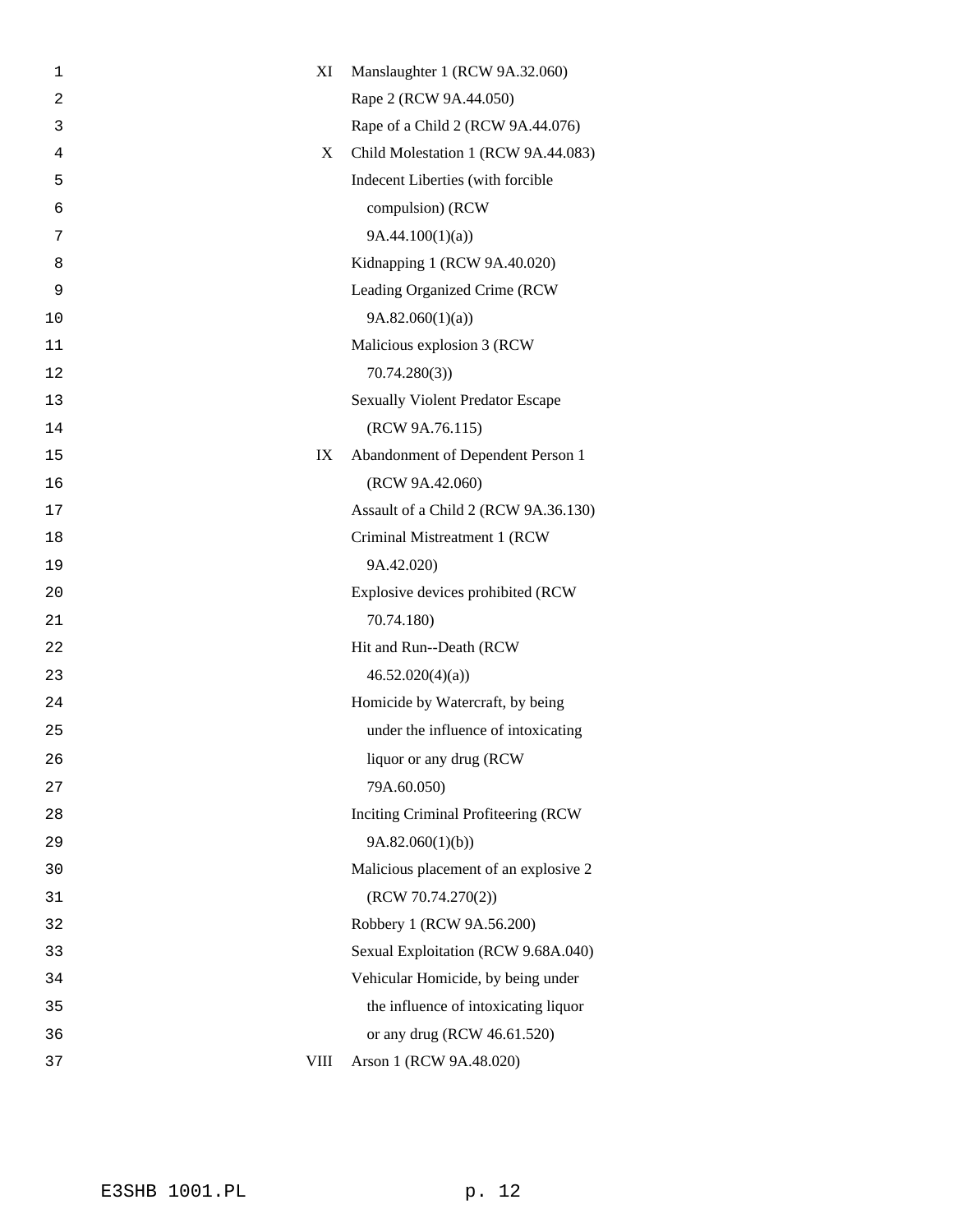| 1  |     | Homicide by Watercraft, by the          |
|----|-----|-----------------------------------------|
| 2  |     | operation of any vessel in a            |
| 3  |     | reckless manner (RCW                    |
| 4  |     | 79A.60.050)                             |
| 5  |     | Manslaughter 2 (RCW 9A.32.070)          |
| 6  |     | Promoting Prostitution 1 (RCW           |
| 7  |     | 9A.88.070)                              |
| 8  |     | Theft of Ammonia (RCW 69.55.010)        |
| 9  |     | Vehicular Homicide, by the operation    |
| 10 |     | of any vehicle in a reckless manner     |
| 11 |     | (RCW 46.61.520)                         |
| 12 | VII | Burglary 1 (RCW 9A.52.020)              |
| 13 |     | Child Molestation 2 (RCW 9A.44.086)     |
| 14 |     | Civil Disorder Training (RCW            |
| 15 |     | 9A.48.120)                              |
| 16 |     | Dealing in depictions of minor engaged  |
| 17 |     | in sexually explicit conduct (RCW       |
| 18 |     | 9.68A.050)                              |
| 19 |     | Drive-by Shooting (RCW 9A.36.045)       |
| 20 |     | Homicide by Watercraft, by disregard    |
| 21 |     | for the safety of others (RCW           |
| 22 |     | 79A.60.050)                             |
| 23 |     | Indecent Liberties (without forcible    |
| 24 |     | compulsion) (RCW 9A.44.100(1)           |
| 25 |     | $(b)$ and $(c)$ )                       |
| 26 |     | Introducing Contraband 1 (RCW           |
| 27 |     | 9A.76.140)                              |
| 28 |     | Malicious placement of an explosive 3   |
| 29 |     | (RCW 70.74.270(3))                      |
| 30 |     | Negligently Causing Death By Use of a   |
| 31 |     | <b>Signal Preemption Device (RCW</b>    |
| 32 |     | 46.37.675)                              |
| 33 |     | Sending, bringing into state depictions |
| 34 |     | of minor engaged in sexually            |
| 35 |     | explicit conduct (RCW 9.68A.060)        |
| 36 |     | Unlawful Possession of a Firearm in     |
| 37 |     | the first degree $(RCW 9.41.040(1))$    |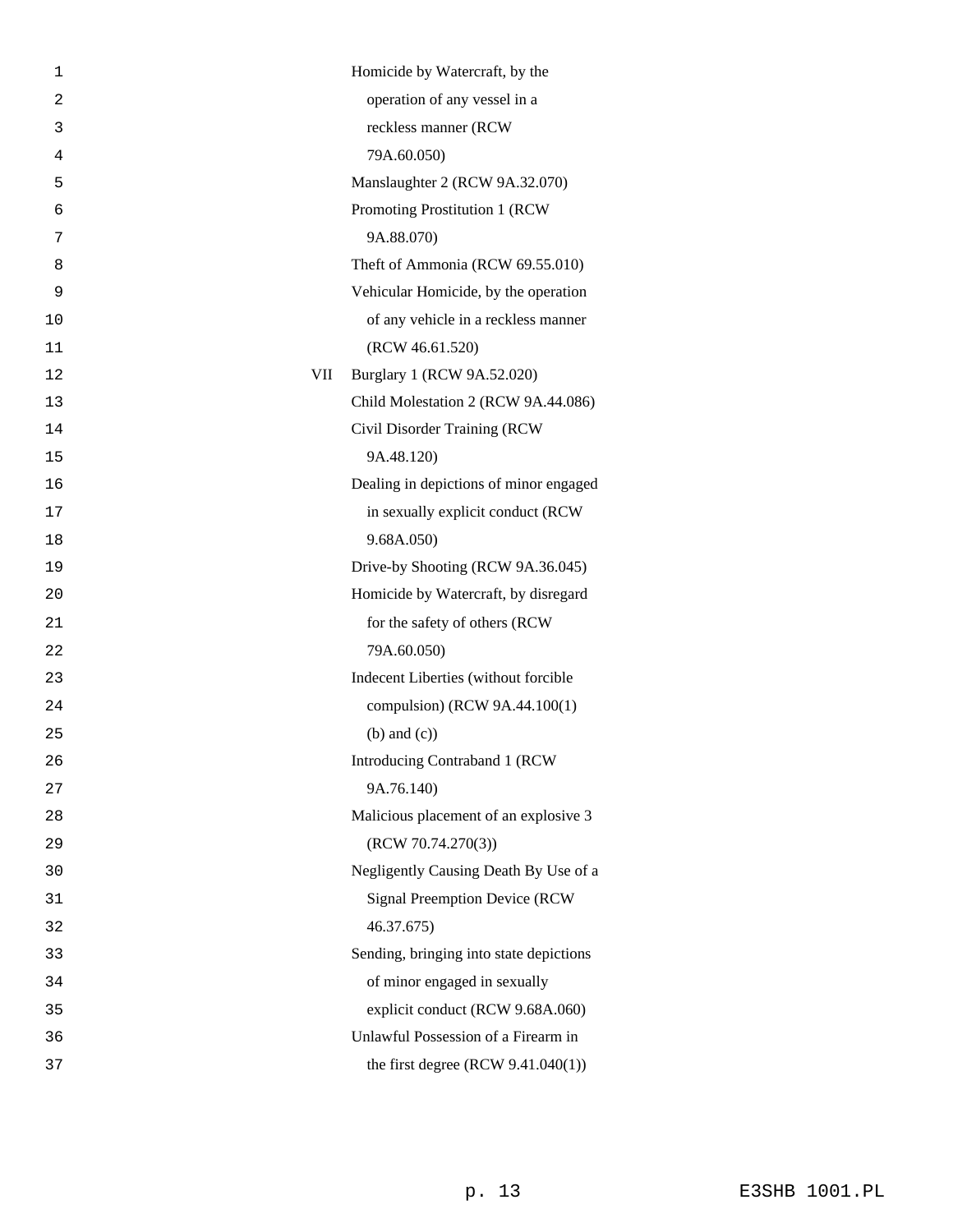| 1              | Use of a Machine Gun in Commission     |
|----------------|----------------------------------------|
| $\overline{c}$ | of a Felony (RCW 9.41.225)             |
| 3              | Vehicular Homicide, by disregard for   |
| 4              | the safety of others (RCW              |
| 5              | 46.61.520)                             |
| 6              | VI<br>Bail Jumping with Murder 1 (RCW  |
| 7              | 9A.76.170(3)(a)                        |
| 8              | Bribery (RCW 9A.68.010)                |
| 9              | Incest 1 (RCW $9A.64.020(1)$ )         |
| 10             | Intimidating a Judge (RCW 9A.72.160)   |
| 11             | Intimidating a Juror/Witness (RCW      |
| 12             | 9A.72.110, 9A.72.130)                  |
| 13             | Malicious placement of an imitation    |
| 14             | device 2 (RCW 70.74.272(1)(b))         |
| 15             | Possession of Depictions of a Minor    |
| 16             | <b>Engaged in Sexually Explicit</b>    |
| 17             | Conduct (RCW 9.68A.070)                |
| 18             | Rape of a Child 3 (RCW 9A.44.079)      |
| 19             | Theft of a Firearm (RCW 9A.56.300)     |
| 20             | Unlawful Storage of Ammonia (RCW       |
| 21             | 69.55.020)                             |
| 22             | Abandonment of Dependent Person 2<br>V |
| 23             | (RCW 9A.42.070)                        |
| 24             | Advancing money or property for        |
| 25             | extortionate extension of credit       |
| 26             | (RCW 9A.82.030)                        |
| 27             | Bail Jumping with class A Felony       |
| 28             | (RCW 9A.76.170(3)(b))                  |
| 29             | Child Molestation 3 (RCW 9A.44.089)    |
| 30             | Criminal Mistreatment 2 (RCW           |
| 31             | 9A.42.030)                             |
| 32             | Custodial Sexual Misconduct 1 (RCW     |
| 33             | 9A.44.160)                             |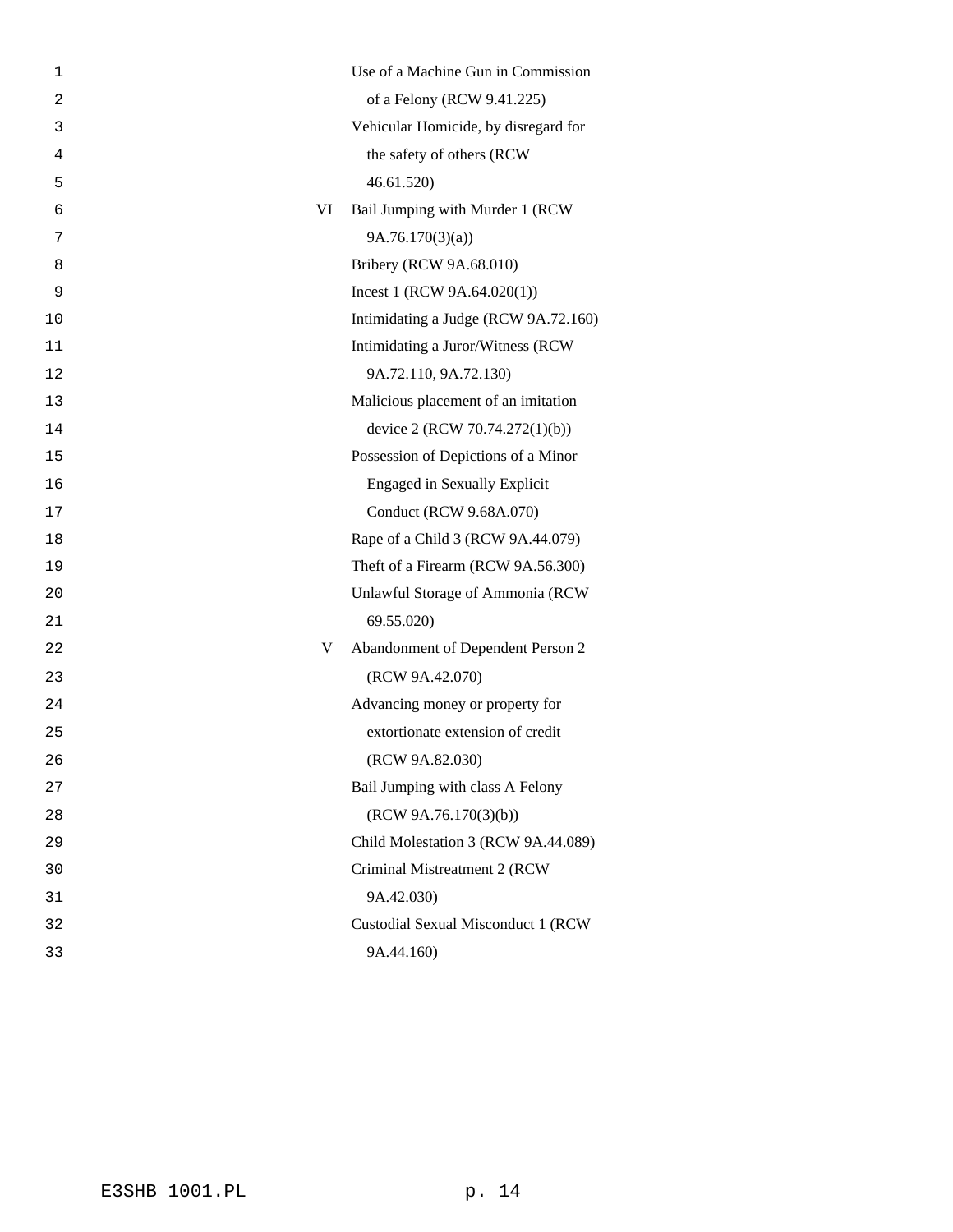| 1              |    | Domestic Violence Court Order           |
|----------------|----|-----------------------------------------|
| $\overline{c}$ |    | Violation (RCW 10.99.040,               |
| 3              |    | 10.99.050, 26.09.300, 26.10.220,        |
| 4              |    | 26.26.138, 26.50.110, 26.52.070,        |
| 5              |    | or 74.34.145)                           |
| 6              |    | Driving While Under the Influence       |
| 7              |    | (RCW 46.61.502(6))                      |
| 8              |    | Extortion 1 (RCW 9A.56.120)             |
| 9              |    | Extortionate Extension of Credit (RCW   |
| 10             |    | 9A.82.020)                              |
| 11             |    | <b>Extortionate Means to Collect</b>    |
| 12             |    | <b>Extensions of Credit (RCW)</b>       |
| 13             |    | 9A.82.040)                              |
| 14             |    | Incest 2 (RCW $9A.64.020(2)$ )          |
| 15             |    | Kidnapping 2 (RCW 9A.40.030)            |
| 16             |    | Perjury 1 (RCW 9A.72.020)               |
| 17             |    | Persistent prison misbehavior (RCW      |
| 18             |    | 9.94.070)                               |
| 19             |    | Physical Control of a Vehicle While     |
| 20             |    | Under the Influence (RCW                |
| 21             |    | 46.61.504(6)                            |
| 22             |    | Possession of a Stolen Firearm (RCW     |
| 23             |    | 9A.56.310)                              |
| 24             |    | Rape 3 (RCW 9A.44.060)                  |
| 25             |    | Rendering Criminal Assistance 1         |
| 26             |    | (RCW 9A.76.070)                         |
| 27             |    | Sexual Misconduct with a Minor 1        |
| 28             |    | (RCW 9A.44.093)                         |
| 29             |    | <b>Sexually Violating Human Remains</b> |
| 30             |    | (RCW 9A.44.105)                         |
| 31             |    | <b>Stalking (RCW 9A.46.110)</b>         |
| 32             |    | Taking Motor Vehicle Without            |
| 33             |    | Permission 1 (RCW 9A.56.070)            |
| 34             | IV | Arson 2 (RCW 9A.48.030)                 |
| 35             |    | Assault 2 (RCW 9A.36.021)               |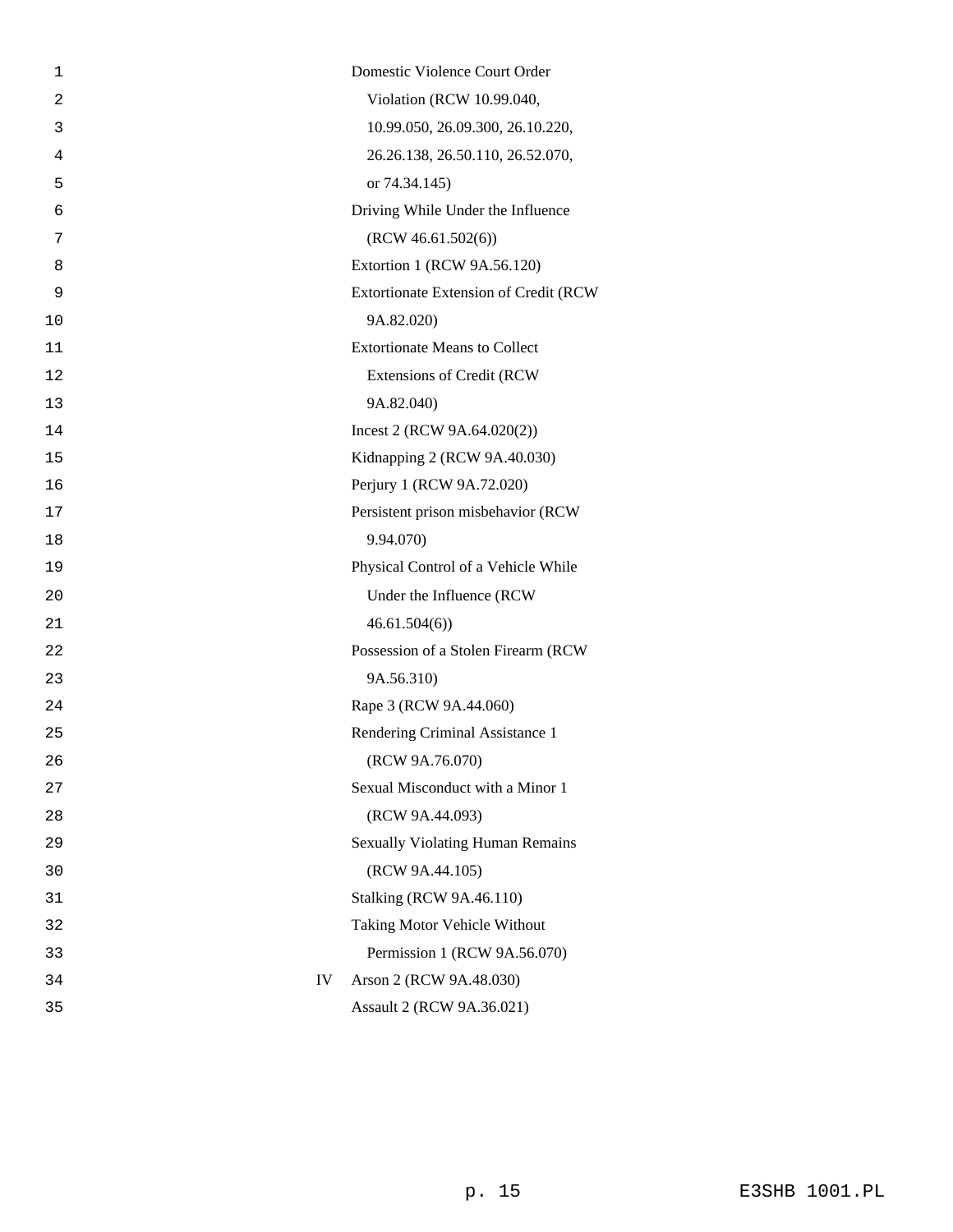| 1  | Assault 3 (of a Peace Officer with a   |
|----|----------------------------------------|
| 2  | Projectile Stun Gun) (RCW              |
| 3  | 9A.36.031(1)(h)                        |
| 4  | Assault by Watercraft (RCW             |
| 5  | 79A.60.060)                            |
| 6  | Bribing a Witness/Bribe Received by    |
| 7  | Witness (RCW 9A.72.090,                |
| 8  | 9A.72.100)                             |
| 9  | Cheating 1 (RCW 9.46.1961)             |
| 10 | Commercial Bribery (RCW 9A.68.060)     |
| 11 | Counterfeiting (RCW 9.16.035(4))       |
| 12 | Endangerment with a Controlled         |
| 13 | Substance (RCW 9A.42.100)              |
| 14 | Escape 1 (RCW 9A.76.110)               |
| 15 | Hit and Run--Injury (RCW               |
| 16 | 46.52.020(4)(b)                        |
| 17 | Hit and Run with Vessel--Injury        |
| 18 | Accident (RCW 79A.60.200(3))           |
| 19 | Identity Theft 1 (RCW 9.35.020(2))     |
| 20 | Indecent Exposure to Person Under      |
| 21 | Age Fourteen (subsequent sex           |
| 22 | offense) (RCW 9A.88.010)               |
| 23 | Influencing Outcome of Sporting Event  |
| 24 | (RCW 9A.82.070)                        |
| 25 | Malicious Harassment (RCW              |
| 26 | 9A.36.080)                             |
| 27 | <b>Residential Burglary (RCW</b>       |
| 28 | 9A.52.025)                             |
| 29 | Robbery 2 (RCW 9A.56.210)              |
| 30 | Theft of Livestock 1 (RCW 9A.56.080)   |
| 31 | Threats to Bomb (RCW 9.61.160)         |
| 32 | Trafficking in Stolen Property 1 (RCW) |
| 33 | 9A.82.050)                             |
| 34 | Unlawful factoring of a credit card or |
| 35 | payment card transaction (RCW          |
| 36 | 9A.56.290(4)(b)                        |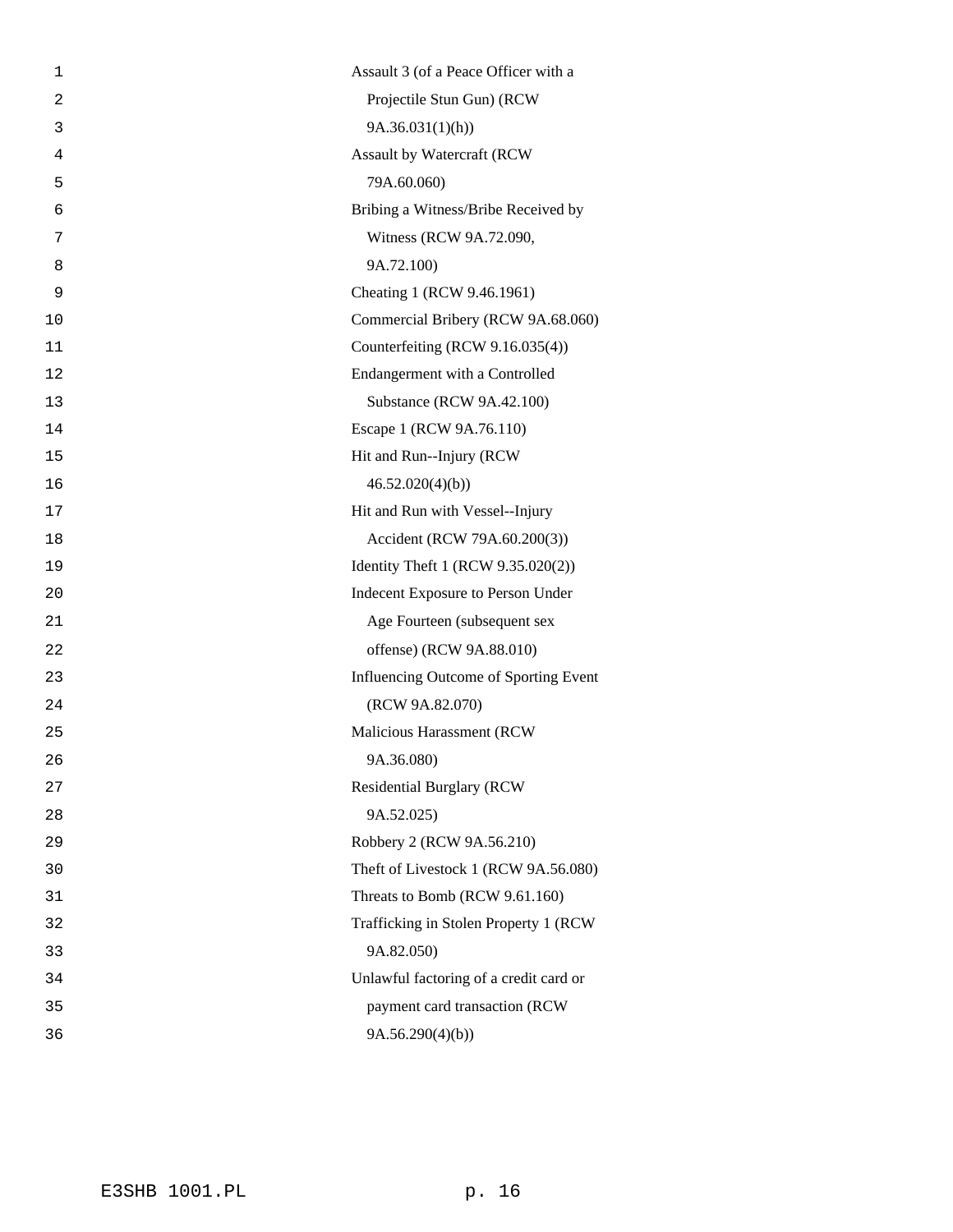| 1              | Unlawful transaction of health           |
|----------------|------------------------------------------|
| $\overline{2}$ | coverage as a health care service        |
| 3              | contractor (RCW 48.44.016(3))            |
| 4              | Unlawful transaction of health           |
| 5              | coverage as a health maintenance         |
| 6              | organization (RCW 48.46.033(3))          |
| 7              | Unlawful transaction of insurance        |
| 8              | business (RCW 48.15.023(3))              |
| 9              | Unlicensed practice as an insurance      |
| 10             | professional (RCW $48.17.063(3)$ )       |
| 11             | Use of Proceeds of Criminal              |
| 12             | Profiteering (RCW 9A.82.080 (1)          |
| 13             | and $(2)$ )                              |
| 14             | Vehicular Assault, by being under the    |
| 15             | influence of intoxicating liquor or      |
| 16             | any drug, or by the operation or         |
| 17             | driving of a vehicle in a reckless       |
| 18             | manner (RCW 46.61.522)                   |
| 19             | Willful Failure to Return from           |
| 20             | Furlough (RCW 72.66.060)                 |
| 21             | Ш<br>Animal Cruelty 1 (Sexual Conduct or |
| 22             | Contact) (RCW 16.52.205(3))              |
| 23             | Assault 3 (Except Assault 3 of a Peace   |
| 24             | Officer With a Projectile Stun           |
| 25             | Gun) (RCW 9A.36.031 except               |
| 26             | subsection $(1)(h)$                      |
| 27             | Assault of a Child 3 (RCW 9A.36.140)     |
| 28             | Bail Jumping with class B or C Felony    |
| 29             | (RCW 9A.76.170(3)(c))                    |
| 30             | Burglary 2 (RCW 9A.52.030)               |
| 31             | Communication with a Minor for           |
| 32             | <b>Immoral Purposes (RCW)</b>            |
| 33             | 9.68A.090)                               |
| 34             | Criminal Gang Intimidation (RCW          |
| 35             | 9A.46.120)                               |
| 36             | Custodial Assault (RCW 9A.36.100)        |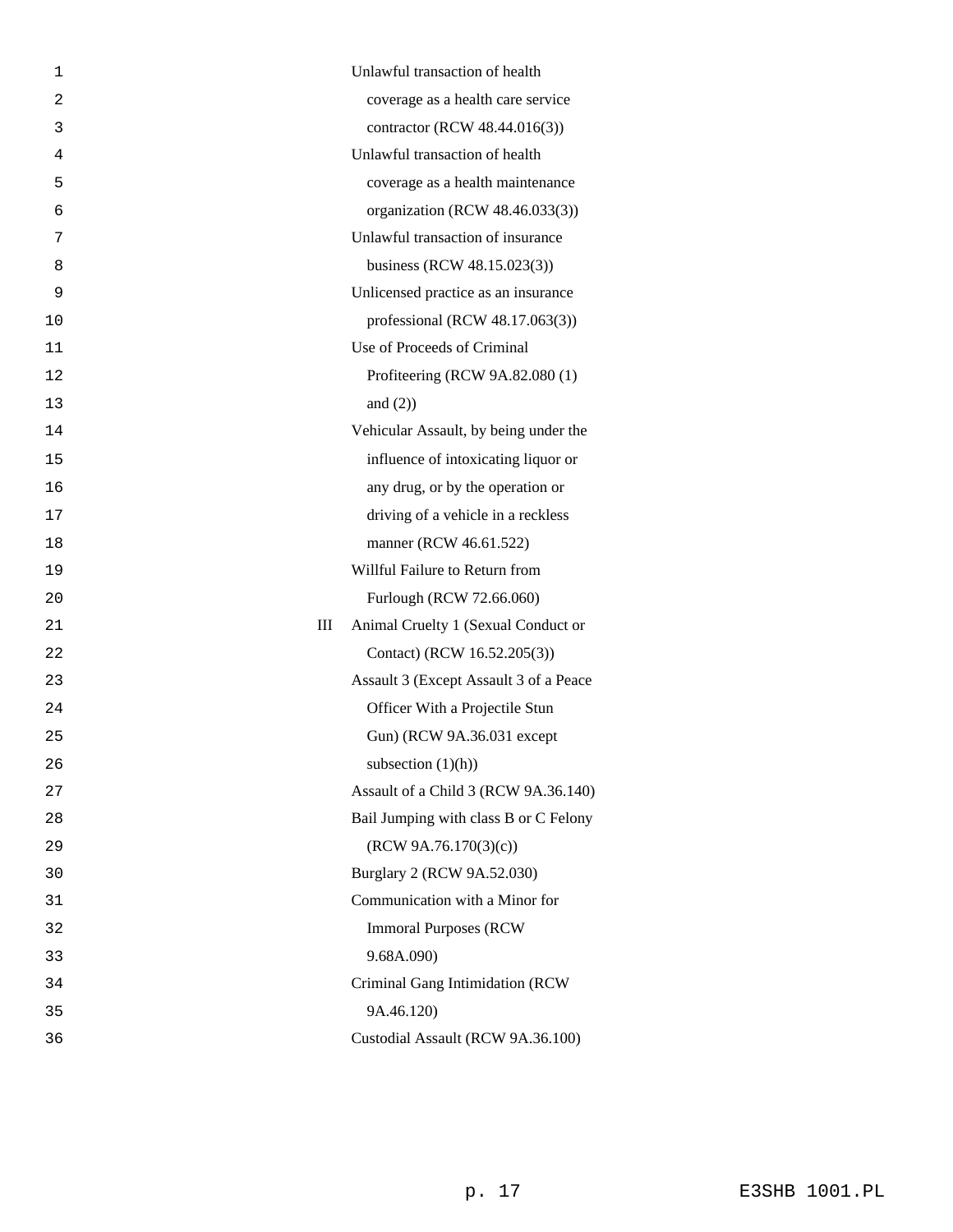| 1              | Cyberstalking (subsequent conviction          |
|----------------|-----------------------------------------------|
| $\overline{a}$ | or threat of death) (RCW                      |
| 3              | 9.61.260(3)                                   |
| 4              | Escape 2 (RCW 9A.76.120)                      |
| 5              | Extortion 2 (RCW 9A.56.130)                   |
| 6              | Harassment (RCW 9A.46.020)                    |
| 7              | Intimidating a Public Servant (RCW            |
| 8              | 9A.76.180)                                    |
| 9              | Introducing Contraband 2 (RCW                 |
| 10             | 9A.76.150)                                    |
| 11             | Malicious Injury to Railroad Property         |
| 12             | (RCW 81.60.070)                               |
| 13             | <b>Negligently Causing Substantial Bodily</b> |
| 14             | Harm By Use of a Signal                       |
| 15             | Preemption Device (RCW                        |
| 16             | 46.37.674)                                    |
| 17             | Organized Retail Theft 1 (RCW                 |
| 18             | 9A.56.350(2)                                  |
| 19             | Patronizing a Juvenile Prostitute (RCW        |
| 20             | 9.68A.100)                                    |
| 21             | Perjury 2 (RCW 9A.72.030)                     |
| 22             | Possession of Incendiary Device (RCW          |
| 23             | 9.40.120)                                     |
| 24             | Possession of Machine Gun or Short-           |
| 25             | Barreled Shotgun or Rifle (RCW                |
| 26             | 9.41.190)                                     |
| 27             | Promoting Prostitution 2 (RCW                 |
| 28             | 9A.88.080)                                    |
| 29             | (([Retail]) Retail Theft with                 |
| 30             | <b>Extenuating Circumstances 1</b>            |
| 31             | (RCW 9A.56.360(2))                            |
| 32             | Securities Act violation (RCW                 |
| 33             | 21.20.400)                                    |
| 34             | Tampering with a Witness (RCW                 |
| 35             | 9A.72.120)                                    |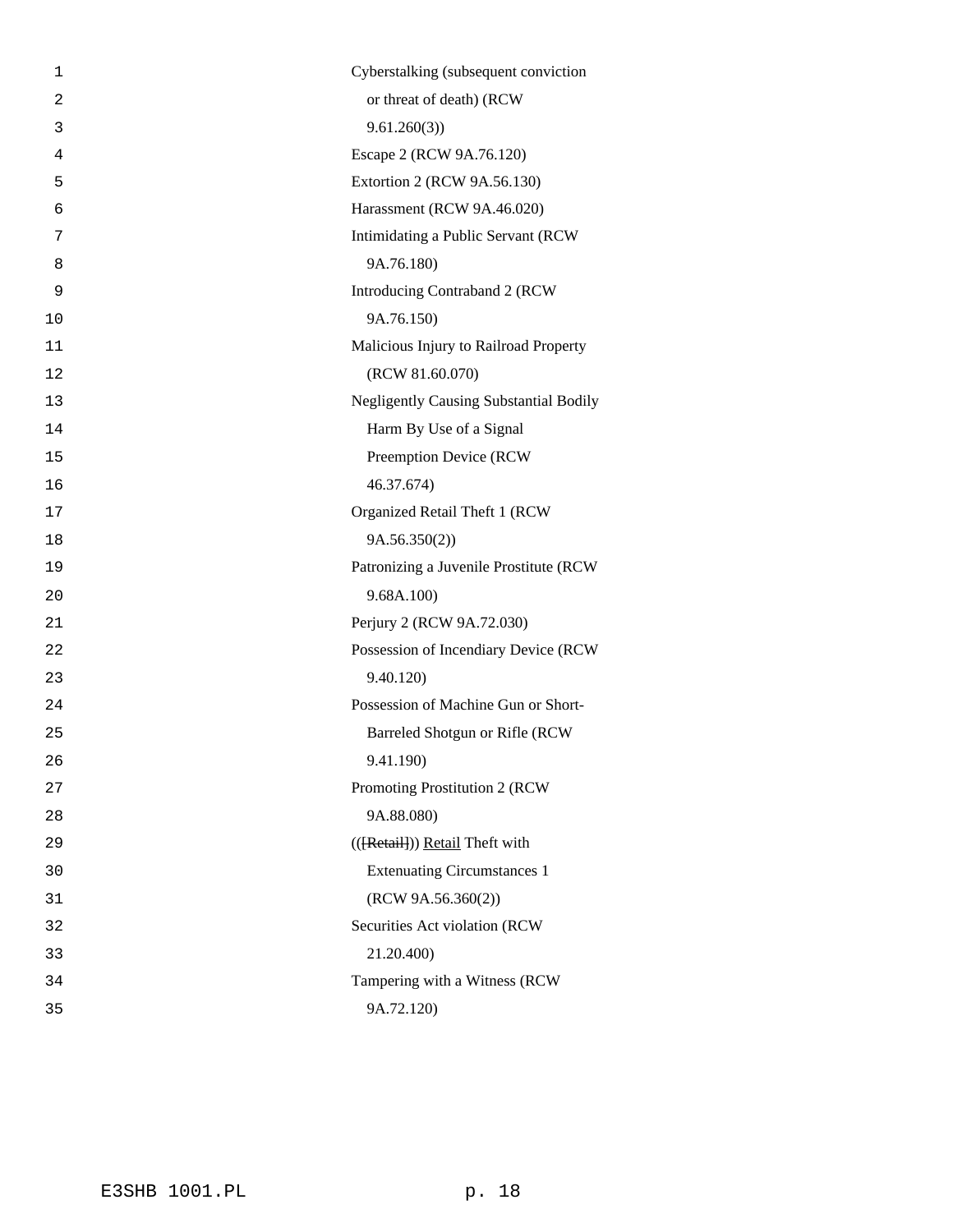| 1              |             | Telephone Harassment (subsequent        |
|----------------|-------------|-----------------------------------------|
| $\overline{2}$ |             | conviction or threat of death)          |
| 3              |             | (RCW 9.61.230(2))                       |
| 4              |             | Theft of Livestock 2 (RCW 9A.56.083)    |
| 5              |             | Theft with the Intent to Resell 1 (RCW) |
| 6              |             | 9A.56.340(2)                            |
| 7              |             | Trafficking in Stolen Property 2 (RCW   |
| 8              |             | 9A.82.055)                              |
| 9              |             | Unlawful Imprisonment (RCW              |
| 10             |             | 9A.40.040)                              |
| 11             |             | Unlawful possession of firearm in the   |
| 12             |             | second degree (RCW 9.41.040(2))         |
| 13             |             | Vehicular Assault, by the operation or  |
| 14             |             | driving of a vehicle with disregard     |
| 15             |             | for the safety of others (RCW           |
| 16             |             | 46.61.522                               |
| 17             |             | Willful Failure to Return from Work     |
| 18             |             | Release (RCW 72.65.070)                 |
| 19             | $\rm _{II}$ | Computer Trespass 1 (RCW)               |
| 20             |             | 9A.52.110)                              |
| 21             |             | Counterfeiting (RCW 9.16.035(3))        |
| 22             |             | <b>Escape from Community Custody</b>    |
| 23             |             | (RCW 72.09.310)                         |
| 24             |             | Failure to Register as a Sex Offender   |
| 25             |             | (second or subsequent offense)          |
| 26             |             | (RCW 9A.44.130(10)(a))                  |
| 27             |             | Health Care False Claims (RCW           |
| 28             |             | 48.80.030)                              |
| 29             |             | Identity Theft 2 (RCW 9.35.020(3))      |
| 30             |             | <b>Improperly Obtaining Financial</b>   |
| 31             |             | Information (RCW 9.35.010)              |
| 32             |             | Malicious Mischief 1 (RCW               |
| 33             |             | 9A.48.070)                              |
| 34             |             | Organized Retail Theft 2 (RCW           |
| 35             |             | 9A.56.350(3)                            |
| 36             |             | Possession of Stolen Property 1 (RCW    |
| 37             |             | 9A.56.150)                              |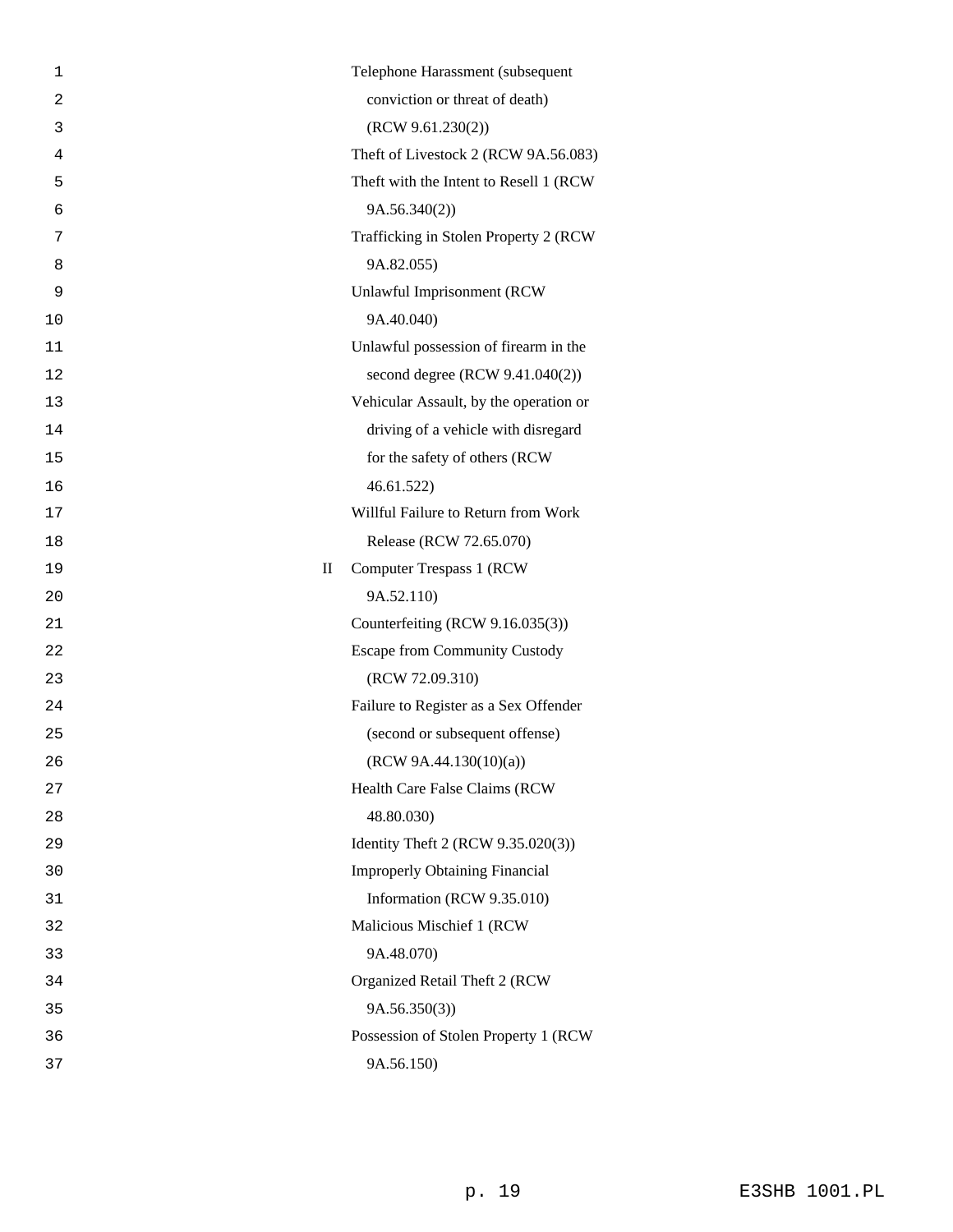| 1  |   | Possession of a Stolen Vehicle (section |
|----|---|-----------------------------------------|
| 2  |   | 5 of this act)                          |
| 3  |   | (([Retail]) Retail Theft with           |
| 4  |   | <b>Extenuating Circumstances 2</b>      |
| 5  |   | (RCW 9A.56.360(3))                      |
| 6  |   | Theft 1 (RCW 9A.56.030)                 |
| 7  |   | Theft of a Motor Vehicle (section 2 of  |
| 8  |   | this act)                               |
| 9  |   | Theft of Rental, Leased, or Lease-      |
| 10 |   | purchased Property (valued at one       |
| 11 |   | thousand five hundred dollars or        |
| 12 |   | more) (RCW 9A.56.096(5)(a))             |
| 13 |   | Theft with the Intent to Resell 2 (RCW  |
| 14 |   | 9A.56.340(3)                            |
| 15 |   | Trafficking in Insurance Claims (RCW    |
| 16 |   | 48.30A.015)                             |
| 17 |   | Unlawful factoring of a credit card or  |
| 18 |   | payment card transaction (RCW           |
| 19 |   | 9A.56.290(4)(a)                         |
| 20 |   | Unlawful Practice of Law (RCW           |
| 21 |   | 2.48.180)                               |
| 22 |   | Unlicensed Practice of a Profession or  |
| 23 |   | Business (RCW 18.130.190(7))            |
| 24 |   | Voyeurism (RCW 9A.44.115)               |
| 25 | I | Attempting to Elude a Pursuing Police   |
| 26 |   | Vehicle (RCW 46.61.024)                 |
| 27 |   | False Verification for Welfare (RCW     |
| 28 |   | 74.08.055)                              |
| 29 |   | Forgery (RCW 9A.60.020)                 |
| 30 |   | Fraudulent Creation or Revocation of a  |
| 31 |   | Mental Health Advance Directive         |
| 32 |   | (RCW 9A.60.060)                         |
| 33 |   | Malicious Mischief 2 (RCW               |
| 34 |   | 9A.48.080)                              |
| 35 |   | Mineral Trespass (RCW 78.44.330)        |
| 36 |   | Possession of Stolen Property 2 (RCW    |
| 37 |   | 9A.56.160)                              |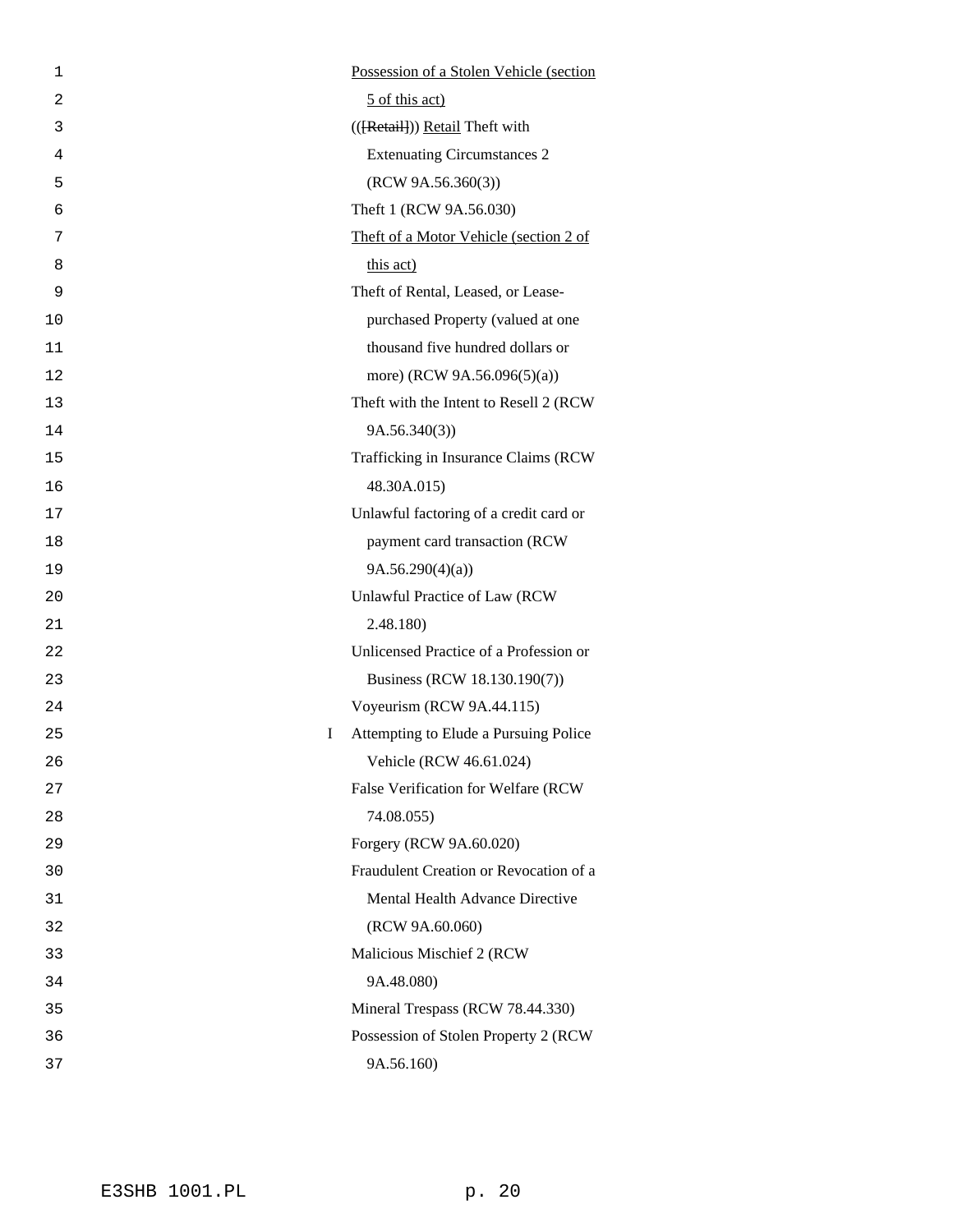| 1  | Reckless Burning 1 (RCW 9A.48.040)                                |
|----|-------------------------------------------------------------------|
| 2  | Taking Motor Vehicle Without                                      |
| 3  | Permission 2 (RCW 9A.56.075)                                      |
| 4  | Theft 2 (RCW 9A.56.040)                                           |
| 5  | Theft of Rental, Leased, or Lease-                                |
| 6  | purchased Property (valued at two                                 |
| 7  | hundred fifty dollars or more but                                 |
| 8  | less than one thousand five                                       |
| 9  | hundred dollars) (RCW                                             |
| 10 | 9A.56.096(5)(b)                                                   |
| 11 | Transaction of insurance business                                 |
| 12 | beyond the scope of licensure                                     |
| 13 | (RCW 48.17.063(4))                                                |
| 14 | Unlawful Issuance of Checks or Drafts                             |
| 15 | (RCW 9A.56.060)                                                   |
| 16 | <b>Unlawful Possession of Fictitious</b>                          |
| 17 | Identification (RCW 9A.56.320)                                    |
| 18 | Unlawful Possession of Instruments of                             |
| 19 | Financial Fraud (RCW 9A.56.320)                                   |
| 20 | Unlawful Possession of Payment                                    |
| 21 | Instruments (RCW 9A.56.320)                                       |
| 22 | Unlawful Possession of a Personal                                 |
| 23 | <b>Identification Device (RCW</b>                                 |
| 24 | 9A.56.320)                                                        |
| 25 | <b>Unlawful Production of Payment</b>                             |
| 26 | Instruments (RCW 9A.56.320)                                       |
| 27 | <b>Unlawful Trafficking in Food Stamps</b>                        |
| 28 | (RCW 9.91.142)                                                    |
| 29 | Unlawful Use of Food Stamps (RCW                                  |
| 30 | 9.91.144)                                                         |
| 31 | Vehicle Prowl 1 (RCW 9A.52.095)                                   |
| 32 | RCW 13.40.0357 and 2006 c 73 s 14 are each amended to<br>Sec. 11. |
| 33 | read as follows:                                                  |
|    |                                                                   |

## 34 **DESCRIPTION AND OFFENSE CATEGORY**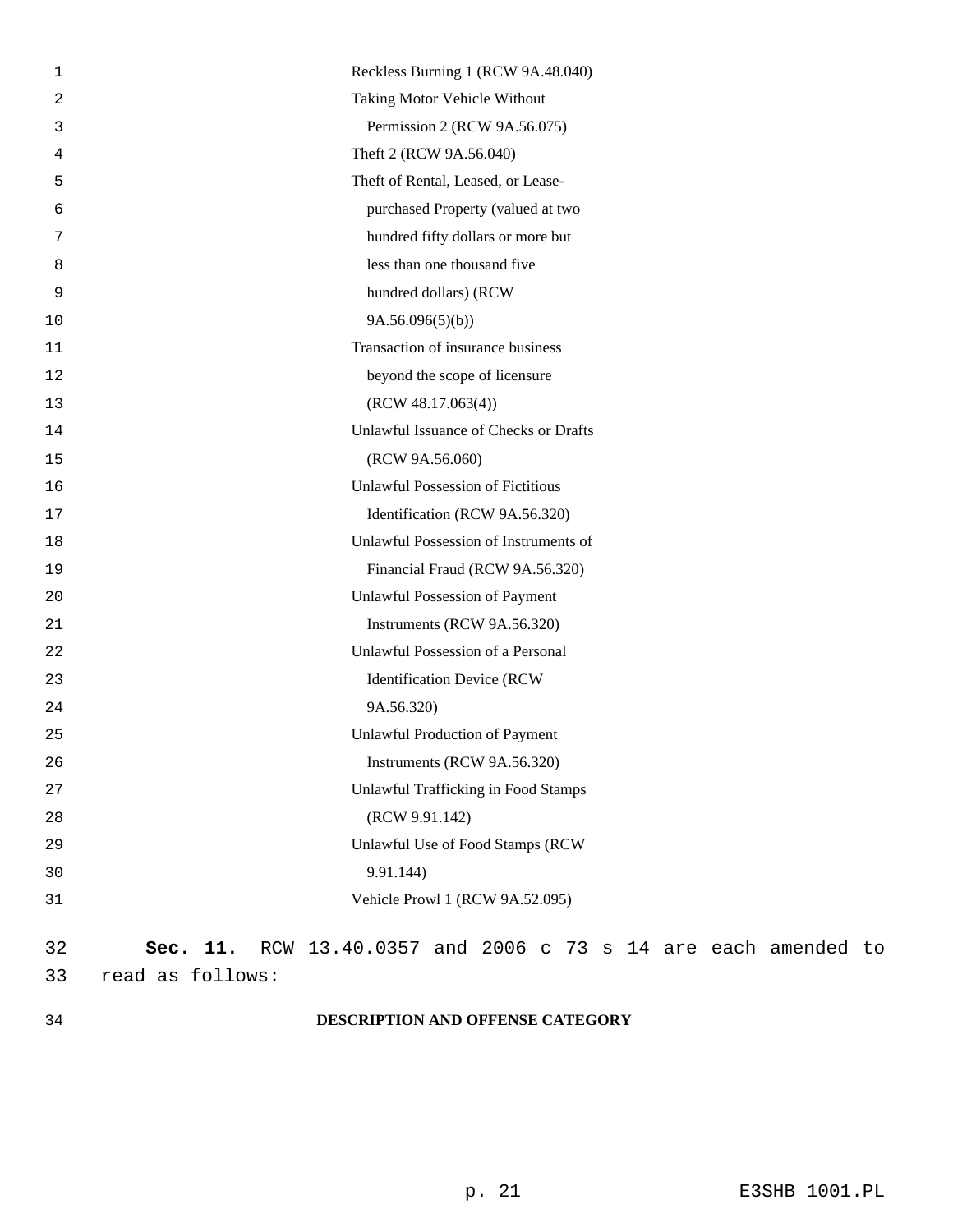| 1  |                    | JUVENILE DISPOSITION                          |                     |
|----|--------------------|-----------------------------------------------|---------------------|
| 2  | <b>JUVENILE</b>    |                                               | <b>CATEGORY FOR</b> |
| 3  | <b>DISPOSITION</b> |                                               | ATTEMPT, BAILJUMP,  |
| 4  | <b>OFFENSE</b>     |                                               | CONSPIRACY, OR      |
| 5  | CATEGORY           | DESCRIPTION (RCW CITATION)                    | SOLICITATION        |
| 6  |                    |                                               |                     |
| 7  |                    | <b>Arson and Malicious Mischief</b>           |                     |
| 8  | A                  | Arson 1 (9A.48.020)                           | $B+$                |
| 9  | B                  | Arson 2 (9A.48.030)                           | $\mathcal{C}$       |
| 10 | $\mathcal{C}$      | Reckless Burning 1 (9A.48.040)                | D                   |
| 11 | D                  | Reckless Burning 2 (9A.48.050)                | E                   |
| 12 | B                  | Malicious Mischief 1 (9A.48.070)              | C                   |
| 13 | $\mathcal{C}$      | Malicious Mischief 2 (9A.48.080)              | D                   |
| 14 | D                  | Malicious Mischief 3 (9A.48.090(2) (a) and    |                     |
| 15 |                    | (c)                                           | E                   |
| 16 | E                  | Malicious Mischief 3 (9A.48.090(2)(b))        | E                   |
| 17 | E                  | Tampering with Fire Alarm Apparatus           |                     |
| 18 |                    | (9.40.100)                                    | E                   |
| 19 | E                  | Tampering with Fire Alarm Apparatus with      |                     |
| 20 |                    | Intent to Commit Arson (9.40.105)             | E                   |
| 21 | A                  | Possession of Incendiary Device (9.40.120) B+ |                     |
| 22 |                    | <b>Assault and Other Crimes Involving</b>     |                     |
| 23 |                    | <b>Physical Harm</b>                          |                     |
| 24 | A                  | Assault 1 (9A.36.011)                         | $B+$                |
| 25 | $B+$               | Assault 2 (9A.36.021)                         | $C+$                |
| 26 | $C+$               | Assault 3 (9A.36.031)                         | $D+$                |
| 27 | $D+$               | Assault 4 (9A.36.041)                         | E                   |
| 28 | $B+$               | Drive-By Shooting (9A.36.045)                 | $C+$                |
| 29 | $D+$               | Reckless Endangerment (9A.36.050)             | E                   |
| 30 | $C+$               | Promoting Suicide Attempt (9A.36.060)         | $D+$                |
| 31 | $D+$               | Coercion (9A.36.070)                          | E                   |
| 32 | $C+$               | Custodial Assault (9A.36.100)                 | $D+$                |
| 33 |                    | <b>Burglary and Trespass</b>                  |                     |
| 34 | $B+$               | Burglary 1 (9A.52.020)                        | $C+$                |
| 35 | B                  | Residential Burglary (9A.52.025)              | $\mathsf{C}$        |
| 36 | B                  | Burglary 2 (9A.52.030)                        | $\mathsf{C}$        |
| 37 | D                  | Burglary Tools (Possession of) (9A.52.060)E   |                     |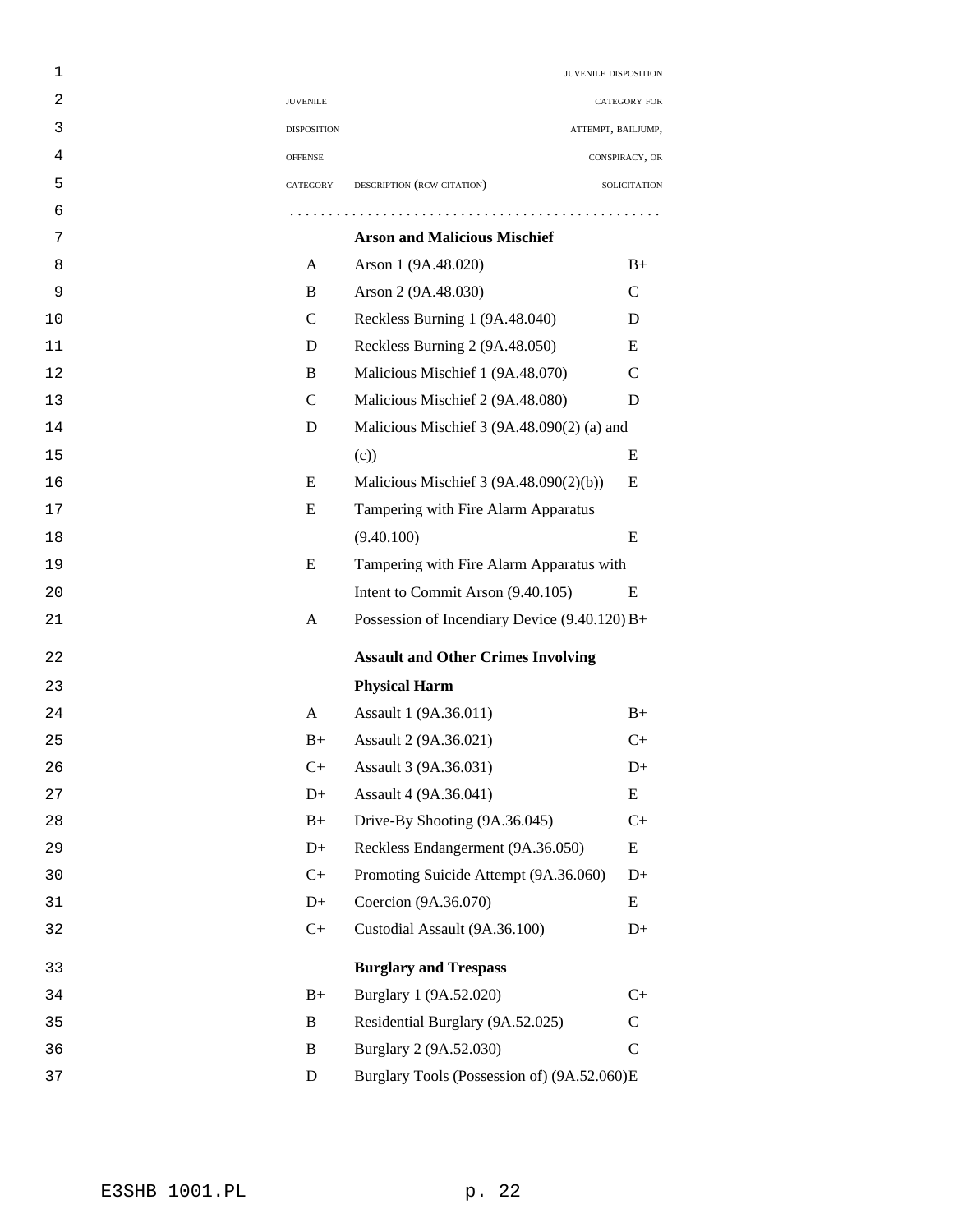| 1  | D             | Criminal Trespass 1 (9A.52.070)            | E             |  |
|----|---------------|--------------------------------------------|---------------|--|
| 2  | E             | Criminal Trespass 2 (9A.52.080)            |               |  |
| 3  | $\mathsf{C}$  | Mineral Trespass (78.44.330)               | $\mathcal{C}$ |  |
| 4  | $\mathcal{C}$ | Vehicle Prowling 1 (9A.52.095)             | D             |  |
| 5  | D             | Vehicle Prowling 2 (9A.52.100)             | E             |  |
| 6  |               | <b>Drugs</b>                               |               |  |
| 7  | E             | Possession/Consumption of Alcohol          |               |  |
| 8  |               | (66.44.270)                                | E             |  |
| 9  | $\mathsf{C}$  | <b>Illegally Obtaining Legend Drug</b>     |               |  |
| 10 |               | (69.41.020)                                | D             |  |
| 11 | $C+$          | Sale, Delivery, Possession of Legend Drug  |               |  |
| 12 |               | with Intent to Sell $(69.41.030(2)(a))$    | $D+$          |  |
| 13 | E             | Possession of Legend Drug                  |               |  |
| 14 |               | (69.41.030(2)(b))                          | E             |  |
| 15 | $B+$          | Violation of Uniform Controlled Substances |               |  |
| 16 |               | Act - Narcotic, Methamphetamine, or        |               |  |
| 17 |               | Flunitrazepam Sale $(69.50.401(2)$ (a) or  |               |  |
| 18 |               | (b))                                       | $B+$          |  |
| 19 | $\mathsf{C}$  | Violation of Uniform Controlled Substances |               |  |
| 20 |               | Act - Nonnarcotic Sale (69.50.401(2)(c))   | $\mathsf{C}$  |  |
| 21 | E             | Possession of Marihuana <40 grams          |               |  |
| 22 |               | (69.50.4014)                               | E             |  |
| 23 | $\mathsf{C}$  | Fraudulently Obtaining Controlled          |               |  |
| 24 |               | Substance (69.50.403)                      | $\mathsf{C}$  |  |
| 25 | $C+$          | Sale of Controlled Substance for Profit    |               |  |
| 26 |               | (69.50.410)                                | $C+$          |  |
| 27 | E             | Unlawful Inhalation (9.47A.020)            | E             |  |
| 28 | B             | Violation of Uniform Controlled Substances |               |  |
| 29 |               | Act - Narcotic, Methamphetamine, or        |               |  |
| 30 |               | Flunitrazepam Counterfeit Substances       |               |  |
| 31 |               | $(69.50.4011(2)$ (a) or (b))               | B             |  |
| 32 | $\mathsf{C}$  | Violation of Uniform Controlled Substances |               |  |
| 33 |               | Act - Nonnarcotic Counterfeit Substances   |               |  |
| 34 |               | $(69.50.4011(2)$ (c), (d), or (e))         | $\mathcal{C}$ |  |
| 35 | $\mathcal{C}$ | Violation of Uniform Controlled Substances |               |  |
| 36 |               | Act - Possession of a Controlled Substance |               |  |
| 37 |               | (69.50.4013)                               | $\mathsf{C}$  |  |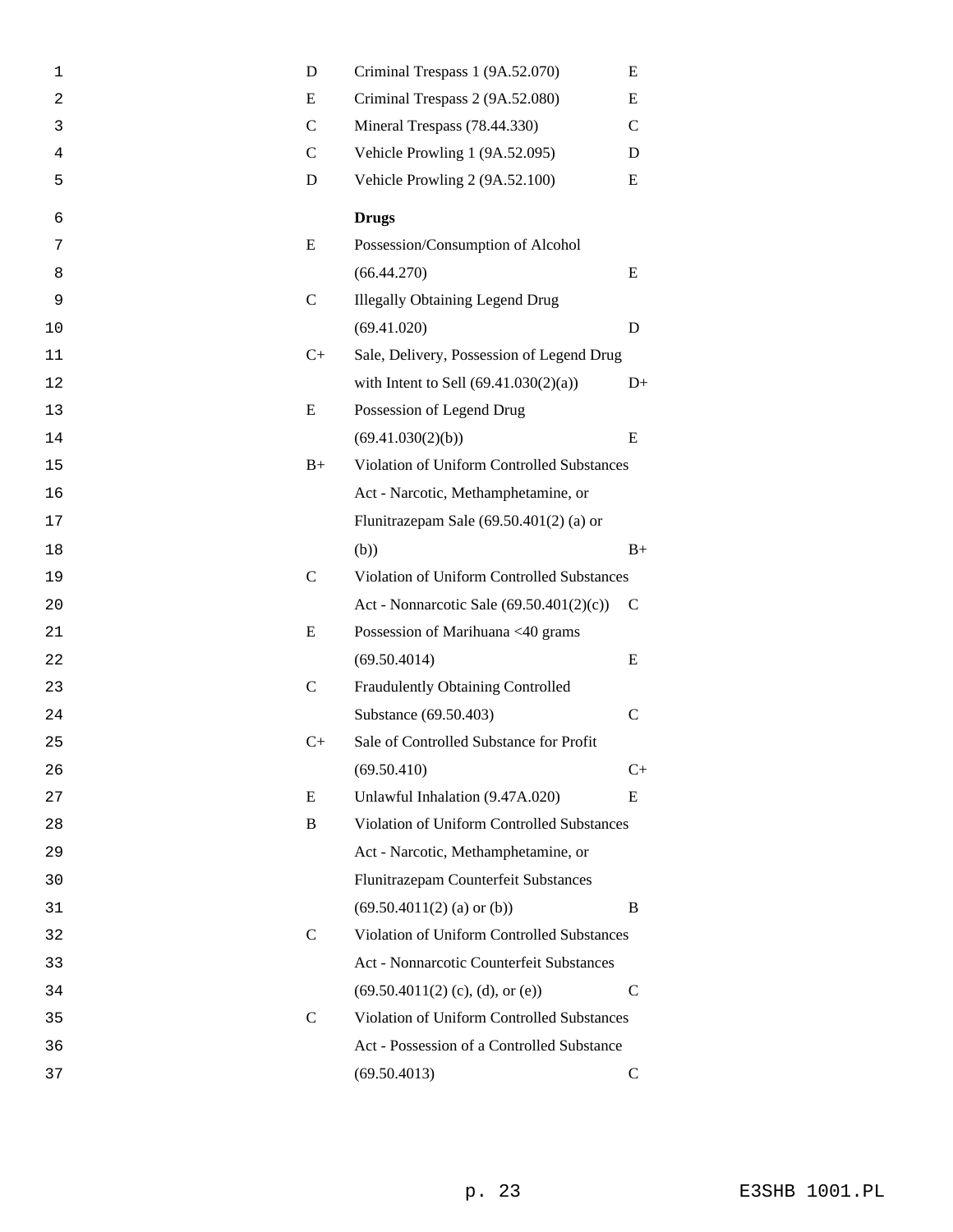| 1  | $\mathbf C$   | Violation of Uniform Controlled Substances  |               |  |
|----|---------------|---------------------------------------------|---------------|--|
| 2  |               | Act - Possession of a Controlled Substance  |               |  |
| 3  |               | (69.50.4012)                                | $\mathsf{C}$  |  |
| 4  |               | <b>Firearms and Weapons</b>                 |               |  |
| 5  | B             | Theft of Firearm (9A.56.300)                | $\mathcal{C}$ |  |
| 6  | B             | Possession of Stolen Firearm (9A.56.310)    | $\mathcal{C}$ |  |
| 7  | E             | Carrying Loaded Pistol Without Permit       |               |  |
| 8  |               | (9.41.050)                                  | E             |  |
| 9  | $\mathcal{C}$ | Possession of Firearms by Minor $(\leq 18)$ |               |  |
| 10 |               | (9.41.040(2)(a)(iii))                       | $\mathcal{C}$ |  |
| 11 | $D+$          | Possession of Dangerous Weapon              |               |  |
| 12 |               | (9.41.250)                                  | E             |  |
| 13 | D             | Intimidating Another Person by use of       |               |  |
| 14 |               | Weapon (9.41.270)                           | E             |  |
| 15 |               | Homicide                                    |               |  |
| 16 | $A+$          | Murder 1 (9A.32.030)                        | A             |  |
| 17 | $A+$          | Murder 2 (9A.32.050)                        | $B+$          |  |
| 18 | $B+$          | Manslaughter 1 (9A.32.060)                  | $C_{+}$       |  |
| 19 | $C+$          | Manslaughter 2 (9A.32.070)                  | $D+$          |  |
| 20 | $B+$          | Vehicular Homicide (46.61.520)              | $C+$          |  |
| 21 |               | <b>Kidnapping</b>                           |               |  |
| 22 | A             | Kidnap 1 (9A.40.020)                        | $B+$          |  |
| 23 | $B+$          | Kidnap 2 (9A.40.030)                        | $C+$          |  |
| 24 | $C+$          | Unlawful Imprisonment (9A.40.040)           | $D+$          |  |
| 25 |               | <b>Obstructing Governmental Operation</b>   |               |  |
| 26 | D             | Obstructing a Law Enforcement Officer       |               |  |
| 27 |               | (9A.76.020)                                 | E             |  |
| 28 | E             | Resisting Arrest (9A.76.040)                | E             |  |
| 29 | B             | Introducing Contraband 1 (9A.76.140)        | $\mathsf{C}$  |  |
| 30 | $\mathbf C$   | Introducing Contraband 2 (9A.76.150)        | D             |  |
| 31 | E             | Introducing Contraband 3 (9A.76.160)        | E             |  |
| 32 | $B+$          | Intimidating a Public Servant (9A.76.180)   | $C+$          |  |
| 33 | $B+$          | Intimidating a Witness (9A.72.110)          | $C+$          |  |
| 34 |               | <b>Public Disturbance</b>                   |               |  |
| 35 | $C+$          | Riot with Weapon $(9A.84.010(2)(b))$        | $D+$          |  |
| 36 | $D+$          | Riot Without Weapon $(9A.84.010(2)(a))$     | Ε             |  |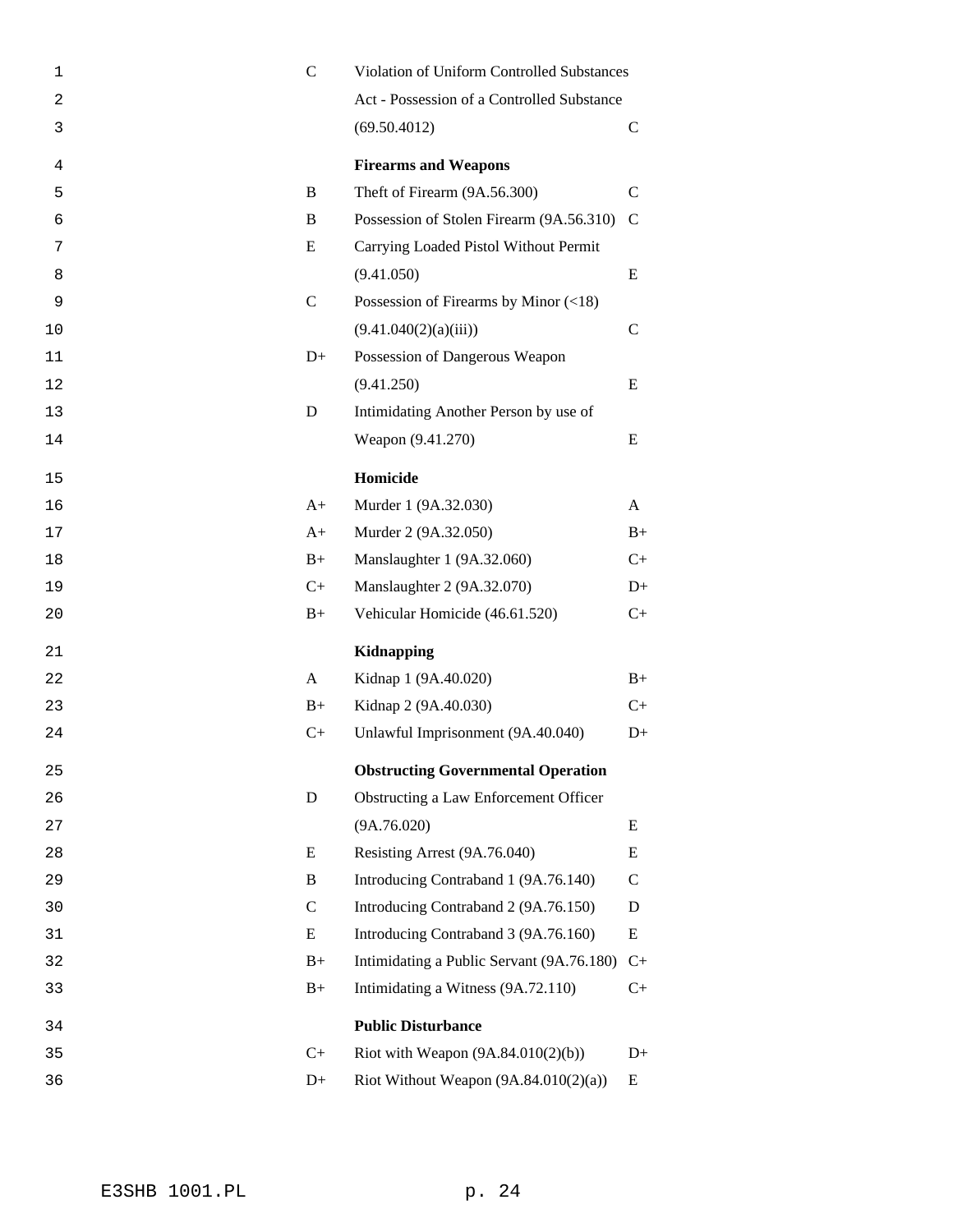| 1              | E                        | Failure to Disperse (9A.84.020)<br>E         |              |  |
|----------------|--------------------------|----------------------------------------------|--------------|--|
| $\overline{c}$ | E                        | Disorderly Conduct (9A.84.030)<br>Ε          |              |  |
| 3              |                          | <b>Sex Crimes</b>                            |              |  |
| 4              | A                        | Rape 1 (9A.44.040)                           | $B+$         |  |
| 5              | $A-$                     | Rape 2 (9A.44.050)                           | $B+$         |  |
| 6              | $C+$                     | Rape 3 (9A.44.060)                           | $D+$         |  |
| 7              | $A-$                     | Rape of a Child 1 (9A.44.073)                | $B+$         |  |
| 8              | $B+$                     | Rape of a Child 2 (9A.44.076)                | $C+$         |  |
| 9              | B                        | Incest $1(9A.64.020(1))$                     | $\mathbf C$  |  |
| 10             | $\mathbf C$              | Incest $2(9A.64.020(2))$                     | D            |  |
| 11             | $D+$                     | Indecent Exposure (Victim <14)               |              |  |
| 12             |                          | (9A.88.010)                                  | E            |  |
| 13             | E                        | Indecent Exposure (Victim 14 or over)        |              |  |
| 14             |                          | (9A.88.010)                                  | E            |  |
| 15             | $B+$                     | Promoting Prostitution 1 (9A.88.070)         | $C+$         |  |
| 16             | $C+$                     | Promoting Prostitution 2 (9A.88.080)         | $D+$         |  |
| 17             | E                        | O & A (Prostitution) (9A.88.030)             | E            |  |
| 18             | $B+$                     | Indecent Liberties (9A.44.100)               | $C+$         |  |
| 19             | $A-$                     | Child Molestation 1 (9A.44.083)              | $B+$         |  |
|                |                          |                                              |              |  |
| 20             | B                        | Child Molestation 2 (9A.44.086)              | $C+$         |  |
| 21             |                          | Theft, Robbery, Extortion, and Forgery       |              |  |
| 22             | B                        | Theft 1 (9A.56.030)                          | $\mathsf{C}$ |  |
| 23             | $\mathsf{C}$             | Theft 2 (9A.56.040)                          | D            |  |
| 24             | D                        | Theft 3 (9A.56.050)                          | E            |  |
| 25             | B                        | Theft of Livestock 1 and 2 (9A.56.080 and    |              |  |
| 26             |                          | 9A.56.083)                                   | $\mathbf C$  |  |
| 27             | $\mathbf C$              | Forgery (9A.60.020)                          | D            |  |
| 28             | A                        | Robbery 1 (9A.56.200)                        | $B+$         |  |
| 29             | $B+$                     | Robbery 2 (9A.56.210)                        | $C+$         |  |
| 30             | $B+$                     | Extortion 1 (9A.56.120)                      | $C+$         |  |
| 31             | $C+$                     | Extortion 2 (9A.56.130)                      | $D+$         |  |
| 32             | $\mathbf C$              | Identity Theft 1 (9.35.020(2))               | D            |  |
| 33             | D                        | Identity Theft 2 (9.35.020(3))               | E            |  |
| 34             | D                        | Improperly Obtaining Financial Information   |              |  |
| 35             |                          | (9.35.010)                                   | E            |  |
| 36             | $\underline{\mathbf{B}}$ | Possession of a Stolen Vehicle (section 5 of |              |  |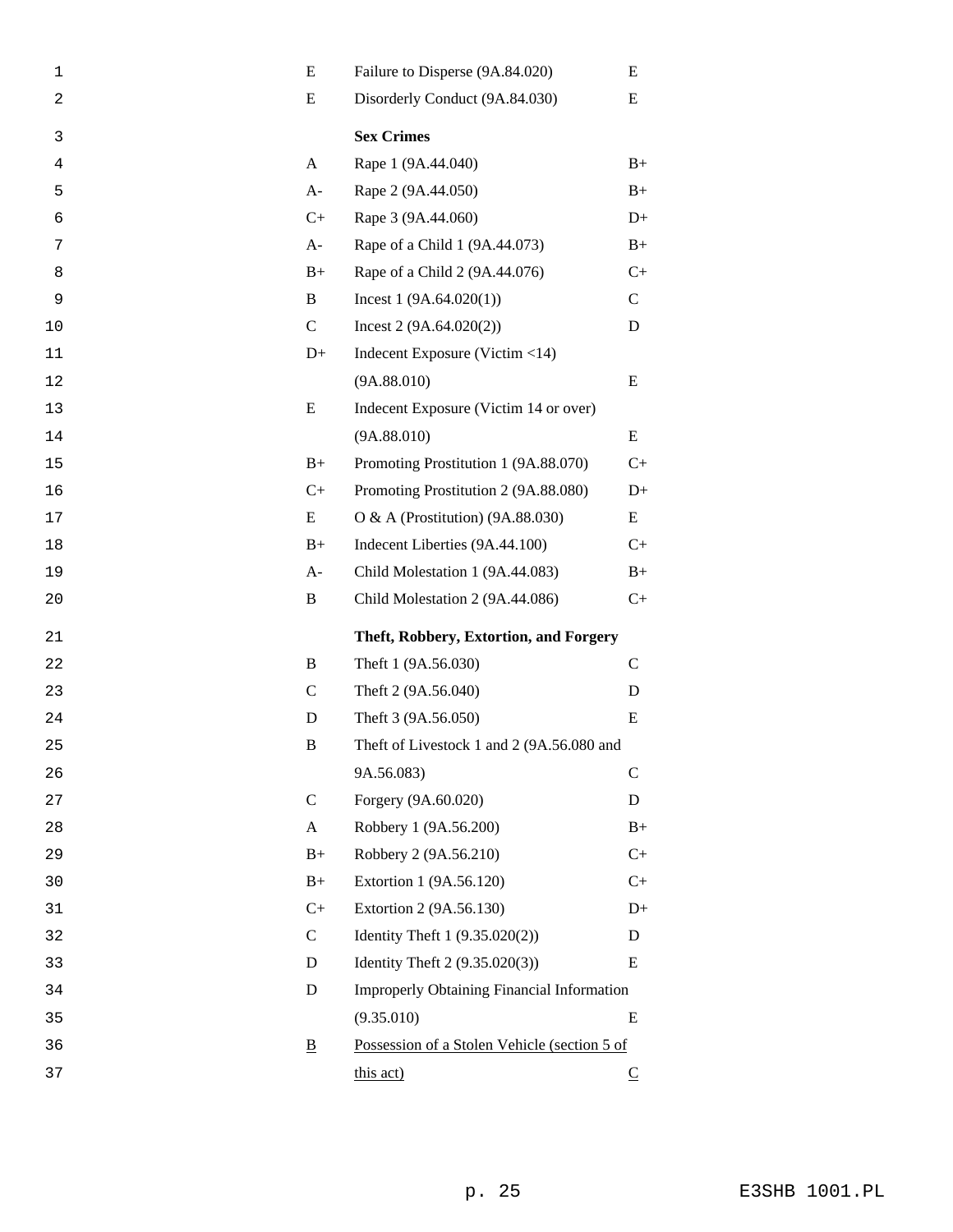| $\mathbf 1$ | B              | Possession of Stolen Property 1                            |                         |
|-------------|----------------|------------------------------------------------------------|-------------------------|
| 2           |                | (9A.56.150)                                                | $\mathbf C$             |
| 3           | $\mathcal{C}$  | Possession of Stolen Property 2                            |                         |
| 4           |                | (9A.56.160)                                                | D                       |
| 5           | D              | Possession of Stolen Property 3                            |                         |
| 6           |                | (9A.56.170)                                                | E                       |
| 7           | $((\Theta))$   | Taking Motor Vehicle Without Permission (( <del>D</del> )) |                         |
| 8           | B              | $1 ((and 2)) (9A.56.070 ((and 9A.56.075)))$ C              |                         |
| 9           | $\overline{C}$ | <b>Taking Motor Vehicle Without Permission</b>             |                         |
| 10          |                | 2(9A.56.075)                                               | $\overline{D}$          |
| 11          | $\overline{B}$ | Theft of a Motor Vehicle (section 2 of this                |                         |
| 12          |                | $\underline{\text{act}}$                                   | $\overline{\mathsf{C}}$ |
| 13          |                | <b>Motor Vehicle Related Crimes</b>                        |                         |
| 14          | E              | Driving Without a License (46.20.005)                      | E                       |
| 15          | $B+$           | Hit and Run - Death $(46.52.020(4)(a))$                    | $C+$                    |
| 16          | $\mathbf C$    | Hit and Run - Injury (46.52.020(4)(b))                     | D                       |
| 17          | D              | Hit and Run-Attended (46.52.020(5))                        | E                       |
| 18          | E              | Hit and Run-Unattended (46.52.010)                         | E                       |
| 19          | $\mathcal{C}$  | Vehicular Assault (46.61.522)                              | D                       |
| 20          | $\mathcal{C}$  | Attempting to Elude Pursuing Police                        |                         |
| 21          |                | Vehicle (46.61.024)                                        | D                       |
| 22          | E              | Reckless Driving (46.61.500)                               | E                       |
| 23          | D              | Driving While Under the Influence                          |                         |
| 24          |                | $(46.61.502$ and $46.61.504)$                              | E                       |
| 25          | $B+$           | Felony Driving While Under the Influence                   |                         |
| 26          |                | (46.61.502(6))                                             | B                       |
| 27          | $B+$           | Felony Physical Control of a Vehicle While                 |                         |
| 28          |                | Under the Influence $(46.61.504(6))$                       | B                       |
| 29          |                | <b>Other</b>                                               |                         |
| 30          | B              | Animal Cruelty 1 (16.52.205)                               | $\mathcal{C}$           |
| 31          | B              | Bomb Threat (9.61.160)                                     | $\mathcal{C}$           |
| 32          | $\mathbf C$    | Escape $1^1$ (9A.76.110)                                   | $\mathsf{C}$            |
| 33          | $\mathsf{C}$   | Escape 2 <sup>1</sup> (9A.76.120)                          | $\mathcal{C}$           |
| 34          | D              | Escape 3 (9A.76.130)                                       | E                       |
| 35          | E              | Obscene, Harassing, Etc., Phone Calls                      |                         |
| 36          |                | (9.61.230)                                                 | E                       |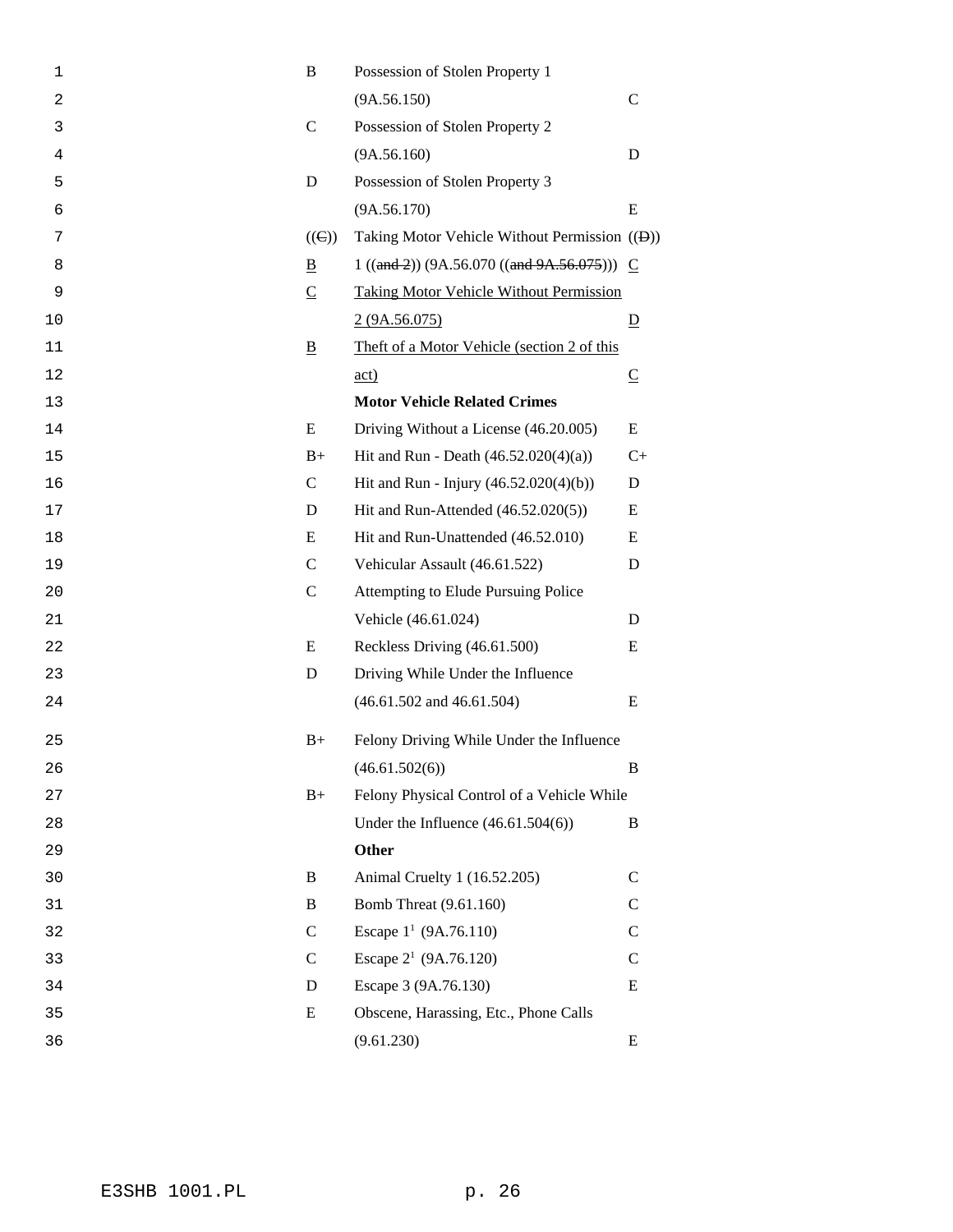| $\mathbf{1}$ | A                                                                                 | Other Offense Equivalent to an Adult Class             |                                                                                    |  |  |  |  |
|--------------|-----------------------------------------------------------------------------------|--------------------------------------------------------|------------------------------------------------------------------------------------|--|--|--|--|
| 2            |                                                                                   | A Felony                                               | $B+$                                                                               |  |  |  |  |
| 3            | $\, {\bf B}$                                                                      | Other Offense Equivalent to an Adult Class             |                                                                                    |  |  |  |  |
| 4            |                                                                                   | <b>B</b> Felony                                        | $\mathsf{C}$                                                                       |  |  |  |  |
| 5            | $\mathcal{C}$                                                                     | Other Offense Equivalent to an Adult Class             |                                                                                    |  |  |  |  |
| 6            |                                                                                   | C Felony                                               | D                                                                                  |  |  |  |  |
| 7            | D                                                                                 | Other Offense Equivalent to an Adult Gross             |                                                                                    |  |  |  |  |
| 8            |                                                                                   | Misdemeanor                                            | E                                                                                  |  |  |  |  |
| 9            | E                                                                                 | Other Offense Equivalent to an Adult                   |                                                                                    |  |  |  |  |
| 10           |                                                                                   | Misdemeanor                                            | Ε                                                                                  |  |  |  |  |
| 11           | V                                                                                 | Violation of Order of Restitution,                     |                                                                                    |  |  |  |  |
| 12           |                                                                                   | Community Supervision, or Confinement                  |                                                                                    |  |  |  |  |
| 13           |                                                                                   | $(13.40.200)^2$                                        | V                                                                                  |  |  |  |  |
| 14           |                                                                                   |                                                        | <sup>1</sup> Escape 1 and 2 and Attempted Escape 1 and 2 are classed as C offenses |  |  |  |  |
| 15           |                                                                                   | and the standard range is established as follows:      |                                                                                    |  |  |  |  |
|              |                                                                                   |                                                        |                                                                                    |  |  |  |  |
| 16           |                                                                                   |                                                        | 1st escape or attempted escape during 12-month period - 4 weeks                    |  |  |  |  |
| 17           | confinement                                                                       |                                                        |                                                                                    |  |  |  |  |
| 18           | 2nd escape or attempted escape during 12-month period - 8 weeks                   |                                                        |                                                                                    |  |  |  |  |
| 19           | confinement                                                                       |                                                        |                                                                                    |  |  |  |  |
| 20           | 3rd and subsequent escape or attempted escape during 12-month                     |                                                        |                                                                                    |  |  |  |  |
| 21           | period - 12 weeks confinement                                                     |                                                        |                                                                                    |  |  |  |  |
| 22           | <sup>2</sup> If the court finds that a respondent has violated terms of an order, |                                                        |                                                                                    |  |  |  |  |
| 23           | it may impose a penalty of up to 30 days of confinement.                          |                                                        |                                                                                    |  |  |  |  |
|              |                                                                                   |                                                        |                                                                                    |  |  |  |  |
| 24           |                                                                                   | JUVENILE SENTENCING STANDARDS                          |                                                                                    |  |  |  |  |
| 25           |                                                                                   |                                                        | This schedule must be used for juvenile offenders. The court may                   |  |  |  |  |
| 26           |                                                                                   | select sentencing option A, B, C, D, or RCW 13.40.167. |                                                                                    |  |  |  |  |
| 27           |                                                                                   | <b>OPTION A</b>                                        |                                                                                    |  |  |  |  |
| 28           |                                                                                   | JUVENILE OFFENDER SENTENCING GRID                      |                                                                                    |  |  |  |  |
| 29           |                                                                                   | <b>STANDARD RANGE</b>                                  |                                                                                    |  |  |  |  |
| 30           | $A+$                                                                              | 180 WEEKS TO AGE 21 YEARS                              |                                                                                    |  |  |  |  |
| 31           |                                                                                   |                                                        |                                                                                    |  |  |  |  |
| 32           | A                                                                                 | 103 WEEKS TO 129 WEEKS                                 |                                                                                    |  |  |  |  |
| 33           |                                                                                   |                                                        |                                                                                    |  |  |  |  |
| 34           | A-                                                                                | 80-100<br>103-129<br>$52 - 65$<br>15-36                |                                                                                    |  |  |  |  |
| 35           |                                                                                   | WEEKS<br><b>WEEKS</b><br><b>WEEKS</b><br><b>WEEKS</b>  |                                                                                    |  |  |  |  |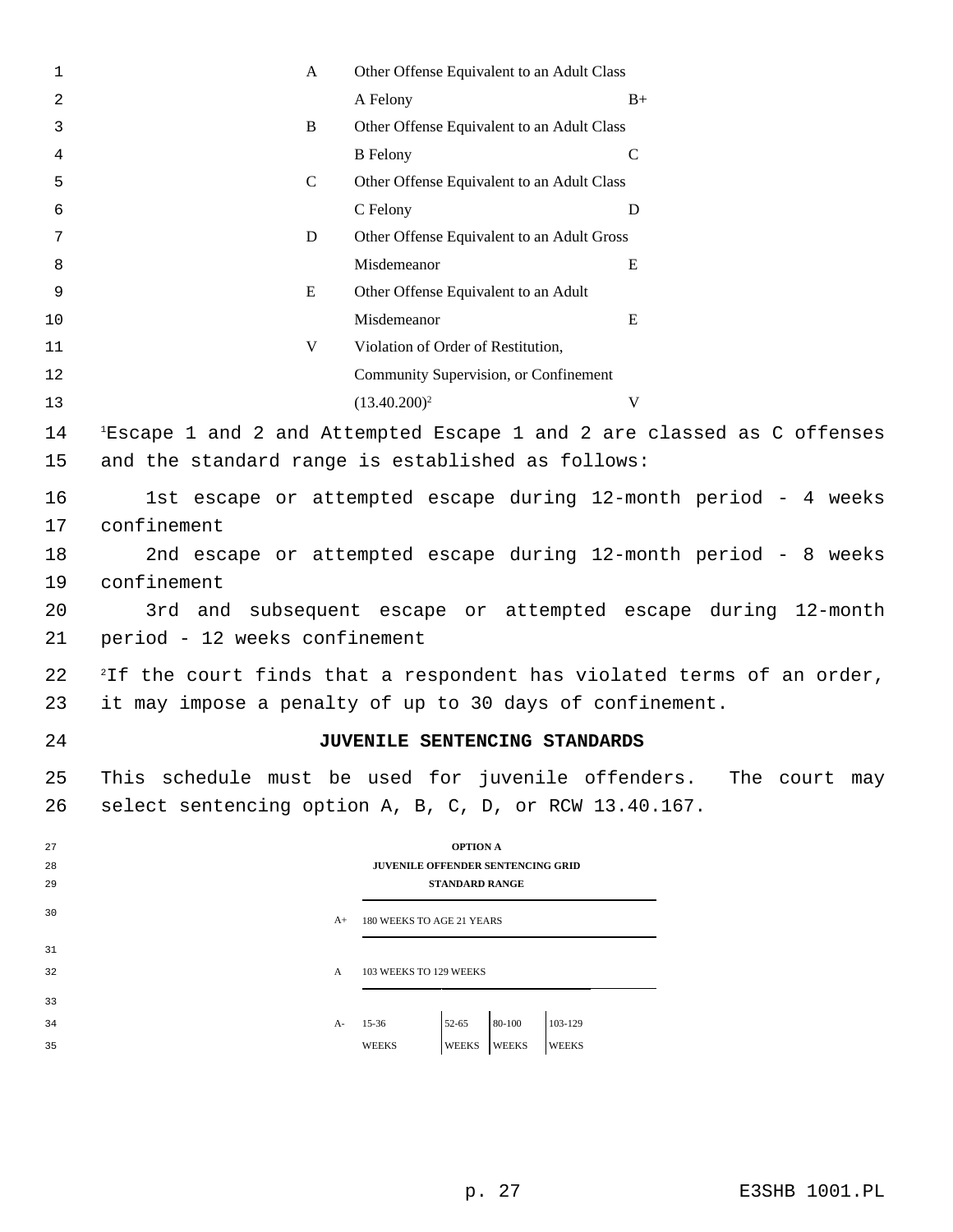| $\mathbf{1}$ |          |              | <b>EXCEPT</b>                    |                                      |                |                    |                    |
|--------------|----------|--------------|----------------------------------|--------------------------------------|----------------|--------------------|--------------------|
| 2            |          |              | 30-40                            |                                      |                |                    |                    |
| 3            |          |              | <b>WEEKS FOR</b>                 |                                      |                |                    |                    |
| 4            |          |              | $15 - 17$                        |                                      |                |                    |                    |
| 5            |          |              | YEAR OLDS                        |                                      |                |                    |                    |
| 6            |          |              |                                  |                                      |                |                    |                    |
| 7            | Current  | $B+$         | $15-36$                          |                                      | 52-65          | 80-100             | 103-129            |
|              | Offense  |              | <b>WEEKS</b>                     |                                      | <b>WEEKS</b>   | <b>WEEKS</b>       | <b>WEEKS</b>       |
| 8            |          |              |                                  |                                      |                |                    |                    |
| 9            | Category |              |                                  |                                      |                |                    |                    |
| 10           |          | $\, {\bf B}$ | $_{\mbox{\small\textsf{LOCAL}}}$ |                                      |                |                    | 52-65              |
| 11           |          |              | SANCTIONS (LS)                   |                                      | 15-36 WEEKS    |                    | <b>WEEKS</b>       |
| 12           |          |              |                                  |                                      |                |                    |                    |
| 13           |          | $C+$         | <b>LS</b>                        |                                      |                |                    |                    |
| 14           |          |              |                                  |                                      |                | <b>15-36 WEEKS</b> |                    |
|              |          |              |                                  |                                      |                |                    |                    |
| 15           |          |              |                                  |                                      |                |                    |                    |
| 16           |          | $\mathbf C$  | LS                               |                                      |                |                    | <b>15-36 WEEKS</b> |
| 17           |          |              |                                  | <b>Local Sanctions:</b>              |                |                    |                    |
| 18           |          |              |                                  | $0$ to $30~\mathrm{Days}$            |                |                    |                    |
| 19           |          | $D+$         | LS                               | 0 to 12 Months Community Supervision |                |                    |                    |
| 20           |          |              |                                  | 0 to 150 Hours Community Restitution |                |                    |                    |
| 21           |          | $\mathbf D$  | LS                               | \$0 to \$500 Fine                    |                |                    |                    |
| 22           |          |              |                                  |                                      |                |                    |                    |
| 23           |          | E            | LS                               |                                      |                |                    |                    |
| 24           |          |              |                                  |                                      |                |                    |                    |
| 25           |          |              | $\boldsymbol{0}$                 | $\mathbf{1}$                         | $\overline{c}$ | 3                  | $\overline{4}$     |
| 26           |          |              |                                  |                                      |                |                    | or more            |
| 27           |          |              |                                  | PRIOR ADJUDICATIONS                  |                |                    |                    |

 NOTE: References in the grid to days or weeks mean periods of confinement.

 (1) The vertical axis of the grid is the current offense category. The current offense category is determined by the offense of adjudication.

 (2) The horizontal axis of the grid is the number of prior adjudications included in the juvenile's criminal history. Each prior felony adjudication shall count as one point. Each prior violation, misdemeanor, and gross misdemeanor adjudication shall count as 1/4 point. Fractional points shall be rounded down.

 (3) The standard range disposition for each offense is determined by the intersection of the column defined by the prior adjudications and the row defined by the current offense category.

 (4) RCW 13.40.180 applies if the offender is being sentenced for more than one offense.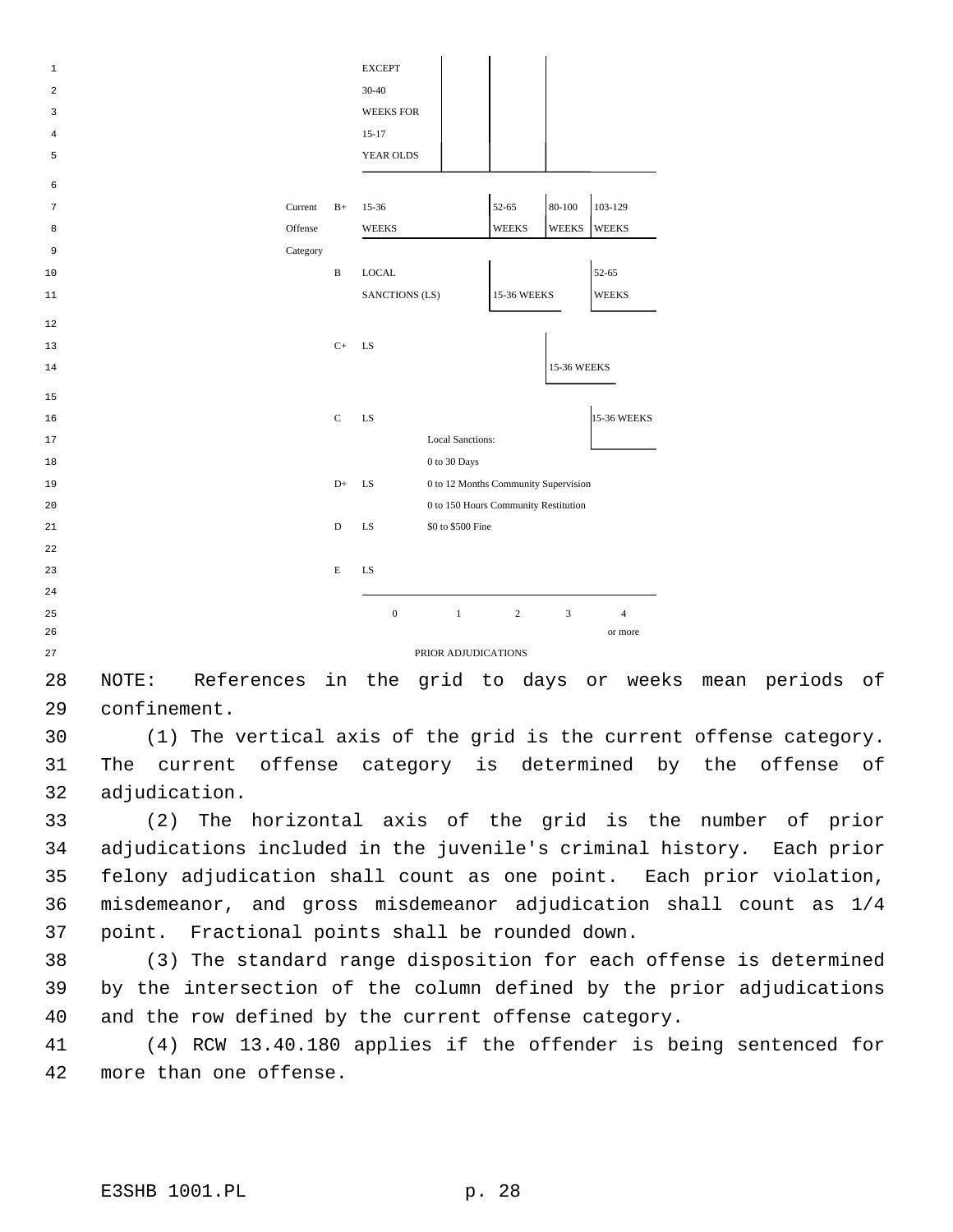(5) A current offense that is a violation is equivalent to an offense category of E. However, a disposition for a violation shall not include confinement.

## **OR**

## **OPTION B**

# **SUSPENDED DISPOSITION ALTERNATIVE**

 (1) If the offender is subject to a standard range disposition involving confinement by the department, the court may impose the standard range and suspend the disposition on condition that the offender comply with one or more local sanctions and any educational or treatment requirement. The treatment programs provided to the offender must be research-based best practice programs as identified by the Washington state institute for public policy or the joint legislative audit and review committee.

 (2) If the offender fails to comply with the suspended disposition, the court may impose sanctions pursuant to RCW 13.40.200 or may revoke the suspended disposition and order the disposition's execution.

 (3) An offender is ineligible for the suspended disposition option under this section if the offender is:

(a) Adjudicated of an A+ offense;

 (b) Fourteen years of age or older and is adjudicated of one or more of the following offenses:

 (i) A class A offense, or an attempt, conspiracy, or solicitation to commit a class A offense;

(ii) Manslaughter in the first degree (RCW 9A.32.060); or

 (iii) Assault in the second degree (RCW 9A.36.021), extortion in the first degree (RCW 9A.56.120), kidnapping in the second degree (RCW 9A.40.030), robbery in the second degree (RCW 9A.56.210), residential burglary (RCW 9A.52.025), burglary in the second degree (RCW 9A.52.030), drive-by shooting (RCW 9A.36.045), vehicular homicide (RCW 46.61.520), hit and run death (RCW 46.52.020(4)(a)), intimidating a witness (RCW 9A.72.110), violation of the uniform controlled substances act (RCW 69.50.401 (2)(a) and (b)), or manslaughter 2 (RCW 9A.32.070), when the offense includes infliction of bodily harm upon another or when during the commission or immediate withdrawal from the offense the respondent was armed with a deadly weapon;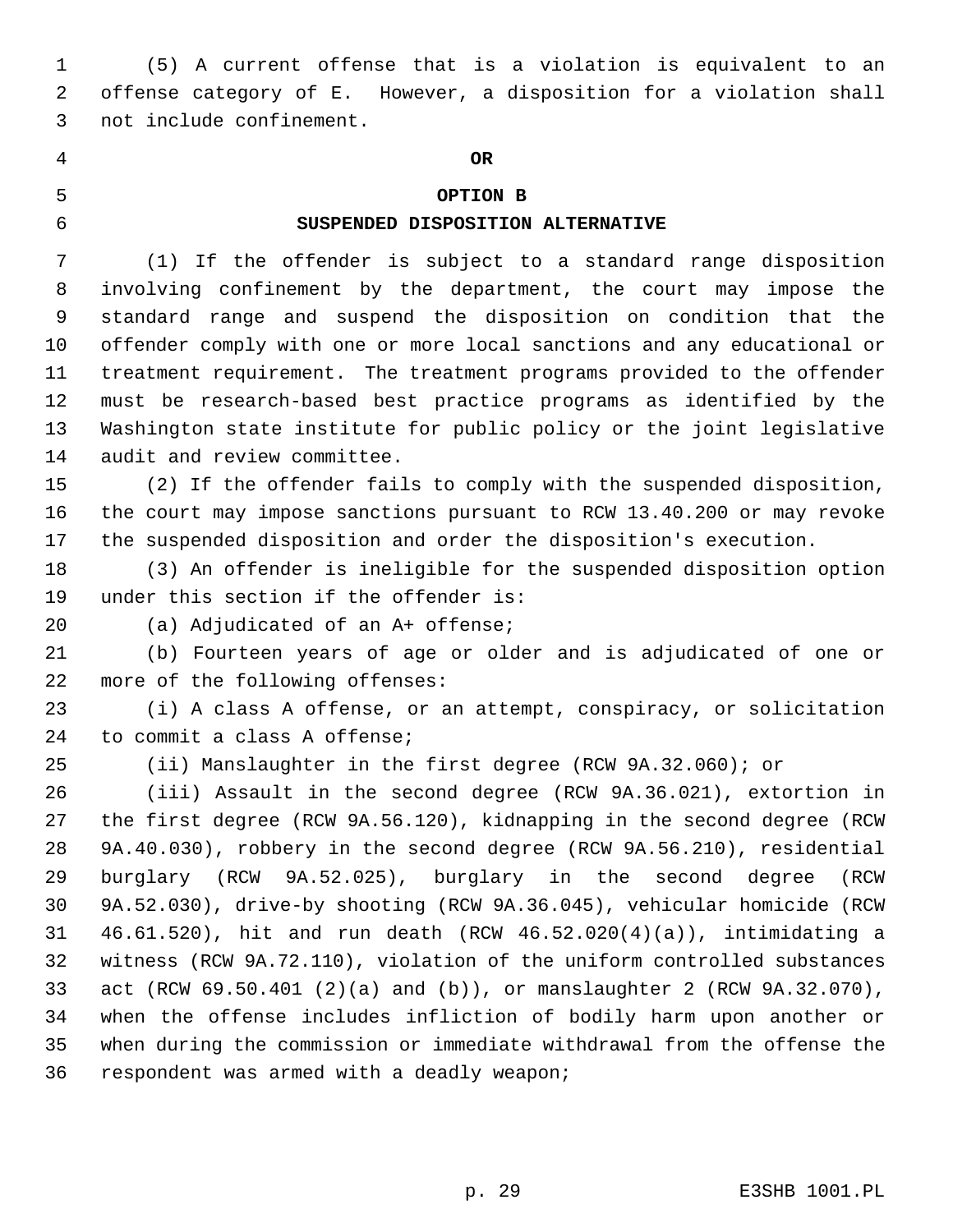(c) Ordered to serve a disposition for a firearm violation under RCW 13.40.193; or (d) Adjudicated of a sex offense as defined in RCW 9.94A.030. **OR OPTION C CHEMICAL DEPENDENCY DISPOSITION ALTERNATIVE** If the juvenile offender is subject to a standard range disposition of local sanctions or 15 to 36 weeks of confinement and has not committed an A- or B+ offense, the court may impose a disposition under RCW 13.40.160(4) and 13.40.165. **OR OPTION D MANIFEST INJUSTICE** If the court determines that a disposition under option A, B, or C would effectuate a manifest injustice, the court shall impose a disposition outside the standard range under RCW 13.40.160(2). NEW SECTION. **Sec. 12.** A new section is added to chapter 13.40 RCW to read as follows: If a juvenile is adjudicated of theft of a motor vehicle under section 2 of this act, possession of a stolen vehicle under section 5 of this act, taking a motor vehicle without permission in the first degree as defined in RCW 9A.56.070(1), or taking a motor vehicle without permission in the second degree as defined in RCW 9A.56.075(1) and is sentenced to local sanctions, the juvenile's disposition shall include an evaluation to determine whether the juvenile is in need of community-based rehabilitation services and to complete any treatment recommended by the evaluation. **Sec. 13.** RCW 13.40.210 and 2002 c 175 s 27 are each amended to read as follows: (1) The secretary shall set a release date for each juvenile committed to its custody. The release date shall be within the prescribed range to which a juvenile has been committed under RCW 13.40.0357 or 13.40.030 except as provided in RCW 13.40.320 concerning offenders the department determines are eligible for the juvenile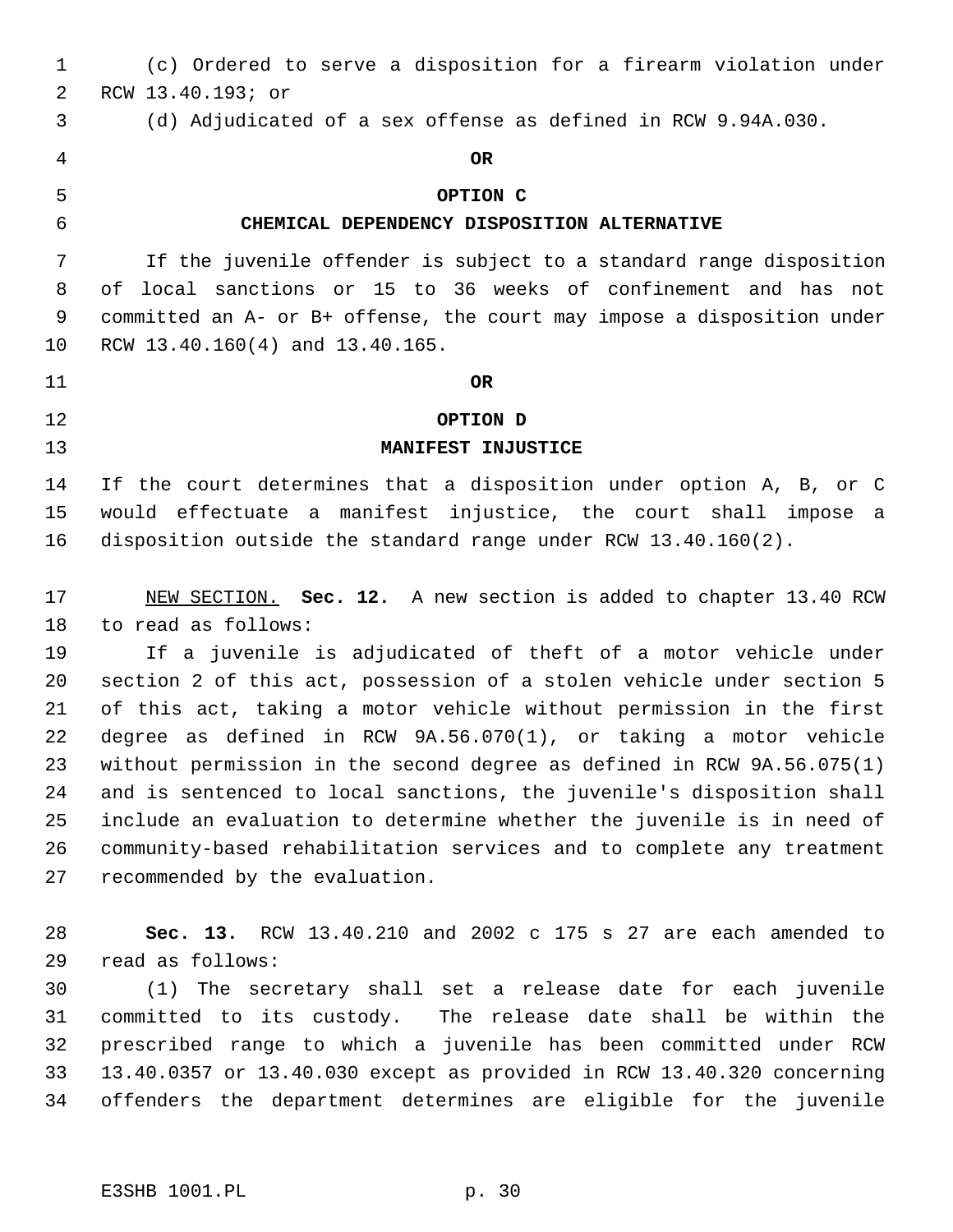offender basic training camp program. Such dates shall be determined prior to the expiration of sixty percent of a juvenile's minimum term of confinement included within the prescribed range to which the juvenile has been committed. The secretary shall release any juvenile committed to the custody of the department within four calendar days prior to the juvenile's release date or on the release date set under this chapter. Days spent in the custody of the department shall be tolled by any period of time during which a juvenile has absented himself or herself from the department's supervision without the prior approval of the secretary or the secretary's designee.

 (2) The secretary shall monitor the average daily population of the state's juvenile residential facilities. When the secretary concludes that in-residence population of residential facilities exceeds one hundred five percent of the rated bed capacity specified in statute, or in absence of such specification, as specified by the department in rule, the secretary may recommend reductions to the governor. On certification by the governor that the recommended reductions are necessary, the secretary has authority to administratively release a sufficient number of offenders to reduce in-residence population to one hundred percent of rated bed capacity. The secretary shall release those offenders who have served the greatest proportion of their sentence. However, the secretary may deny release in a particular case at the request of an offender, or if the secretary finds that there is no responsible custodian, as determined by the department, to whom to release the offender, or if the release of the offender would pose a clear danger to society. The department shall notify the committing court of the release at the time of release if any such early releases have occurred as a result of excessive in-residence population. In no event shall an offender adjudicated of a violent offense be granted release under the provisions of this subsection.

 (3)(a) Following the release of any juvenile under subsection (1) of this section, the secretary may require the juvenile to comply with a program of parole to be administered by the department in his or her community which shall last no longer than eighteen months, except that in the case of a juvenile sentenced for rape in the first or second degree, rape of a child in the first or second degree, child molestation in the first degree, or indecent liberties with forcible compulsion, the period of parole shall be twenty-four months and, in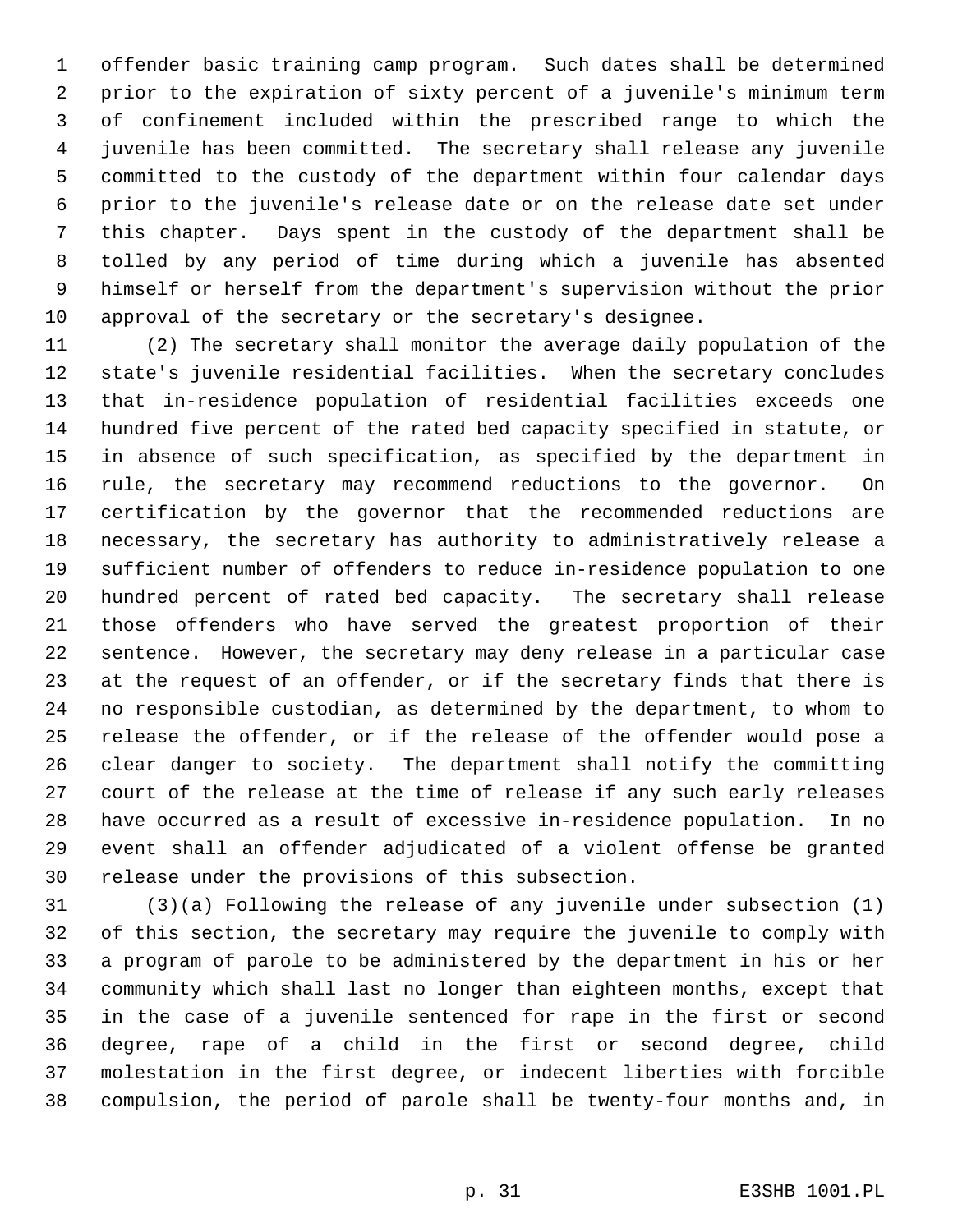the discretion of the secretary, may be up to thirty-six months when the secretary finds that an additional period of parole is necessary and appropriate in the interests of public safety or to meet the ongoing needs of the juvenile. A parole program is mandatory for offenders released under subsection (2) of this section and for offenders who receive a juvenile residential commitment sentence of theft of a motor vehicle 1, possession of a stolen motor vehicle, or 8 taking a motor vehicle without permission 1. The decision to place an offender on parole shall be based on an assessment by the department of the offender's risk for reoffending upon release. The department shall prioritize available parole resources to provide supervision and services to offenders at moderate to high risk for reoffending.

 (b) The secretary shall, for the period of parole, facilitate the juvenile's reintegration into his or her community and to further this goal shall require the juvenile to refrain from possessing a firearm or using a deadly weapon and refrain from committing new offenses and may require the juvenile to: (i) Undergo available medical, psychiatric, drug and alcohol, sex offender, mental health, and other offense- related treatment services; (ii) report as directed to a parole officer and/or designee; (iii) pursue a course of study, vocational training, or employment; (iv) notify the parole officer of the current address where he or she resides; (v) be present at a particular address during 23 specified hours; (vi) remain within prescribed geographical boundaries; (vii) submit to electronic monitoring; (viii) refrain from using illegal drugs and alcohol, and submit to random urinalysis when requested by the assigned parole officer; (ix) refrain from contact with specific individuals or a specified class of individuals; (x) meet other conditions determined by the parole officer to further enhance the juvenile's reintegration into the community; (xi) pay any court- ordered fines or restitution; and (xii) perform community restitution. Community restitution for the purpose of this section means compulsory service, without compensation, performed for the benefit of the community by the offender. Community restitution may be performed through public or private organizations or through work crews.

 (c) The secretary may further require up to twenty-five percent of the highest risk juvenile offenders who are placed on parole to participate in an intensive supervision program. Offenders participating in an intensive supervision program shall be required to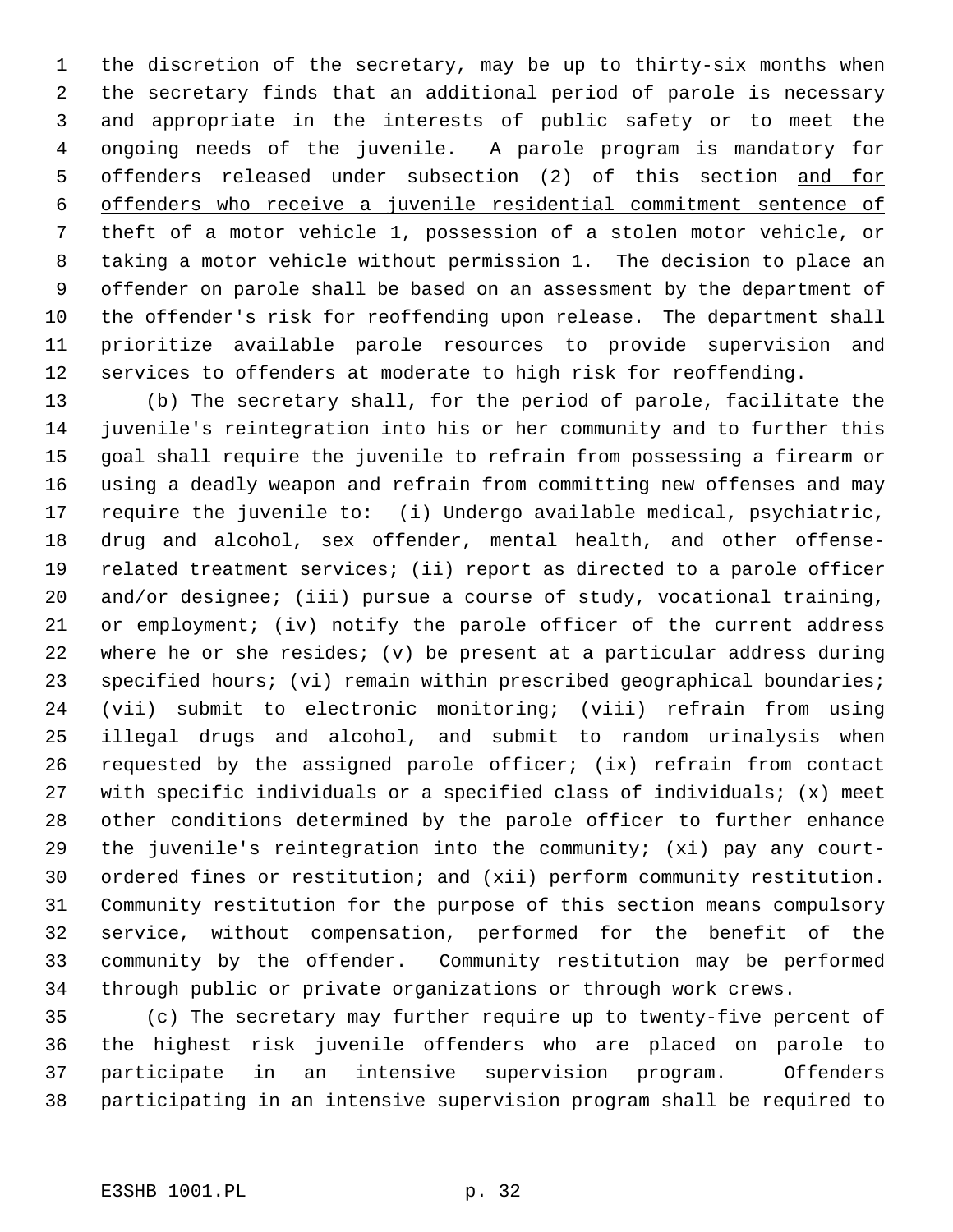comply with all terms and conditions listed in (b) of this subsection and shall also be required to comply with the following additional terms and conditions: (i) Obey all laws and refrain from any conduct that threatens public safety; (ii) report at least once a week to an assigned community case manager; and (iii) meet all other requirements imposed by the community case manager related to participating in the intensive supervision program. As a part of the intensive supervision program, the secretary may require day reporting.

 (d) After termination of the parole period, the juvenile shall be discharged from the department's supervision.

 (4)(a) The department may also modify parole for violation thereof. If, after affording a juvenile all of the due process rights to which he or she would be entitled if the juvenile were an adult, the secretary finds that a juvenile has violated a condition of his or her parole, the secretary shall order one of the following which is reasonably likely to effectuate the purpose of the parole and to protect the public: (i) Continued supervision under the same conditions previously imposed; (ii) intensified supervision with increased reporting requirements; (iii) additional conditions of supervision authorized by this chapter; (iv) except as provided in (a)(v) and (vi) of this subsection, imposition of a period of confinement not to exceed thirty days in a facility operated by or pursuant to a contract with the state of Washington or any city or county for a portion of each day or for a certain number of days each week with the balance of the days or weeks spent under supervision; (v) the secretary may order any of the conditions or may return the offender to confinement for the remainder of the sentence range if the offense for which the offender was sentenced is rape in the first or second degree, rape of a child in the first or second degree, child molestation in the first degree, indecent liberties with forcible compulsion, or a sex offense that is also a serious violent offense as defined by RCW 9.94A.030; and (vi) the secretary may order any of the conditions or may return the offender to confinement for the remainder of the sentence range if the youth has completed the basic training camp program as described in RCW 13.40.320.

 (b) If the department finds that any juvenile in a program of parole has possessed a firearm or used a deadly weapon during the program of parole, the department shall modify the parole under (a) of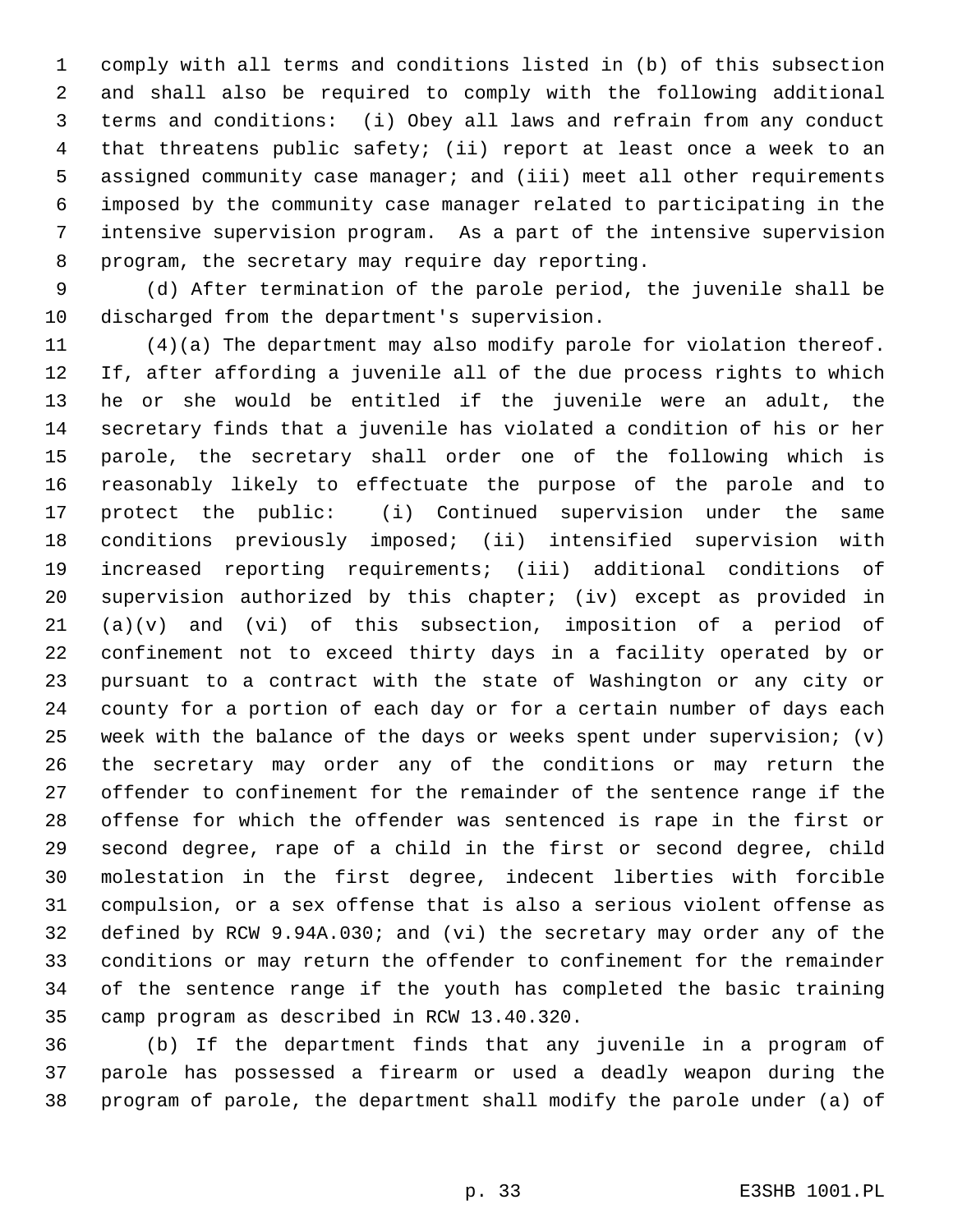this subsection and confine the juvenile for at least thirty days. Confinement shall be in a facility operated by or pursuant to a contract with the state or any county.

 (5) A parole officer of the department of social and health services shall have the power to arrest a juvenile under his or her supervision on the same grounds as a law enforcement officer would be authorized to arrest the person.

 (6) If so requested and approved under chapter 13.06 RCW, the secretary shall permit a county or group of counties to perform functions under subsections (3) through (5) of this section.

 **Sec. 14.** RCW 13.40.160 and 2004 c 120 s 4 and 2004 c 38 s 11 are each reenacted and amended to read as follows:

 (1) The standard range disposition for a juvenile adjudicated of an offense is determined according to RCW 13.40.0357.

 (a) When the court sentences an offender to a local sanction as provided in RCW 13.40.0357 option A, the court shall impose a determinate disposition within the standard ranges, except as provided in subsection (2), (3), (4), (5), or (6) of this section. The disposition may be comprised of one or more local sanctions.

 (b) When the court sentences an offender to a standard range as provided in RCW 13.40.0357 option A that includes a term of confinement exceeding thirty days, commitment shall be to the department for the standard range of confinement, except as provided in subsection (2), (3), (4), (5), or (6) of this section.

 (2) If the court concludes, and enters reasons for its conclusion, that disposition within the standard range would effectuate a manifest injustice the court shall impose a disposition outside the standard range, as indicated in option D of RCW 13.40.0357. The court's finding of manifest injustice shall be supported by clear and convincing evidence.

 A disposition outside the standard range shall be determinate and shall be comprised of confinement or community supervision, or a combination thereof. When a judge finds a manifest injustice and imposes a sentence of confinement exceeding thirty days, the court shall sentence the juvenile to a maximum term, and the provisions of RCW 13.40.030(2) shall be used to determine the range. A disposition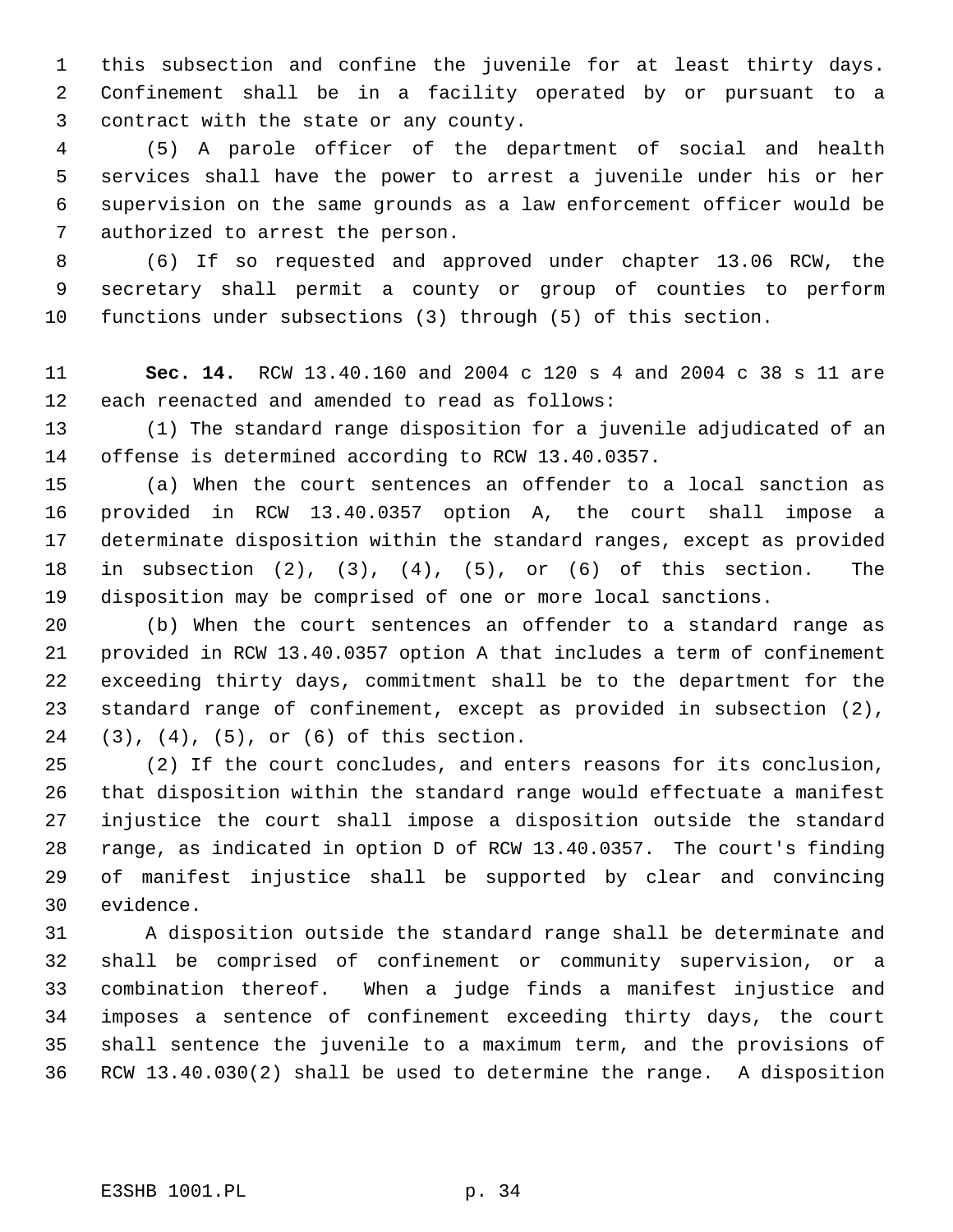outside the standard range is appealable under RCW 13.40.230 by the state or the respondent. A disposition within the standard range is not appealable under RCW 13.40.230.

 (3) When a juvenile offender is found to have committed a sex offense, other than a sex offense that is also a serious violent offense as defined by RCW 9.94A.030, and has no history of a prior sex offense, the court, on its own motion or the motion of the state or the respondent, may order an examination to determine whether the respondent is amenable to treatment.

 The report of the examination shall include at a minimum the following: The respondent's version of the facts and the official version of the facts, the respondent's offense history, an assessment of problems in addition to alleged deviant behaviors, the respondent's social, educational, and employment situation, and other evaluation measures used. The report shall set forth the sources of the evaluator's information.

 The examiner shall assess and report regarding the respondent's amenability to treatment and relative risk to the community. A proposed treatment plan shall be provided and shall include, at a minimum:

 (a)(i) Frequency and type of contact between the offender and therapist;

 (ii) Specific issues to be addressed in the treatment and description of planned treatment modalities;

 (iii) Monitoring plans, including any requirements regarding living conditions, lifestyle requirements, and monitoring by family members, legal guardians, or others;

(iv) Anticipated length of treatment; and

(v) Recommended crime-related prohibitions.

 The court on its own motion may order, or on a motion by the state shall order, a second examination regarding the offender's amenability to treatment. The evaluator shall be selected by the party making the motion. The defendant shall pay the cost of any second examination ordered unless the court finds the defendant to be indigent in which case the state shall pay the cost.

 After receipt of reports of the examination, the court shall then consider whether the offender and the community will benefit from use of this special sex offender disposition alternative and consider the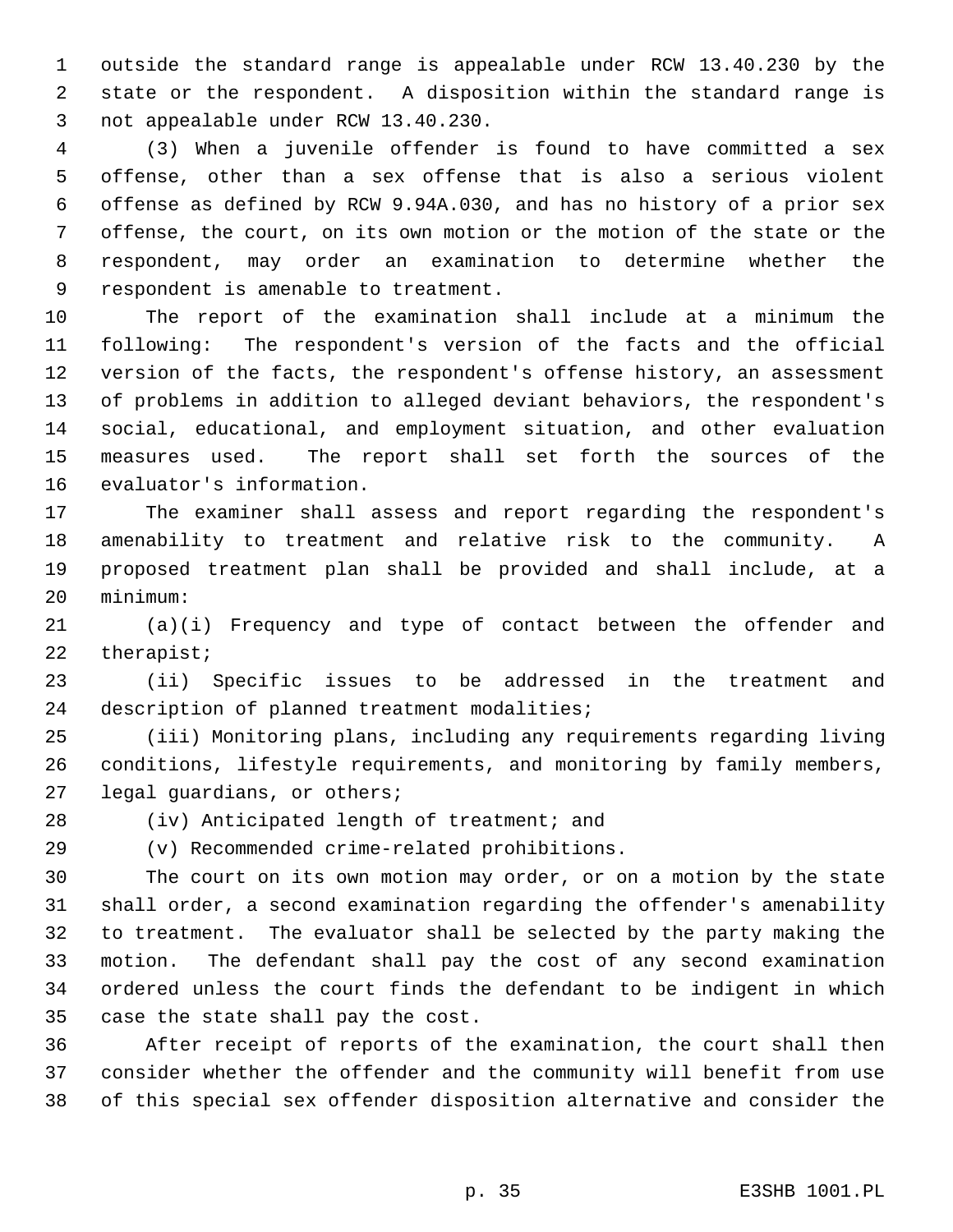victim's opinion whether the offender should receive a treatment disposition under this section. If the court determines that this special sex offender disposition alternative is appropriate, then the court shall impose a determinate disposition within the standard range for the offense, or if the court concludes, and enters reasons for its conclusions, that such disposition would cause a manifest injustice, the court shall impose a disposition under option D, and the court may suspend the execution of the disposition and place the offender on community supervision for at least two years. As a condition of the suspended disposition, the court may impose the conditions of community supervision and other conditions, including up to thirty days of confinement and requirements that the offender do any one or more of the following:

 (b)(i) Devote time to a specific education, employment, or occupation;

 (ii) Undergo available outpatient sex offender treatment for up to two years, or inpatient sex offender treatment not to exceed the standard range of confinement for that offense. A community mental health center may not be used for such treatment unless it has an appropriate program designed for sex offender treatment. The respondent shall not change sex offender treatment providers or treatment conditions without first notifying the prosecutor, the probation counselor, and the court, and shall not change providers without court approval after a hearing if the prosecutor or probation counselor object to the change;

 (iii) Remain within prescribed geographical boundaries and notify the court or the probation counselor prior to any change in the offender's address, educational program, or employment;

 (iv) Report to the prosecutor and the probation counselor prior to any change in a sex offender treatment provider. This change shall have prior approval by the court;

(v) Report as directed to the court and a probation counselor;

 (vi) Pay all court-ordered legal financial obligations, perform community restitution, or any combination thereof;

 (vii) Make restitution to the victim for the cost of any counseling reasonably related to the offense;

 (viii) Comply with the conditions of any court-ordered probation bond; or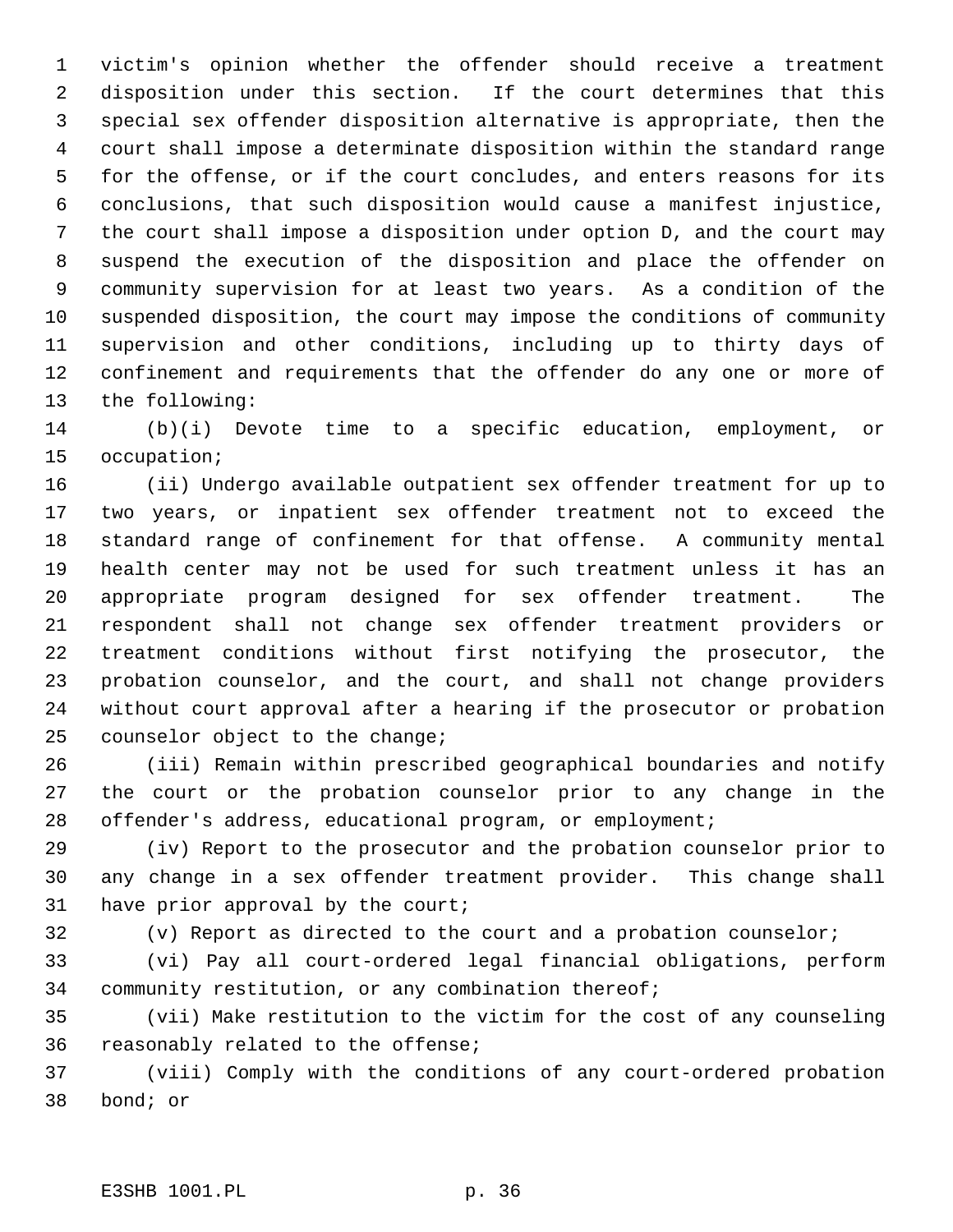(ix) The court shall order that the offender shall not attend the public or approved private elementary, middle, or high school attended by the victim or the victim's siblings. The parents or legal guardians of the offender are responsible for transportation or other costs associated with the offender's change of school that would otherwise be paid by the school district. The court shall send notice of the disposition and restriction on attending the same school as the victim or victim's siblings to the public or approved private school the juvenile will attend, if known, or if unknown, to the approved private schools and the public school district board of directors of the district in which the juvenile resides or intends to reside. This notice must be sent at the earliest possible date but not later than ten calendar days after entry of the disposition.

 The sex offender treatment provider shall submit quarterly reports on the respondent's progress in treatment to the court and the parties. The reports shall reference the treatment plan and include at a minimum the following: Dates of attendance, respondent's compliance with requirements, treatment activities, the respondent's relative progress in treatment, and any other material specified by the court at the time of the disposition.

 At the time of the disposition, the court may set treatment review hearings as the court considers appropriate.

 Except as provided in this subsection (3), after July 1, 1991, examinations and treatment ordered pursuant to this subsection shall only be conducted by certified sex offender treatment providers or certified affiliate sex offender treatment providers under chapter 18.155 RCW. A sex offender therapist who examines or treats a juvenile sex offender pursuant to this subsection does not have to be certified by the department of health pursuant to chapter 18.155 RCW if the court finds that: (A) The offender has already moved to another state or plans to move to another state for reasons other than circumventing the certification requirements; (B) no certified sex offender treatment providers or certified affiliate sex offender treatment providers are available for treatment within a reasonable geographical distance of the offender's home; and (C) the evaluation and treatment plan comply with this subsection (3) and the rules adopted by the department of health.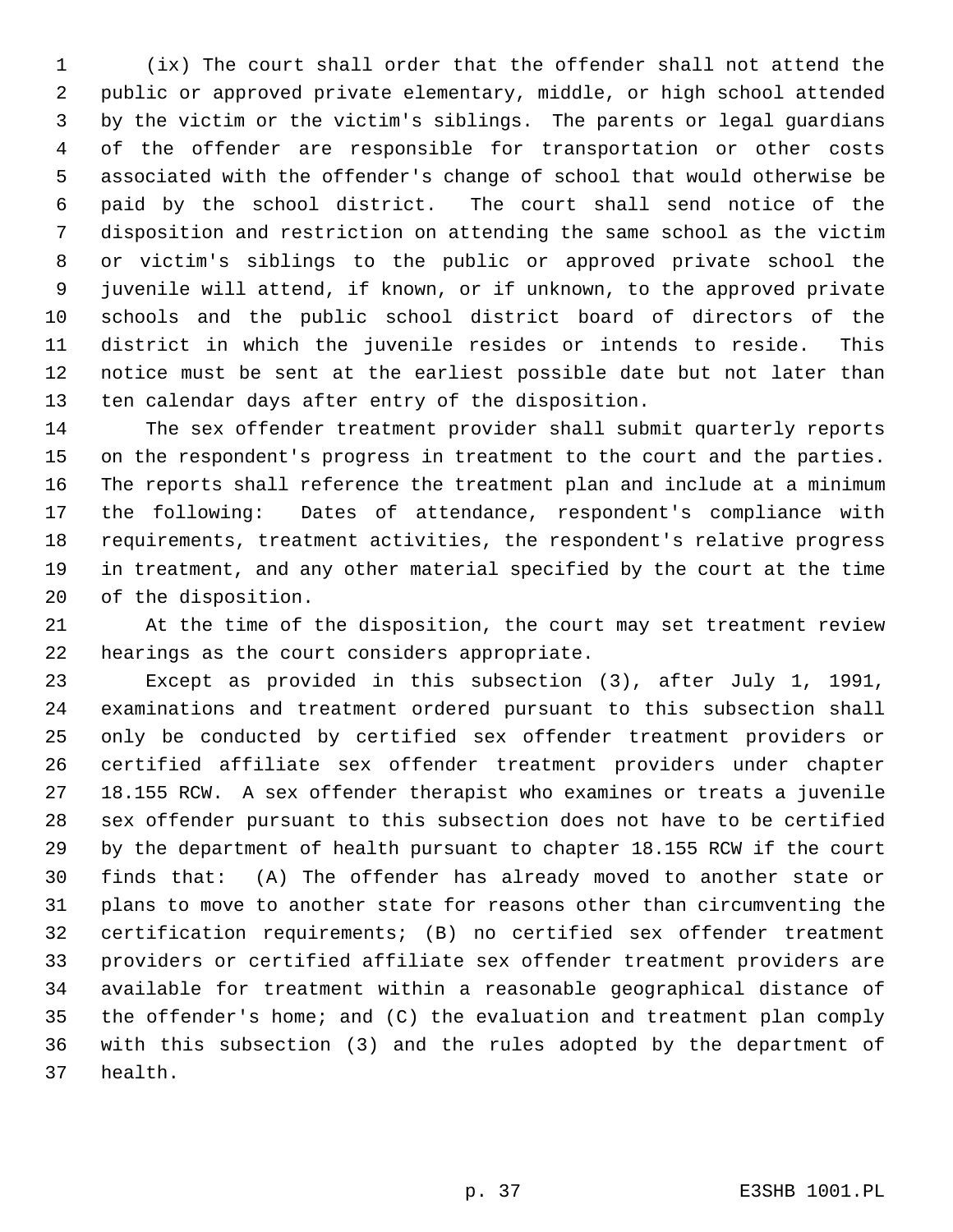If the offender violates any condition of the disposition or the court finds that the respondent is failing to make satisfactory progress in treatment, the court may revoke the suspension and order execution of the disposition or the court may impose a penalty of up to thirty days' confinement for violating conditions of the disposition. The court may order both execution of the disposition and up to thirty days' confinement for the violation of the conditions of the disposition. The court shall give credit for any confinement time previously served if that confinement was for the offense for which the suspension is being revoked.

 For purposes of this section, "victim" means any person who has sustained emotional, psychological, physical, or financial injury to person or property as a direct result of the crime charged. "Victim" may also include a known parent or guardian of a victim who is a minor child unless the parent or guardian is the perpetrator of the offense. A disposition entered under this subsection (3) is not appealable under RCW 13.40.230.

 (4) If the juvenile offender is subject to a standard range disposition of local sanctions or 15 to 36 weeks of confinement and has not committed an A- or B+ offense, the court may impose the disposition alternative under RCW 13.40.165.

 (5) If a juvenile is subject to a commitment of 15 to 65 weeks of confinement, the court may impose the disposition alternative under RCW 13.40.167.

 (6) When the offender is subject to a standard range commitment of 15 to 36 weeks and is ineligible for a suspended disposition alternative, a manifest injustice disposition below the standard range, special sex offender disposition alternative, chemical dependency disposition alternative, or mental health disposition alternative, the court in a county with a pilot program under RCW 13.40.169 may impose the disposition alternative under RCW 13.40.169.

 (7) RCW 13.40.193 shall govern the disposition of any juvenile adjudicated of possessing a firearm in violation of RCW 9.41.040(2)(a)(iii) or any crime in which a special finding is entered that the juvenile was armed with a firearm.

 (8) Section 15 of this act shall govern the disposition of any juvenile adjudicated of theft of a motor vehicle as defined under section 2 of this act, possession of a stolen motor vehicle as defined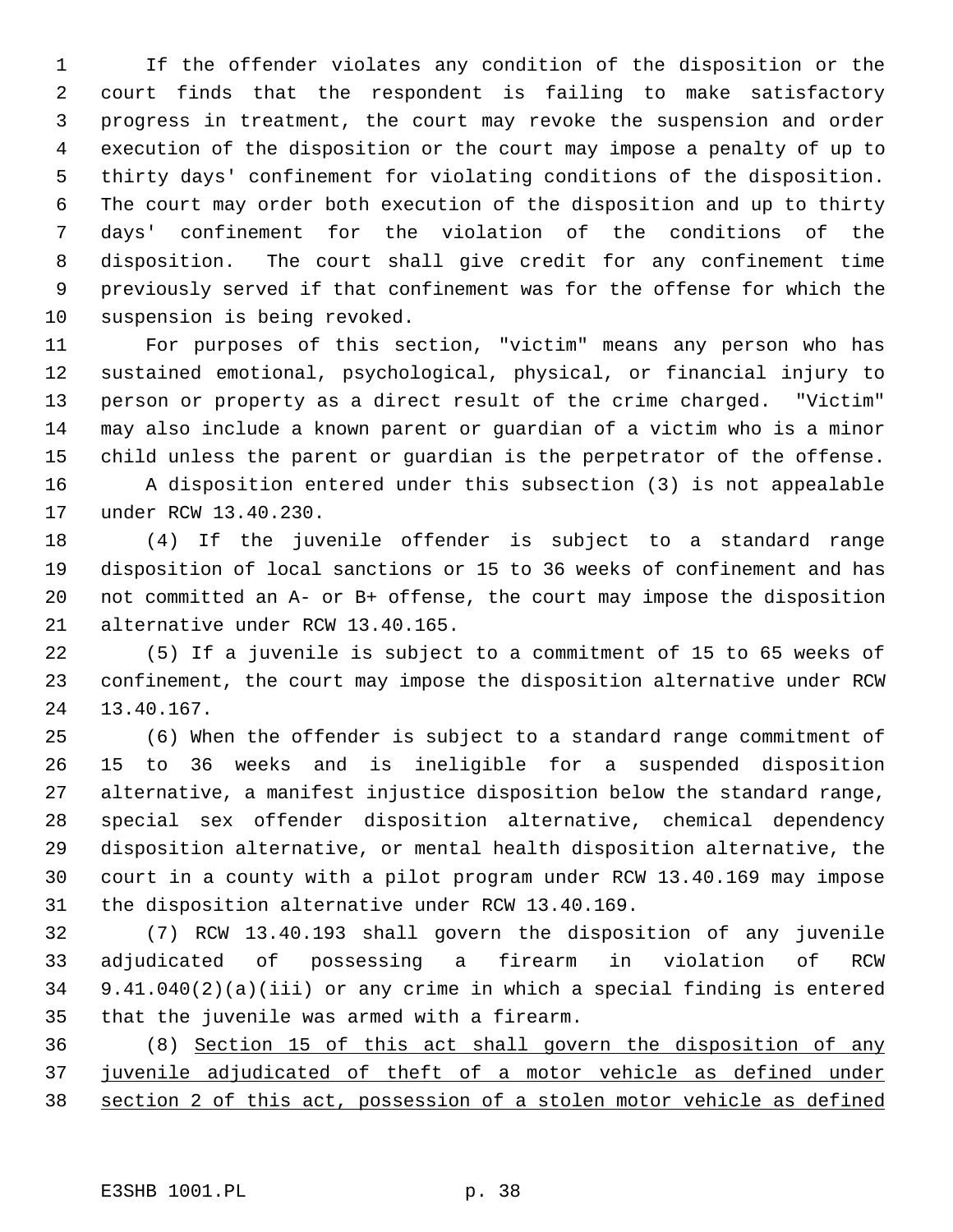under section 5 of this act, taking a motor vehicle without permission in the first degree under RCW 9A.56.070, and taking a motor vehicle 3 without permission in the second degree under RCW 9A.56.075.

 (9) Whenever a juvenile offender is entitled to credit for time spent in detention prior to a dispositional order, the dispositional order shall specifically state the number of days of credit for time served.

 $((+9))$   $(10)$  Except as provided under subsection  $(3)$ ,  $(4)$ ,  $(5)$ , or (6) of this section, or option B of RCW 13.40.0357, or RCW 13.40.127, the court shall not suspend or defer the imposition or the execution of the disposition.

 $((+10))$   $(11)$  In no case shall the term of confinement imposed by the court at disposition exceed that to which an adult could be subjected for the same offense.

 NEW SECTION. **Sec. 15.** A new section is added to chapter 13.40 RCW to read as follows:

 (1) If a respondent is adjudicated of taking a motor vehicle without permission in the first degree as defined in RCW 9A.56.070, the court shall impose the following minimum sentence, in addition to any restitution the court may order payable to the victim:

 (a) Juveniles with a prior criminal history score of zero to one- half points shall be sentenced to a standard range sentence that includes no less than five days of home detention, forty-five hours of community restitution, and a two hundred dollar fine;

 (b) Juveniles with a prior criminal history score of three-quarters to one and one-half points shall be sentenced to standard range sentence that includes no less than ten days of detention, ninety hours of community restitution, and a four hundred dollar fine; and

 (c) Juveniles with a prior criminal history score of two or more points shall be sentenced to no less than fifteen to thirty-six weeks of confinement, seven days of home detention, four months of supervision, ninety hours of community restitution, and a four hundred dollar fine.

 (2) If a respondent is adjudicated of theft of a motor vehicle as defined under section 2 of this act, or possession of a stolen vehicle as defined under section 5 of this act, the court shall impose the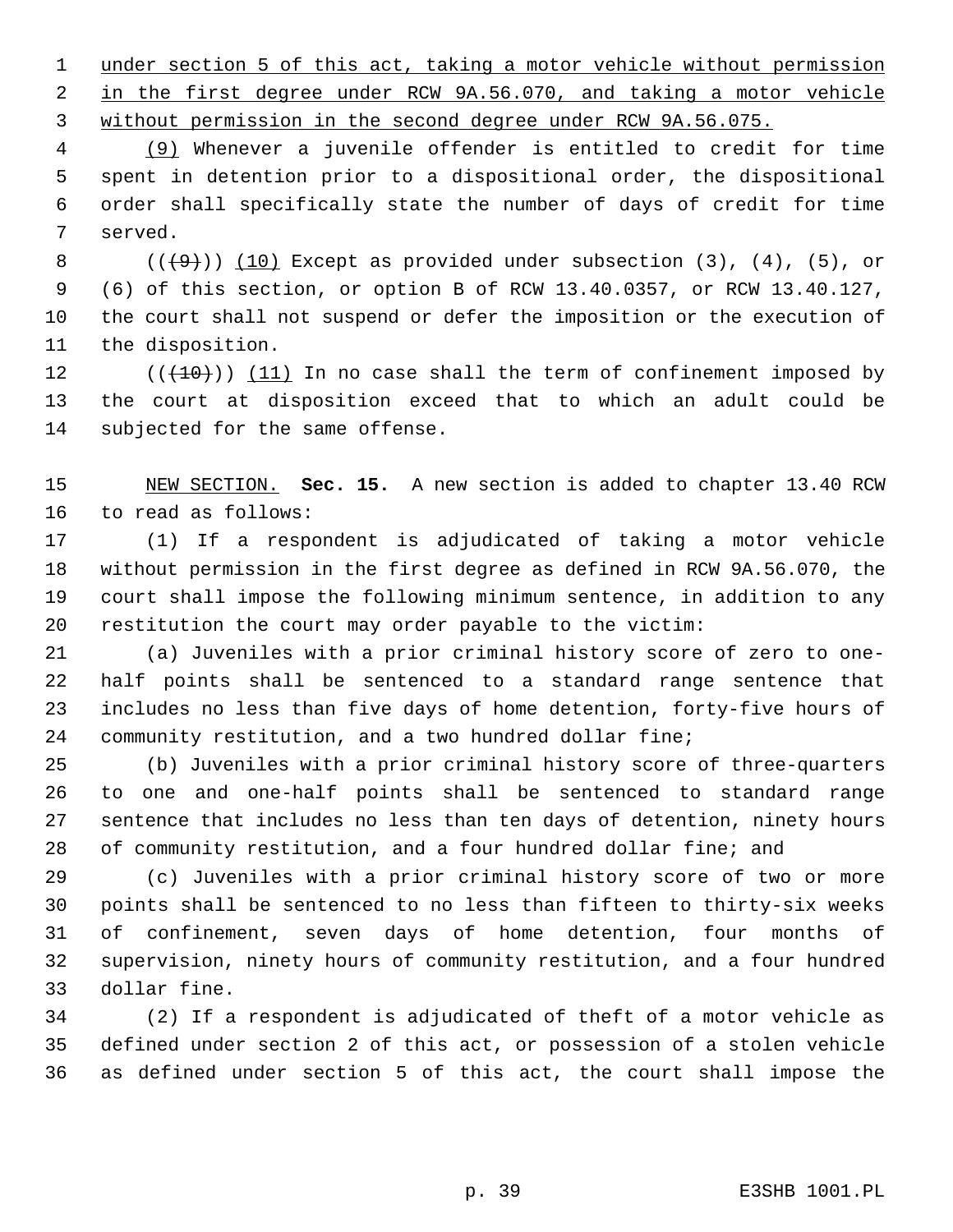following minimum sentence, in addition to any restitution the court may order payable to the victim:

 (a) Juveniles with a prior criminal history score of zero to one- half points shall be sentenced to a standard range sentence that includes either: (i) No less than five days of home detention and forty-five hours of community restitution; or (ii) no home detention and ninety hours of community restitution;

 (b) Juveniles with a prior criminal history score of three-quarters to one and one-half points shall be sentenced to standard range sentence that includes no less than ten days of detention, ninety hours of community restitution, and a four hundred dollar fine; and

 (c) Juveniles with a prior criminal history score of two or more points shall be sentenced to no less than fifteen to thirty-six weeks of confinement, seven days of home detention, four months of supervision, ninety hours of community restitution, and a four hundred dollar fine.

 (3) If a respondent is adjudicated of taking a motor vehicle without permission in the second degree as defined in RCW 9A.56.075, the court shall impose a standard range as follows:

 (a) Juveniles with a prior criminal history score of zero to one- half points shall be sentenced to a standard range sentence that includes either: (i) No less than one day of home detention, one month of supervision, and fifteen hours of community restitution; or (ii) no home detention, one month of supervision, and thirty hours of community restitution;

 (b) Juveniles with a prior criminal history score of three-quarters to one and one-half points shall be sentenced to a standard range sentence that includes no less than one day of detention, two days of home detention, two months of supervision, thirty hours of community restitution, and a one hundred fifty dollar fine; and

 (c) Juveniles with a prior criminal history score of two or more points shall be sentenced to no less than three days of detention, seven days of home detention, three months of supervision, forty-five hours of community restitution, and a one hundred fifty dollar fine.

 **Sec. 16.** RCW 9A.56.070 and 2003 c 53 s 72 are each amended to read as follows:

(1) A person is guilty of taking a motor vehicle without permission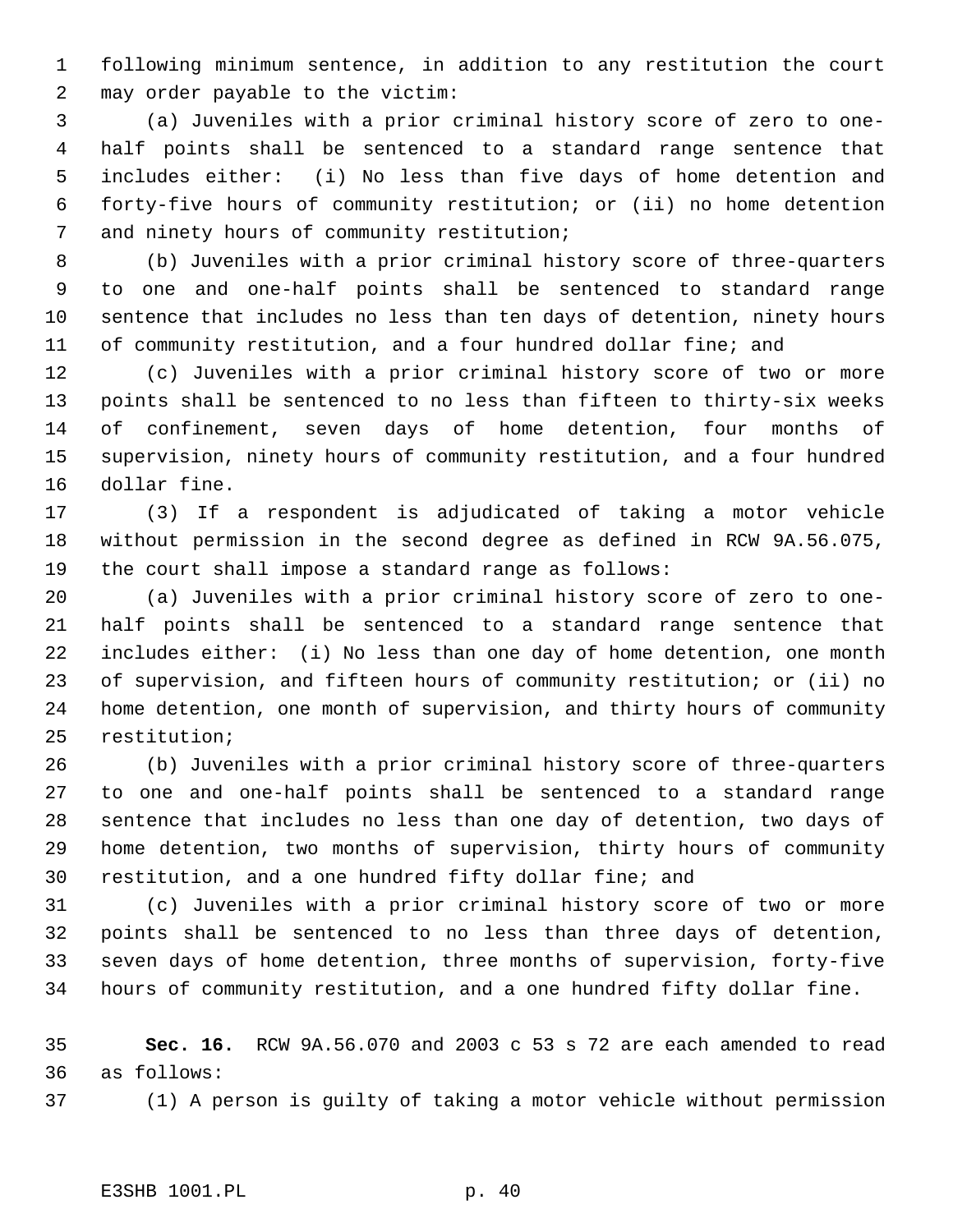in the first degree if he or she, without the permission of the owner or person entitled to possession, intentionally takes or drives away an automobile or motor vehicle, whether propelled by steam, electricity, or internal combustion engine, that is the property of another, and he or she:

 (a) Alters the motor vehicle for the purpose of changing its appearance or primary identification, including obscuring, removing, or changing the manufacturer's serial number or the vehicle identification number plates;

 (b) Removes, or participates in the removal of, parts from the motor vehicle with the intent to sell the parts;

 (c) Exports, or attempts to export, the motor vehicle across state 13 lines or out of the United States for profit;

(d) Intends to sell the motor vehicle; or

 (e) Is engaged in a conspiracy and the central object of the conspiratorial agreement is the theft of motor vehicles for sale to 17 others for profit or is engaged in a conspiracy and has solicited a 18 juvenile to participate in the theft of a motor vehicle.

 (2) Taking a motor vehicle without permission in the first degree is a class B felony.

 **Sec. 17.** RCW 9A.56.096 and 2003 c 53 s 77 are each amended to read as follows:

 (1) A person who, with intent to deprive the owner or owner's agent, wrongfully obtains, or exerts unauthorized control over, or by color or aid of deception gains control of personal property that is 26 rented  $((\theta \cdot r)_L)$  leased, or loaned by written agreement to the person, is 27 guilty of theft of rental, leased, ((or)) lease-purchased, or loaned property.

 (2) The finder of fact may presume intent to deprive if the finder of fact finds either of the following:

 (a) That the person who rented or leased the property failed to return or make arrangements acceptable to the owner of the property or the owner's agent to return the property to the owner or the owner's agent within seventy-two hours after receipt of proper notice following 35 the due date of the rental, lease,  $((e<sub>r</sub>))$  lease-purchase, or loan agreement; or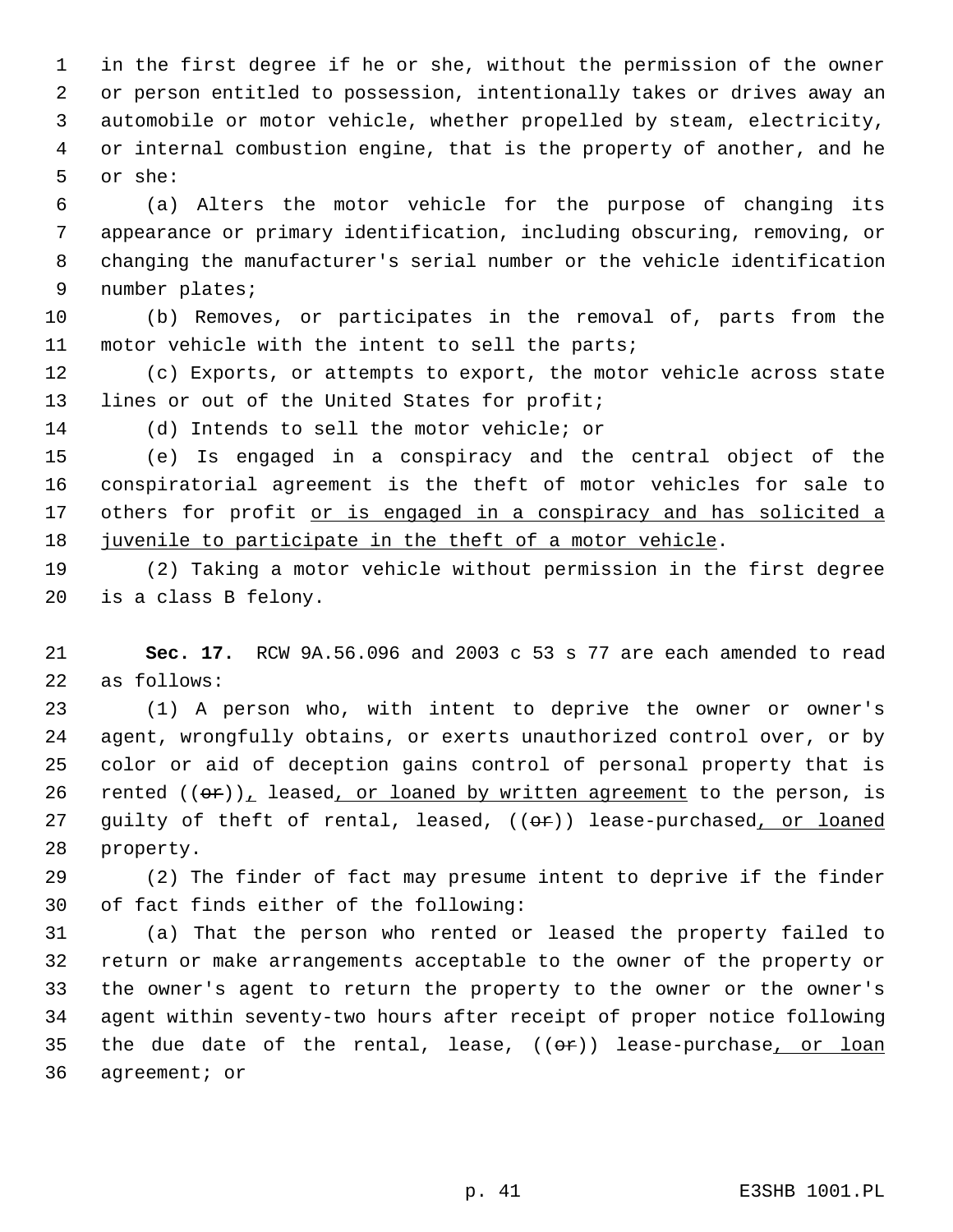1 (b) That the renter  $((\theta \hat{r}))_L$  lessee<sub>l</sub> or borrower presented identification to the owner or the owner's agent that was materially false, fictitious, or not current with respect to name, address, place of employment, or other appropriate items.

 5 (3) As used in subsection (2) of this section, "proper notice" 6 consists of a written demand by the owner or the owner's agent made 7 after the due date of the rental, lease,  $((or))$  lease-purchase, or loan 8 period, mailed by certified or registered mail to the renter  $((\theta \cdot \mathbf{r}))_L$ 9 lessee, or borrower at: (a) The address the renter  $((\theta F))_L$  lessee, or 10 borrower gave when the contract was made; or (b) the renter  $((\theta \cdot \mathbf{r}))_L$ 11 lessee( $(\frac{1}{s})$ ), or borrower's last known address if later furnished in 12 writing by the renter, lessee, borrower, or the agent of the renter 13  $((er))_t$  lessee, or borrower.

14 (4) The replacement value of the property obtained must be utilized 15 in determining the amount involved in the theft of rental, leased, 16 ((or)) lease-purchased, or loaned property.

17 (5)(a) Theft of rental, leased, ((or)) lease-purchased, or loaned 18 property is a class B felony if the rental, leased,  $((\theta \cdot \hat{r}))$  lease-19 purchased, or loaned property is valued at one thousand five hundred 20 dollars or more.

21 (b) Theft of rental, leased,  $((e^P))^2$  lease-purchased, or loaned 22 property is a class C felony if the rental, leased,  $((\theta \cdot \mathbf{r}))$  lease-23 purchased, or loaned property is valued at two hundred fifty dollars or 24 more but less than one thousand five hundred dollars.

25 (c) Theft of rental, leased,  $((e^*)$  lease-purchased, or loaned 26 property is a gross misdemeanor if the rental, leased,  $((e^{\alpha})^2)$  lease-27 purchased, or loaned property is valued at less than two hundred fifty 28 dollars.

 (6) This section applies to rental agreements that provide that the renter may return the property any time within the rental period and pay only for the time the renter actually retained the property, in 32 addition to any minimum rental fee, to lease agreements, ((and)) to lease-purchase agreements as defined under RCW 63.19.010, and to vehicles loaned to prospective purchasers borrowing a vehicle by written agreement from a motor vehicle dealer licensed under chapter 36 46.70 RCW. This section does not apply to rental or leasing of real property under the residential landlord-tenant act, chapter 59.18 RCW.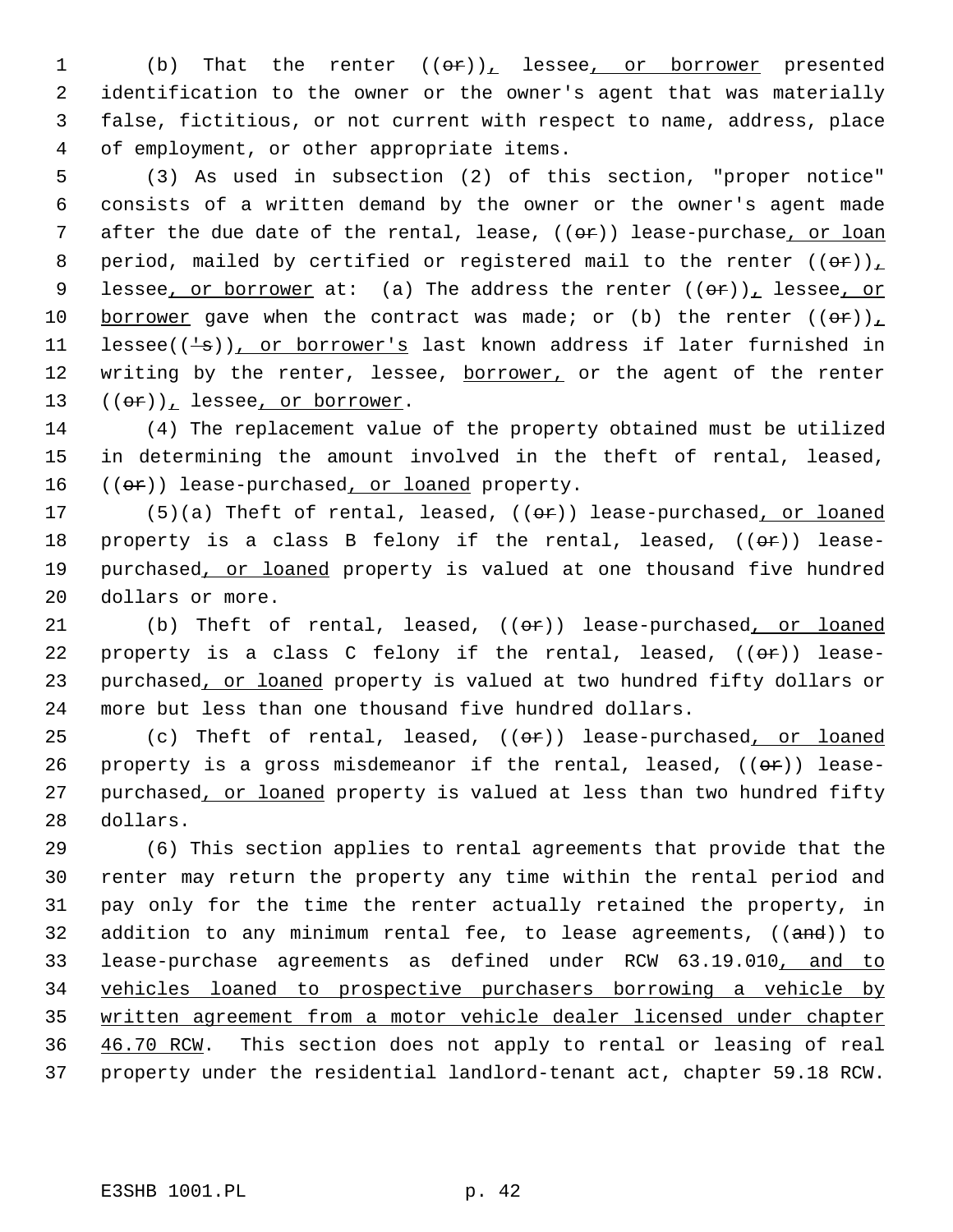NEW SECTION. **Sec. 18.** A new section is added to chapter 9A.56 RCW to read as follows:

 (1) Any person who makes or mends, or causes to be made or mended, uses, or has in his or her possession any motor vehicle theft tool, that is adapted, designed, or commonly used for the commission of motor vehicle related theft, under circumstances evincing an intent to use or employ, or allow the same to be used or employed, in the commission of motor vehicle theft, or knowing that the same is intended to be so used, is guilty of making or having motor vehicle theft tools.

 (2) For the purpose of this section, motor vehicle theft tool includes, but is not limited to, the following: Slim jim, false master key, master purpose key, altered or shaved key, trial or jiggler key, slide hammer, lock puller, picklock, bit, nipper, any other implement shown by facts and circumstances that is intended to be used in the commission of a motor vehicle related theft, or knowing that the same is intended to be so used.

 (3) For the purposes of this section, the following definitions apply:

 (a) "False master" or "master key" is any key or other device made or altered to fit locks or ignitions of multiple vehicles, or vehicles other than that for which the key was originally manufactured.

 (b) "Altered or shaved key" is any key so altered, by cutting, filing, or other means, to fit multiple vehicles or vehicles other than the vehicles for which the key was originally manufactured.

 (c) "Trial keys" or "jiggler keys" are keys or sets designed or altered to manipulate a vehicle locking mechanism other than the lock for which the key was originally manufactured.

 (4) Making or having motor vehicle theft tools is a gross misdemeanor.

 NEW SECTION. **Sec. 19.** A new section is added to chapter 36.28A RCW to read as follows:

 There is hereby created in the Washington association of sheriffs and police chiefs the Washington auto theft prevention authority which shall be under the direction of the executive director of the Washington association of sheriffs and police chiefs.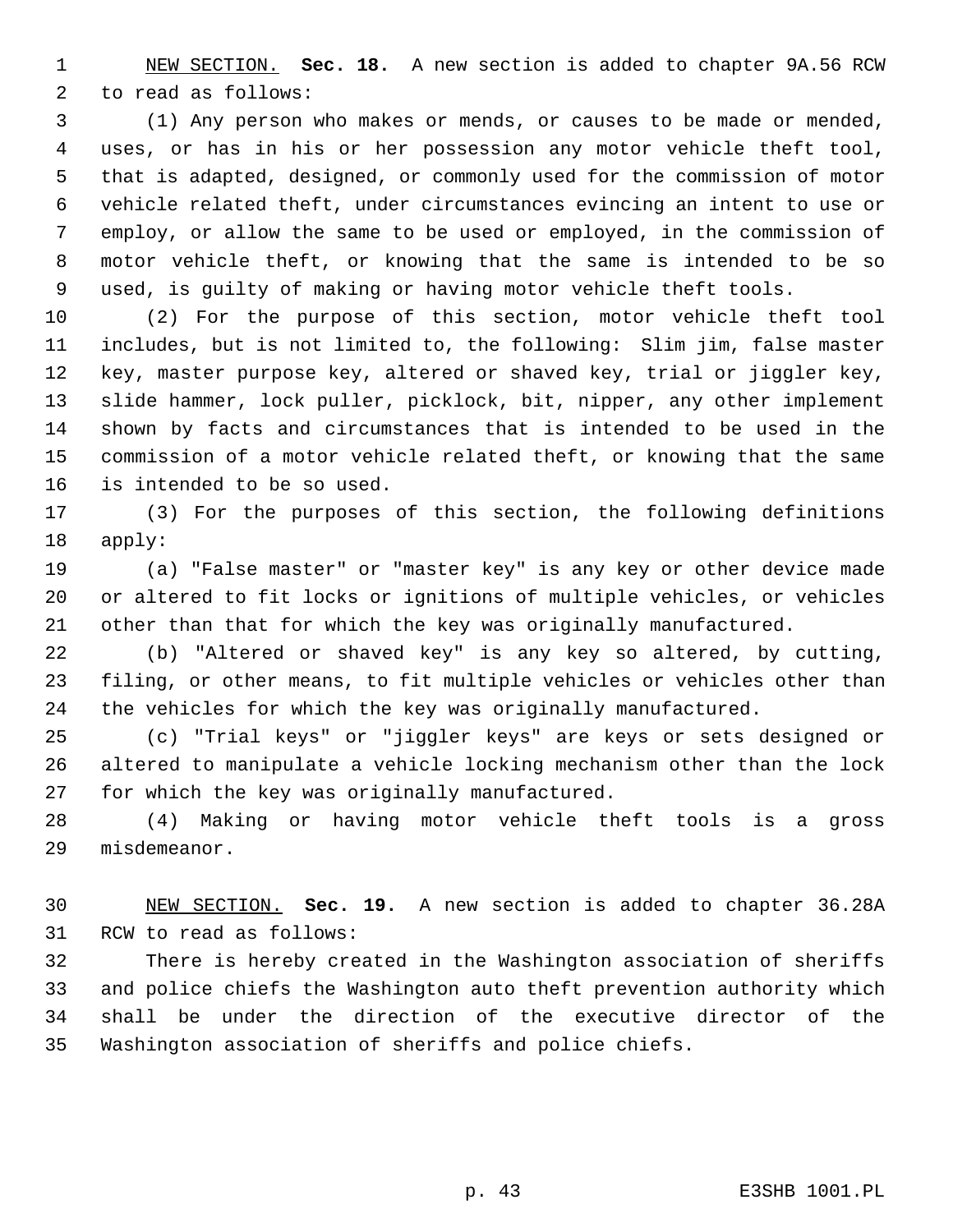NEW SECTION. **Sec. 20.** (1) The Washington auto theft prevention authority is established. The authority shall consist of the following members, appointed by the governor:

 (a) The executive director of the Washington association of sheriffs and police chiefs, or the executive director's designee;

 (b) The chief of the Washington state patrol, or the chief's designee;

8 (c) Two police chiefs;

(d) Two sheriffs;

(e) One prosecuting attorney;

 (f) A representative from the insurance industry who is responsible for writing property and casualty liability insurance in the state of Washington;

(g) A representative from the automobile industry; and

(h) One member of the general public.

 (2) In addition, the authority may, where feasible, consult with other governmental entities or individuals from the public and private sector in carrying out its duties under this section.

 NEW SECTION. **Sec. 21.** (1) The Washington auto theft prevention authority shall initially convene at the call of the executive director of the Washington association of sheriffs and police chiefs, or the executive director's designee, no later than the third Monday in January 2008. Subsequent meetings of the authority shall be at the call of the chair or seven members.

 (2) The authority shall annually elect a chairperson and other such officers as it deems appropriate from its membership.

 (3) Members of the authority shall serve terms of four years each on a staggered schedule to be established by the first authority. For purposes of initiating a staggered schedule of terms, some members of the first authority may initially serve two years and some members may initially serve four years.

 NEW SECTION. **Sec. 22.** (1) The Washington auto theft prevention authority may obtain or contract for staff services, including an executive director, and any facilities and equipment as the authority requires to carry out its duties.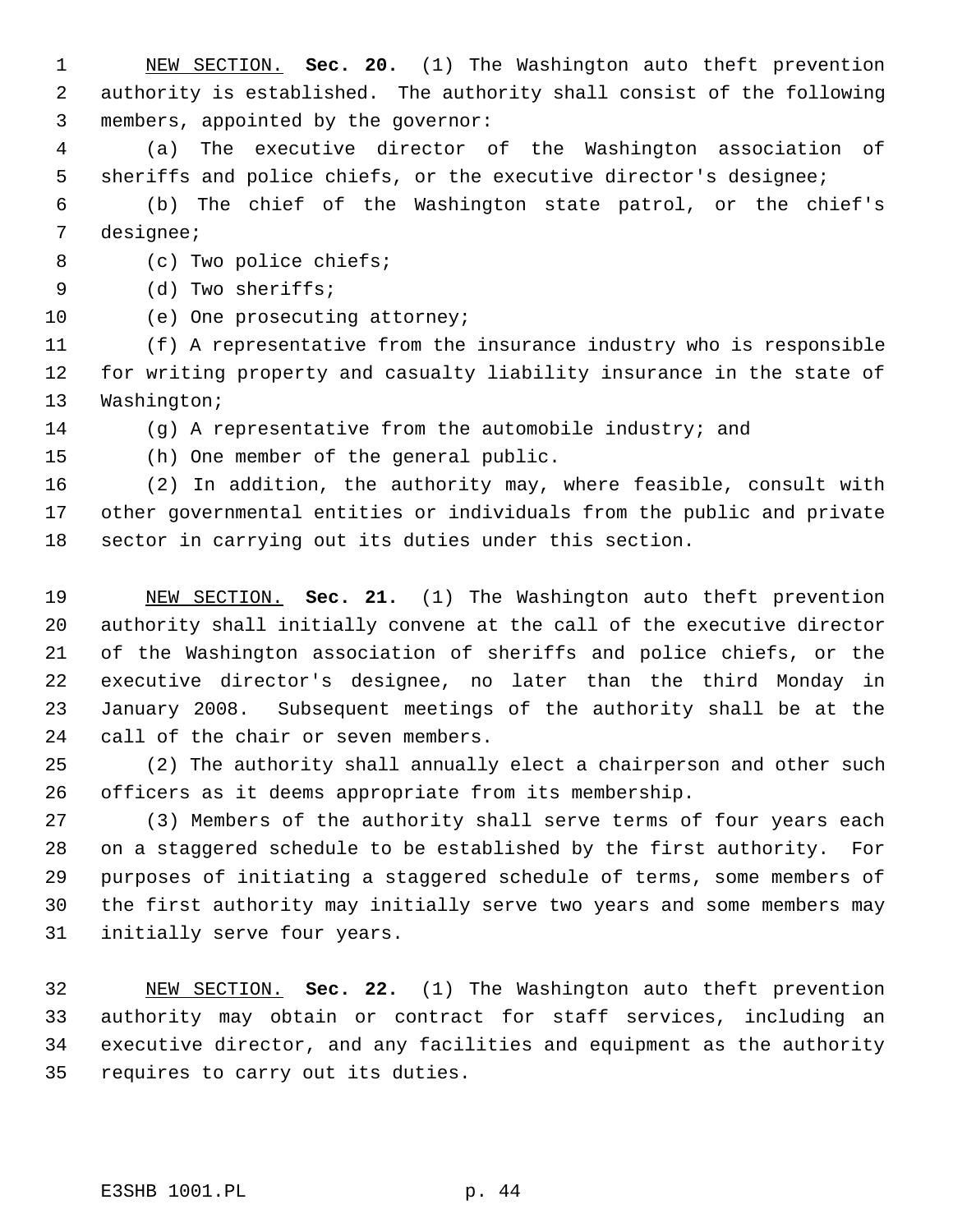(2) The director may enter into contracts with any public or private organization to carry out the purposes of this section and sections 20, 21, and 23 through 27 of this act.

 (3) The authority shall review and make recommendations to the legislature and the governor regarding motor vehicle theft in Washington state. In preparing the recommendations, the authority shall, at a minimum, review the following issues:

 (a) Determine the scope of the problem of motor vehicle theft, including:

 (i) Particular areas of the state where the problem is the greatest;

 (ii) Annual data reported by local law enforcement regarding the number of reported thefts, investigations, recovered vehicles, arrests, 14 and convictions; and

 (iii) An assessment of estimated funds needed to hire sufficient investigators to respond to all reported thefts.

 (b) Analyze the various methods of combating the problem of motor vehicle theft;

(c) Develop and implement a plan of operation; and

(d) Develop and implement a financial plan.

 (4) The authority is not a law enforcement agency and may not gather, collect, or disseminate intelligence information for the purpose of investigating specific crimes or pursuing or capturing specific perpetrators. Members of the authority may not exercise general authority peace officer powers while acting in their capacity as members of the authority, unless the exercise of peace officer powers is necessary to prevent an imminent threat to persons or property.

 (5) The authority shall annually report its activities, findings, and recommendations during the preceding year to the legislature by December 31st.

 NEW SECTION. **Sec. 23.** The Washington auto theft prevention authority may solicit and accept gifts, grants, bequests, devises, or other funds from public and private sources to support its activities.

 NEW SECTION. **Sec. 24.** The governor may remove any member of the Washington auto theft prevention authority for cause including but not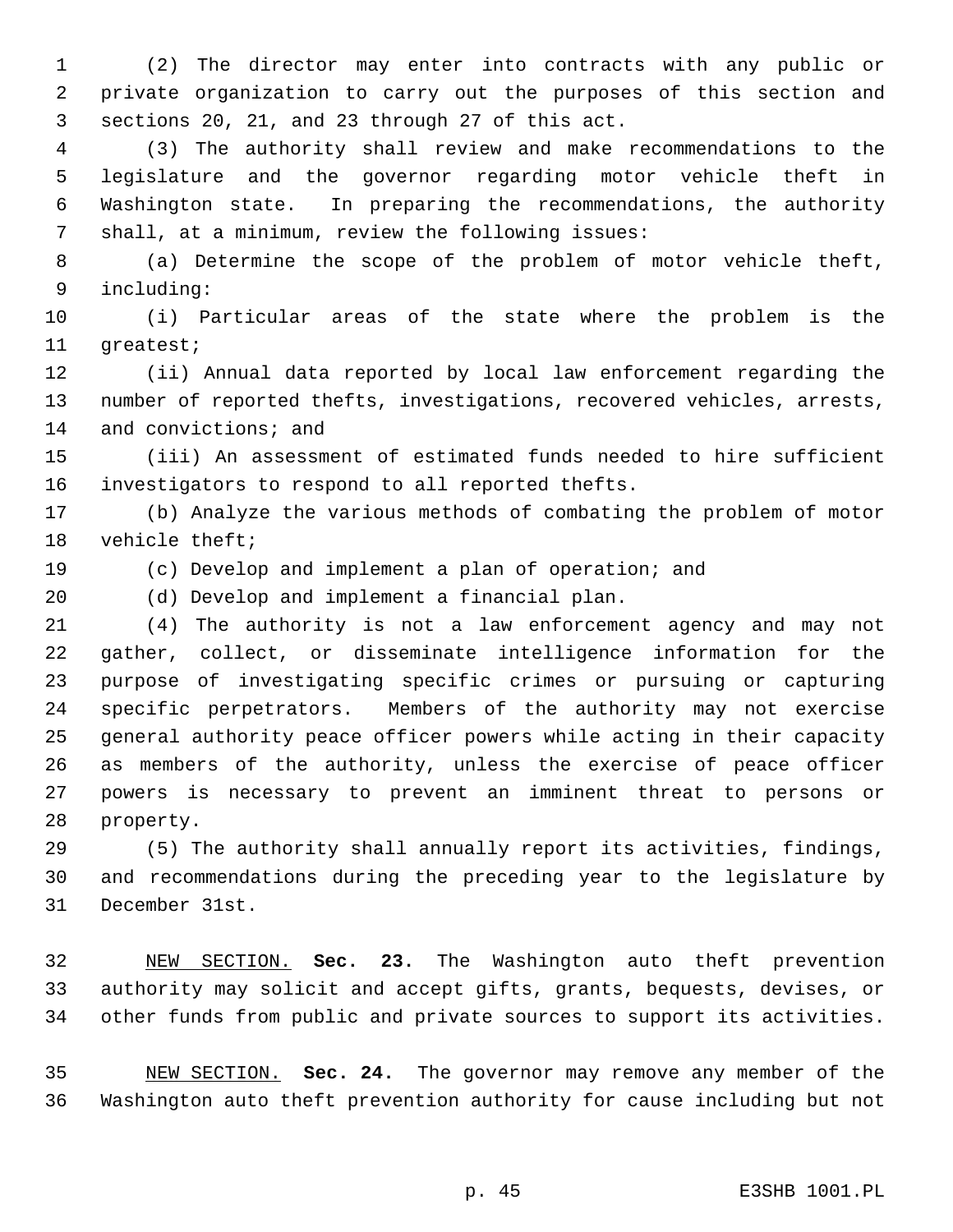limited to neglect of duty, misconduct, malfeasance or misfeasance in office, or upon written request of two-thirds of the members of the authority under this chapter. Upon the death, resignation, or removal of a member, the governor shall appoint a replacement to fill the remainder of the unexpired term.

 NEW SECTION. **Sec. 25.** Members of the Washington auto theft prevention authority who are not public employees shall be compensated in accordance with RCW 43.03.250 and shall be reimbursed for travel expenses incurred in carrying out the duties of the authority in accordance with RCW 43.03.050 and 43.03.060.

 NEW SECTION. **Sec. 26.** Any member serving in their official capacity on the Washington auto theft prevention authority, or either their employer or employers, or other entity that selected the members to serve, are immune from a civil action based upon an act performed in good faith.

 NEW SECTION. **Sec. 27.** (1) The Washington auto theft prevention authority account is created in the state treasury, subject to appropriation. All revenues from the traffic infraction surcharge in RCW 46.63.110(7)(b) and all receipts from gifts, grants, bequests, devises, or other funds from public and private sources to support the activities of the auto theft prevention authority must be deposited into the account. Expenditures from the account may be used only for activities relating to motor vehicle theft, including education, prevention, law enforcement, investigation, prosecution, and confinement.

 (2) The authority shall allocate moneys appropriated from the account to public agencies for the purpose of establishing, maintaining, and supporting programs that are designed to prevent motor vehicle theft, including:

 (a) Financial support to prosecution agencies to increase the effectiveness of motor vehicle theft prosecution;

 (b) Financial support to a unit of local government or a team consisting of units of local governments to increase the effectiveness of motor vehicle theft enforcement;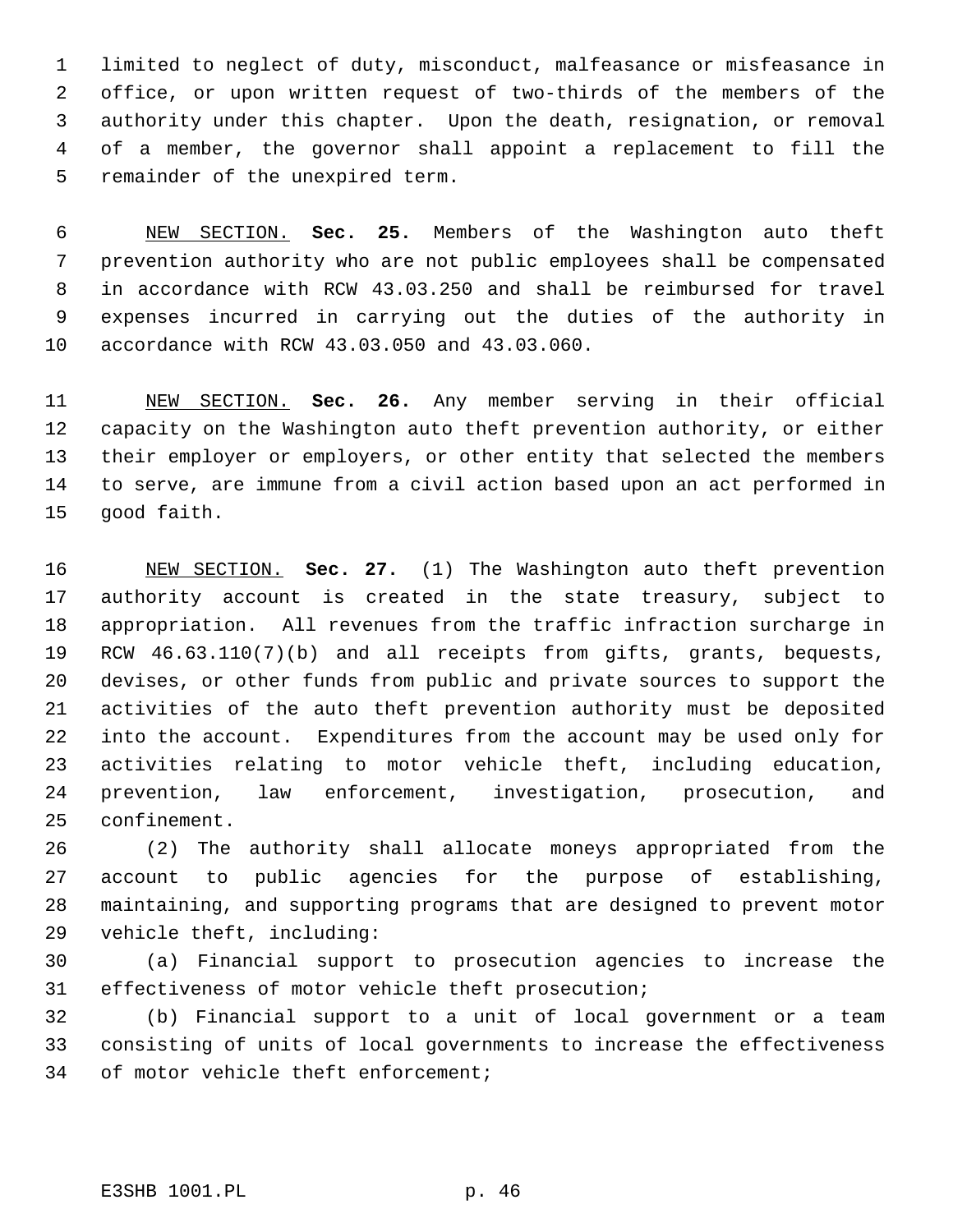(c) Financial support for the procurement of equipment and technologies for use by law enforcement agencies for the purpose of enforcing motor vehicle theft laws; and

 (d) Financial support for programs that are designed to educate and assist the public in the prevention of motor vehicle theft.

 (3) The costs of administration shall not exceed ten percent of the moneys in the account in any one year so that the greatest possible portion of the moneys available to the authority is expended on combating motor vehicle theft.

 (4) Prior to awarding any moneys from the Washington auto theft prevention authority account for motor vehicle theft enforcement, the auto theft prevention authority must verify that the financial award includes sufficient funding to cover proposed activities, which include, but are not limited to: (a) State, municipal, and county offender and juvenile confinement costs; (b) administration costs; (c) law enforcement costs; (d) prosecutor costs; and (e) court costs, with a priority being given to ensuring that sufficient funding is available to cover state, municipal, and county offender and juvenile confinement costs.

 (5) Moneys expended from the Washington auto theft prevention authority account under subsection (2) of this section shall be used to supplement, not supplant, other moneys that are available for motor vehicle theft prevention.

 (6) Grants provided under subsection (2) of this section constitute reimbursement for purposes of RCW 43.135.060(1).

 **Sec. 28.** RCW 46.63.110 and 2005 c 413 s 2, 2005 c 320 s 2, and 2005 c 288 s 8 are each reenacted and amended to read as follows:

 (1) A person found to have committed a traffic infraction shall be assessed a monetary penalty. No penalty may exceed two hundred and fifty dollars for each offense unless authorized by this chapter or title.

 (2) The monetary penalty for a violation of (a) RCW 46.55.105(2) is two hundred fifty dollars for each offense; (b) RCW 46.61.210(1) is five hundred dollars for each offense. No penalty assessed under this subsection (2) may be reduced.

 (3) The supreme court shall prescribe by rule a schedule of monetary penalties for designated traffic infractions. This rule shall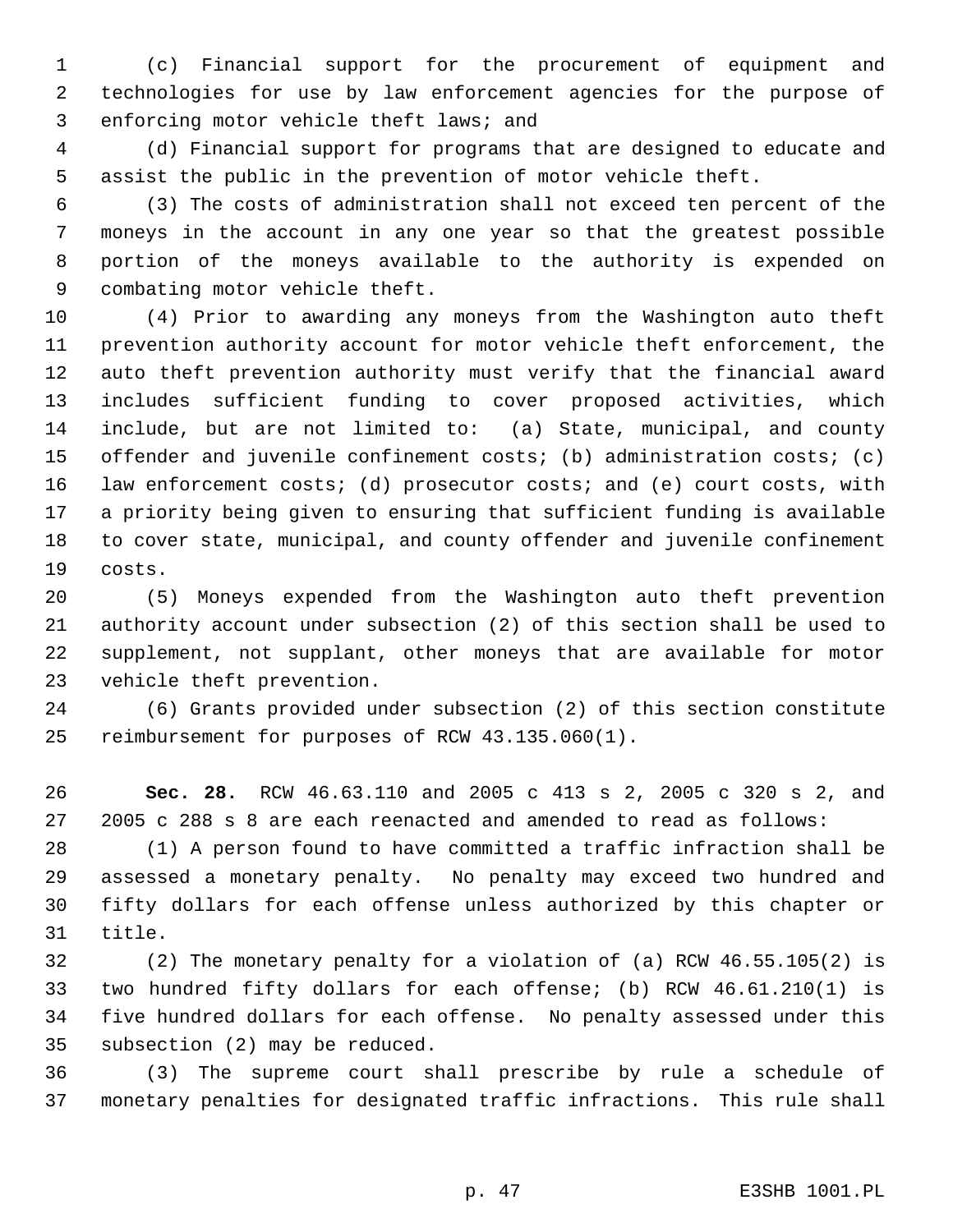also specify the conditions under which local courts may exercise discretion in assessing fines and penalties for traffic infractions. The legislature respectfully requests the supreme court to adjust this schedule every two years for inflation.

 (4) There shall be a penalty of twenty-five dollars for failure to respond to a notice of traffic infraction except where the infraction relates to parking as defined by local law, ordinance, regulation, or resolution or failure to pay a monetary penalty imposed pursuant to this chapter. A local legislative body may set a monetary penalty not to exceed twenty-five dollars for failure to respond to a notice of traffic infraction relating to parking as defined by local law, ordinance, regulation, or resolution. The local court, whether a municipal, police, or district court, shall impose the monetary penalty set by the local legislative body.

 (5) Monetary penalties provided for in chapter 46.70 RCW which are civil in nature and penalties which may be assessed for violations of chapter 46.44 RCW relating to size, weight, and load of motor vehicles are not subject to the limitation on the amount of monetary penalties which may be imposed pursuant to this chapter.

 (6) Whenever a monetary penalty, fee, cost, assessment, or other monetary obligation is imposed by a court under this chapter it is immediately payable. If the court determines, in its discretion, that a person is not able to pay a monetary obligation in full, and not more than one year has passed since the later of July 1, 2005, or the date the monetary obligation initially became due and payable, the court shall enter into a payment plan with the person, unless the person has previously been granted a payment plan with respect to the same monetary obligation, or unless the person is in noncompliance of any existing or prior payment plan, in which case the court may, at its discretion, implement a payment plan. If the court has notified the department that the person has failed to pay or comply and the person has subsequently entered into a payment plan and made an initial payment, the court shall notify the department that the infraction has been adjudicated, and the department shall rescind any suspension of the person's driver's license or driver's privilege based on failure to respond to that infraction. "Payment plan," as used in this section, means a plan that requires reasonable payments based on the financial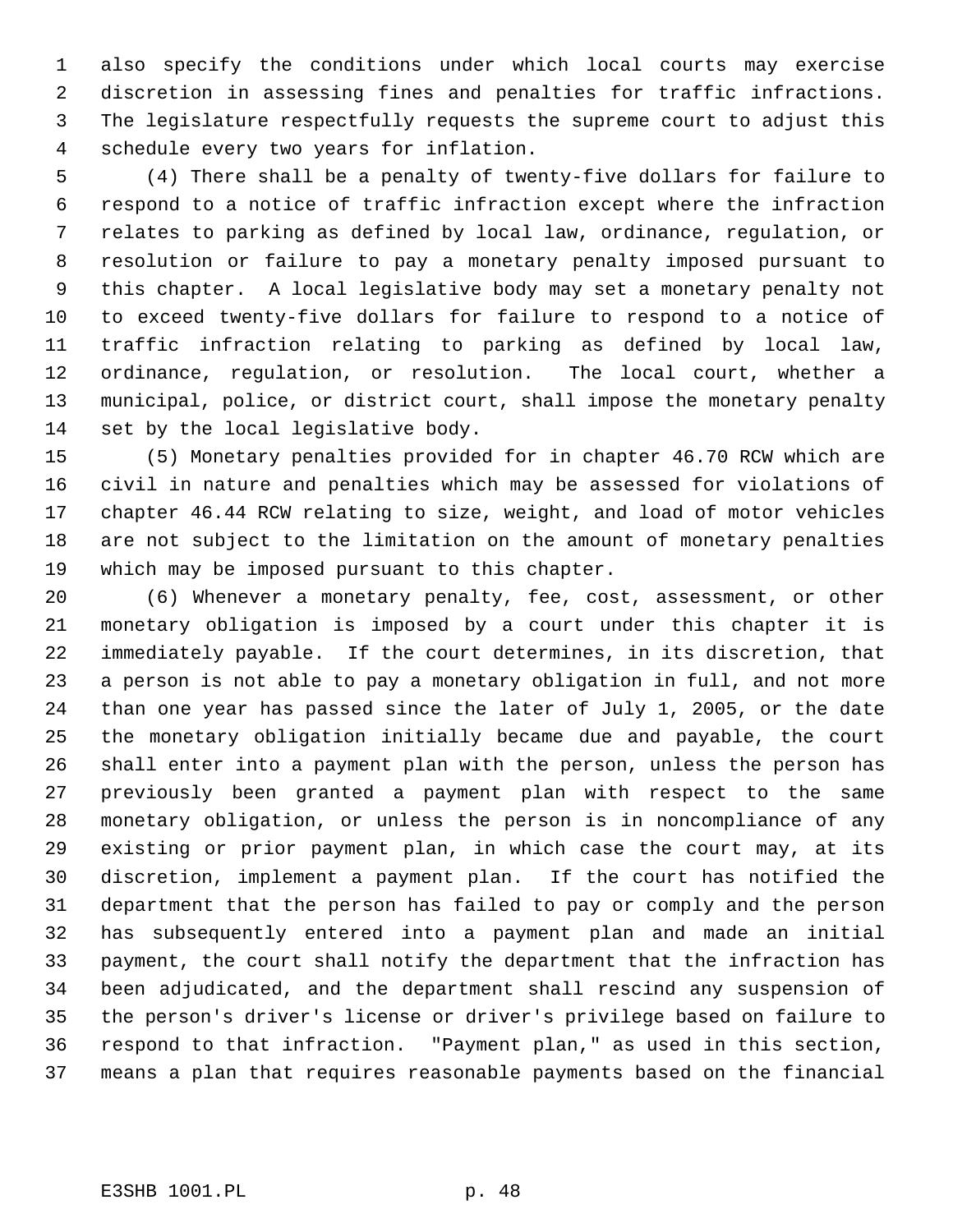ability of the person to pay. The person may voluntarily pay an amount at any time in addition to the payments required under the payment plan.

 (a) If a payment required to be made under the payment plan is delinquent or the person fails to complete a community restitution program on or before the time established under the payment plan, unless the court determines good cause therefor and adjusts the payment plan or the community restitution plan accordingly, the court shall notify the department of the person's failure to meet the conditions of the plan, and the department shall suspend the person's driver's license or driving privilege until all monetary obligations, including those imposed under subsections (3) and (4) of this section, have been paid, and court authorized community restitution has been completed, or until the department has been notified that the court has entered into a new time payment or community restitution agreement with the person. (b) If a person has not entered into a payment plan with the court and has not paid the monetary obligation in full on or before the time established for payment, the court shall notify the department of the delinquency. The department shall suspend the person's driver's license or driving privilege until all monetary obligations have been paid, including those imposed under subsections (3) and (4) of this

 section, or until the person has entered into a payment plan under this section.

 (c) If the payment plan is to be administered by the court, the court may assess the person a reasonable administrative fee to be wholly retained by the city or county with jurisdiction. The administrative fee shall not exceed ten dollars per infraction or twenty-five dollars per payment plan, whichever is less.

 (d) Nothing in this section precludes a court from contracting with outside entities to administer its payment plan system. When outside entities are used for the administration of a payment plan, the court may assess the person a reasonable fee for such administrative services, which fee may be calculated on a periodic, percentage, or other basis.

 (e) If a court authorized community restitution program for offenders is available in the jurisdiction, the court may allow conversion of all or part of the monetary obligations due under this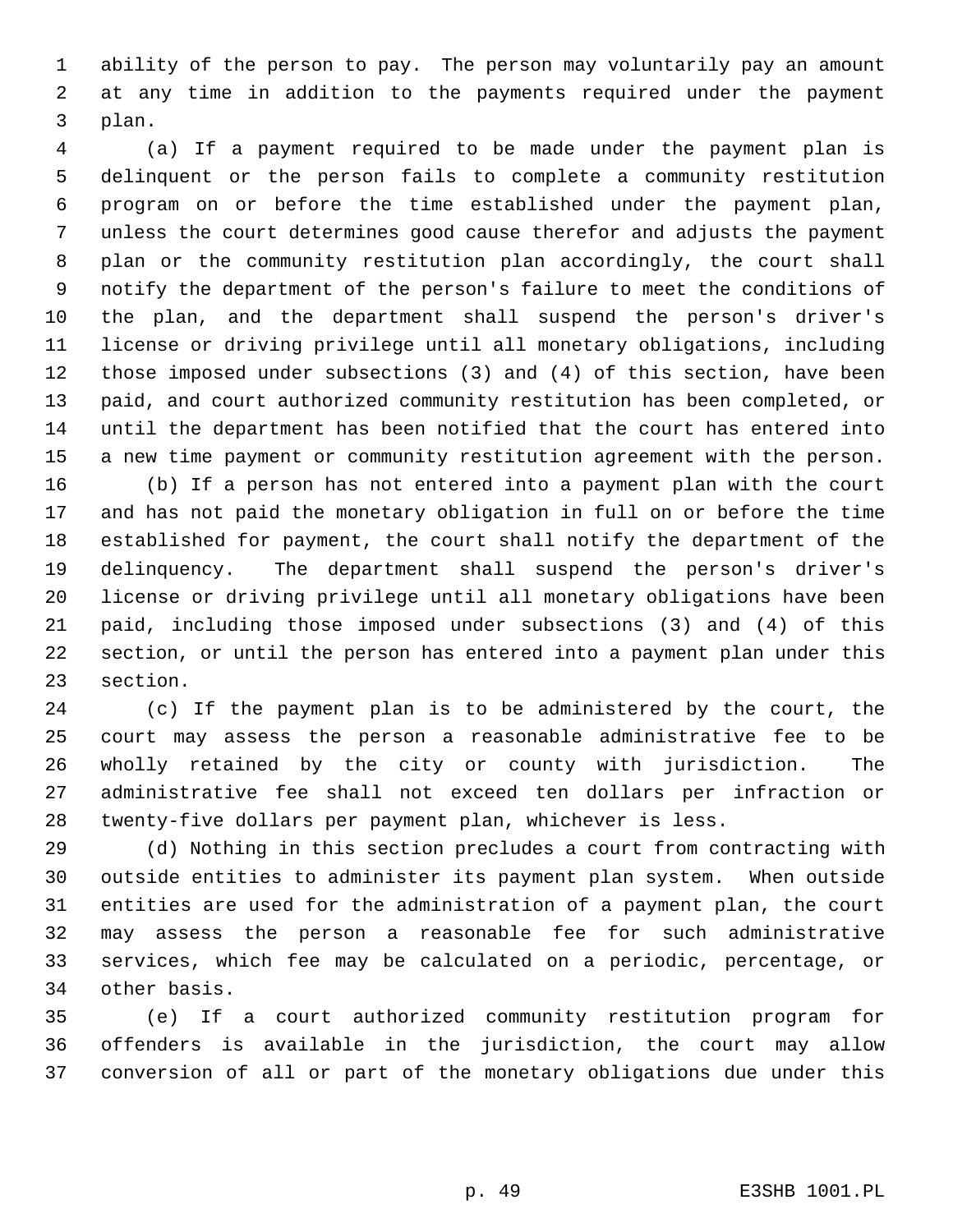section to court authorized community restitution in lieu of time payments if the person is unable to make reasonable time payments.

 (7) In addition to any other penalties imposed under this section and not subject to the limitation of subsection (1) of this section, a 5 person found to have committed a traffic infraction shall be assessed:

 (a)  $A$  fee of five dollars per infraction. Under no circumstances shall this fee be reduced or waived. Revenue from this fee shall be forwarded to the state treasurer for deposit in the emergency medical 9 services and trauma care system trust account under RCW 70.168.040; and

 (b) A fee of ten dollars per infraction. Under no circumstances 11 shall this fee be reduced or waived. Revenue from this fee shall be 12 forwarded to the state treasurer for deposit in the Washington auto 13 theft prevention authority account.

 (8)(a) In addition to any other penalties imposed under this section and not subject to the limitation of subsection (1) of this section, a person found to have committed a traffic infraction other than of RCW 46.61.527 shall be assessed an additional penalty of twenty dollars. The court may not reduce, waive, or suspend the additional penalty unless the court finds the offender to be indigent. If a court authorized community restitution program for offenders is available in the jurisdiction, the court shall allow offenders to offset all or a part of the penalty due under this subsection (8) by participation in the court authorized community restitution program.

 (b) Eight dollars and fifty cents of the additional penalty under (a) of this subsection shall be remitted to the state treasurer. The remaining revenue from the additional penalty must be remitted under chapters 2.08, 3.46, 3.50, 3.62, 10.82, and 35.20 RCW. Money remitted under this subsection to the state treasurer must be deposited as provided in RCW 43.08.250. The balance of the revenue received by the county or city treasurer under this subsection must be deposited into the county or city current expense fund. Moneys retained by the city or county under this subsection shall constitute reimbursement for any liabilities under RCW 43.135.060.

 (9) If a legal proceeding, such as garnishment, has commenced to collect any delinquent amount owed by the person for any penalty imposed by the court under this section, the court may, at its discretion, enter into a payment plan.